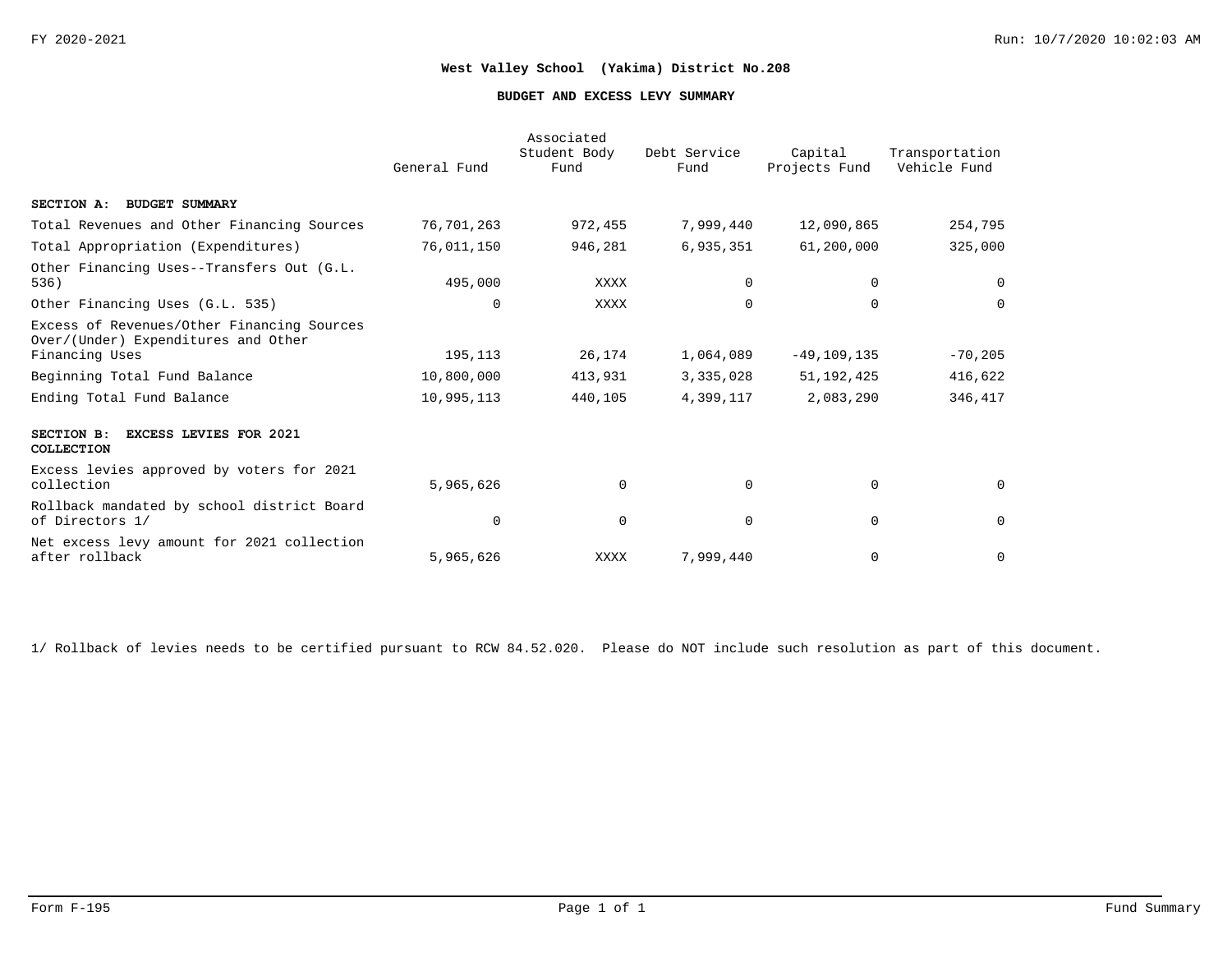### **GENERAL FUND FINANCIAL SUMMARY**

|                                                  | (1)<br>Actual | (2)        | (3)<br>Budget | (4)        | (5)<br>Budget | (6)        |
|--------------------------------------------------|---------------|------------|---------------|------------|---------------|------------|
|                                                  | 2018-2019     | % of Total | 2019-2020     | % of Total | 2020-2021     | % of Total |
| ENROLLMENT AND STAFFING<br><b>SUMMARY</b>        |               |            |               |            |               |            |
| Total K-12 FTE Enrollment<br>Counts              | 5,296.52      |            | 5,387.00      |            | 5,565.00      |            |
| FTE Certificated Employees                       | 328.155       |            | 329.403       |            | 320.456       |            |
| FTE Classified Employees                         | 199.254       |            | 213.812       |            | 206.042       |            |
| FINANCIAL SUMMARY                                |               |            |               |            |               |            |
| Total Revenues and Other<br>Financing Sources    | 70,851,419    |            | 74,760,744    |            | 76,701,263    |            |
| Total Expenditures                               | 69,057,865    |            | 76,064,748    |            | 76,011,150    |            |
| Total Beginning Fund Balance                     | 9,915,493     |            | 8,523,702     |            | 10,800,000    |            |
| Total Ending Fund Balance                        | 11,709,047    |            | 7,219,698     |            | 10,995,113    |            |
| EXPENDITURE SUMMARY BY PROGRAM<br><b>GROUPS</b>  |               |            |               |            |               |            |
| Regular Instruction                              | 37, 396, 386  | 54.15      | 42,809,993    | 56.28      | 42,080,944    | 55.36      |
| Federal Stimulus                                 | $\mathbf 0$   | 0.00       | 0             | 0.00       | $\Omega$      | 0.00       |
| Special Education Instruction                    | 9,203,745     | 13.33      | 9,425,183     | 12.39      | 9,086,240     | 11.95      |
| Vocational Instruction                           | 4,230,227     | 6.13       | 4,405,174     | 5.79       | 4,843,237     | 6.37       |
| Skill Center Instruction                         | 0             | 0.00       | $\mathbf 0$   | 0.00       | 0             | 0.00       |
| Compensatory Education                           | 3, 347, 143   | 4.85       | 3,666,678     | 4.82       | 3,748,306     | 4.93       |
| Other Instructional Programs                     | 235,022       | 0.34       | 256,633       | 0.34       | 237,982       | 0.31       |
| Community Services                               | 101,533       | 0.15       | 88,690        | 0.12       | 0             | 0.00       |
| Support Services                                 | 14,543,808    | 21.06      | 15,412,397    | 20.26      | 16,014,441    | 21.07      |
| Total - Program Groups                           | 69,057,865    | 100.00     | 76,064,748    | 100.00     | 76,011,150    | 100.00     |
| EXPENDITURE SUMMARY BY<br><b>ACTIVITY GROUPS</b> |               |            |               |            |               |            |
| Teaching Activities                              | 38, 306, 152  | 55.47      | 42,230,758    | 55.52      | 43,535,470    | 57.28      |
| Teaching Support                                 | 9,104,843     | 13.18      | 9,668,205     | 12.71      | 9,011,556     | 11.86      |
| Other Supportive Activities                      | 11,062,192    | 16.02      | 12,140,638    | 15.96      | 12,209,561    | 16.06      |
| Building Administration                          | 4,427,101     | 6.41       | 4,911,601     | 6.46       | 4,621,834     | 6.08       |
| Central Administration                           | 6,022,961     | 8.72       | 7,113,546     | 9.35       | 6,632,729     | 8.73       |
| Total - Activity Groups                          | 69,057,865    | 100.00     | 76,064,748    | 100.00     | 76,011,150    | 100.00     |
| EXPENDITURE SUMMARY BY OBJECTS                   |               |            |               |            |               |            |
| Certificated Salaries                            | 31,043,170    | 44.95      | 32, 183, 193  | 42.31      | 31,720,253    | 41.73      |
| Classified Salaries                              | 10,899,932    | 15.78      | 11,998,038    | 15.77      | 11,184,758    | 14.71      |
|                                                  |               |            |               |            |               |            |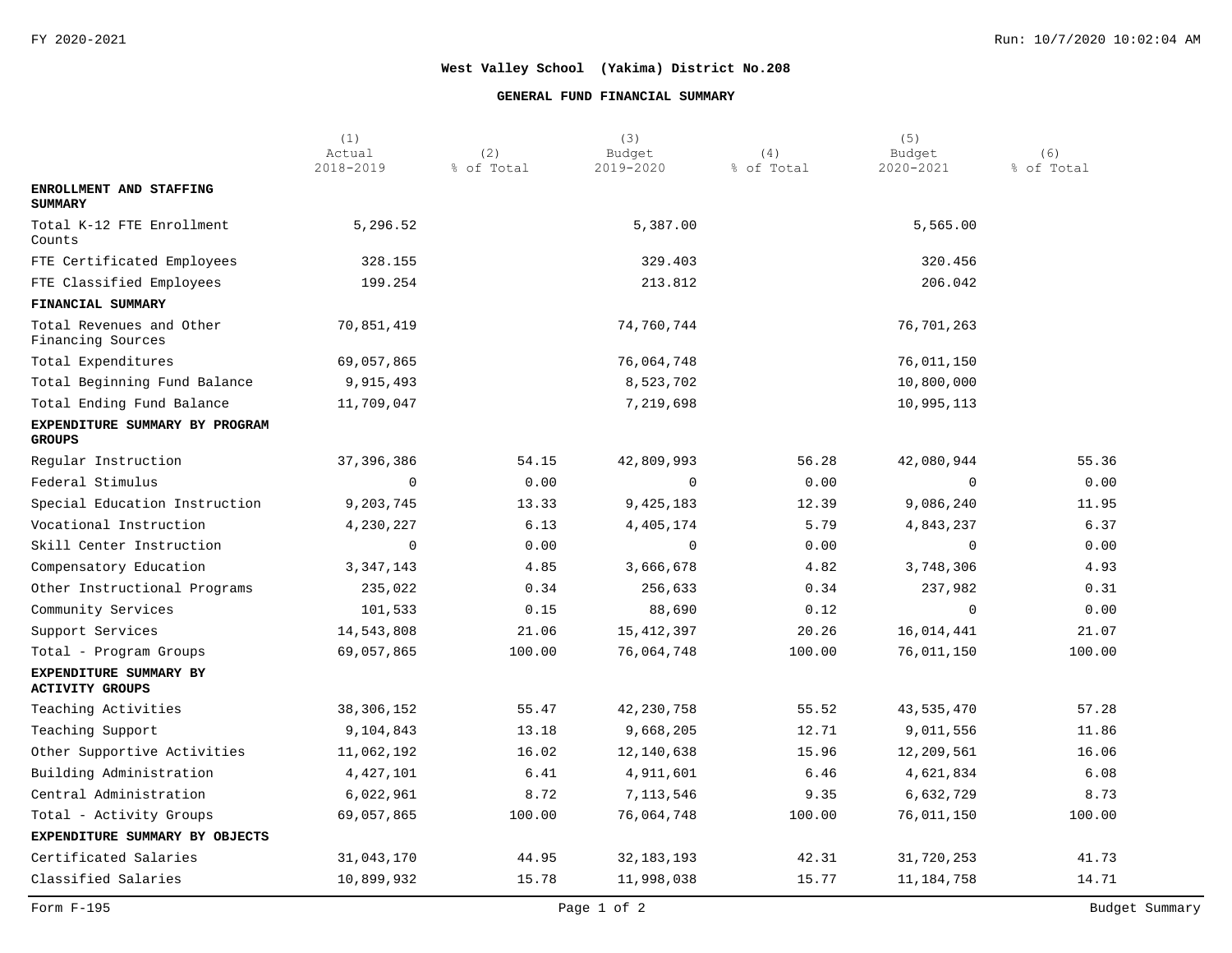### **GENERAL FUND FINANCIAL SUMMARY**

|                                                                  | (1)                 |                   | (3)                 |                   | (5)                 |                   |
|------------------------------------------------------------------|---------------------|-------------------|---------------------|-------------------|---------------------|-------------------|
|                                                                  | Actual<br>2018-2019 | (2)<br>% of Total | Budget<br>2019-2020 | (4)<br>% of Total | Budget<br>2020-2021 | (6)<br>% of Total |
| Employee Benefits and Payroll<br>Taxes                           | 15,925,068          | 23.06             | 17,045,484          | 22.41             | 17,818,566          | 23.44             |
| Supplies, Instructional<br>Resources and Noncapitalized<br>Items | 3, 222, 207         | 4.67              | 6,985,572           | 9.18              | 5,658,255           | 7.44              |
| Purchased Services                                               | 6,735,786           | 9.75              | 7,276,113           | 9.57              | 9,495,309           | 12.49             |
| Travel                                                           | 165,055             | 0.24              | 128,772             | 0.17              | 93,131              | 0.12              |
| Capital Outlay                                                   | 1,066,647           | 1.54              | 447,576             | 0.59              | 40,878              | 0.05              |
| Total - Objects                                                  | 69,057,865          | 100.00            | 76,064,748          | 100.00            | 76,011,150          | 100.00            |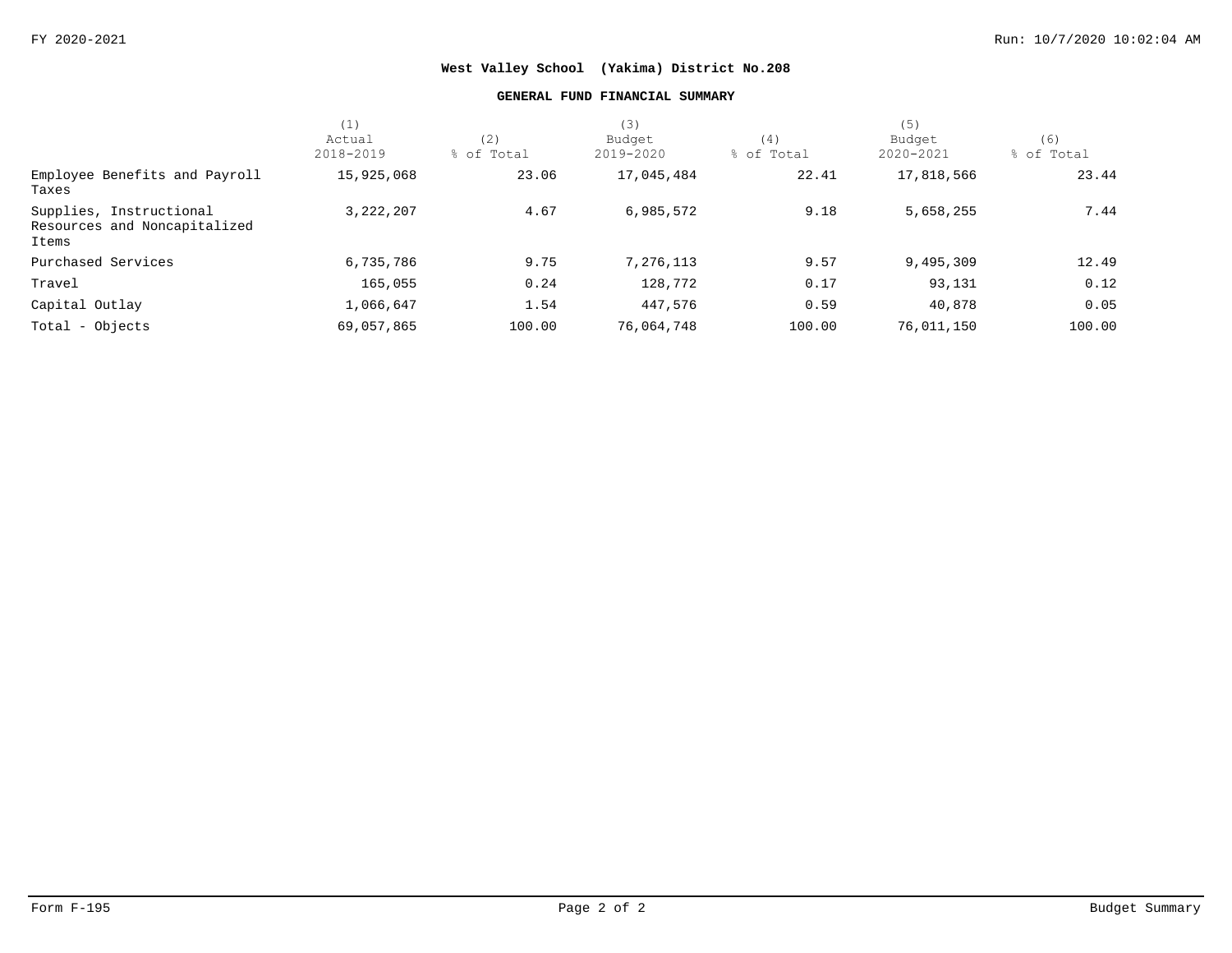#### **FY ENROLLMENT AND STAFF COUNTS**

|    |                                                         | Average 1/<br>2018-2019 | Budget 2/<br>2019-2020 | Budget 3/<br>2020-2021 |
|----|---------------------------------------------------------|-------------------------|------------------------|------------------------|
| А. | FTE ENROLLMENT COUNTS (calculate to two decimal places) |                         |                        |                        |
|    | 1. Kindergarten /2                                      | 387.18                  | 387.00                 | 385.00                 |
|    | 2. Grade 1                                              | 395.30                  | 387.00                 | 383.00                 |
|    | 3. Grade 2                                              | 392.34                  | 395.00                 | 389.00                 |
|    | 4. Grade 3                                              | 372.14                  | 392.00                 | 394.00                 |
|    | 5. Grade 4                                              | 438.47                  | 372.00                 | 374.00                 |
|    | 6. Grade 5                                              | 433.18                  | 439.00                 | 420.00                 |
|    | 7. Grade 6                                              | 432.41                  | 433.00                 | 435.00                 |
|    | 8. Grade 7                                              | 446.33                  | 433.00                 | 427.00                 |
|    | 9. Grade 8                                              | 421.81                  | 446.00                 | 433.00                 |
|    | 10. Grade 9                                             | 394.55                  | 407.00                 | 393.00                 |
|    | 11. Grade 10                                            | 409.44                  | 380.00                 | 383.00                 |
|    | 12. Grade 11 (excluding Running Start)                  | 297.34                  | 404.00                 | 326.00                 |
|    | 13. Grade 12 (excluding Running Start)                  | 278.48                  | 290.00                 | 276.00                 |
|    | 14. SUBTOTAL                                            | 5,098.97                | 5,165.00               | 5,018.00               |
|    | 15. Running Start                                       | 95.79                   | 111.00                 | 228.00                 |
|    | 16. Dropout Reengagement Enrollment                     | 9.00                    | 18.00                  | 13.00                  |
|    | 17. ALE Enrollment                                      | 92.76                   | 93.00                  | 306.00                 |
|    | 18. TOTAL K-12                                          | 5,296.52                | 5,387.00               | 5,565.00               |
|    | B. STAFF COUNTS (calculate to three decimal places)     |                         |                        |                        |
|    | 1. General Fund FTE Certificated Employees /4           | 328.155                 | 329.403                | 320.456                |
|    | 2. General Fund FTE Classified Employees /4             | 199.254                 | 213.812                | 206.042                |

1/ Enrollment are the average counts at school year?s end as reported in the P-223 system. These counts do not include Ancillary and Non-Standard (summer) data.

2/ Enrollment and staff counts are entered in the budget for the school year. These counts remain constant and are not subject to change with subsequent updates to the P-233 and S-275 system, respectively.

3/ Enrollment should include special ed., part-time private, home-based, and summer students eligible for BEA funding, as reflected in the F-203.

4/ The staff counts for the prior year are the actual counts reported on Form S-275 and the current fiscal year are budgeted counts reported on Form F-195.

5/ Beginning in 2011-2012 kindergarten is considered full day and basic education. Beginning with 2011-2012, kindergarten enrollment counts should include any additional FTE attributable to the state funded full day kindergarten allocation based on total kindergarten enrollment, as reflected in the F-203.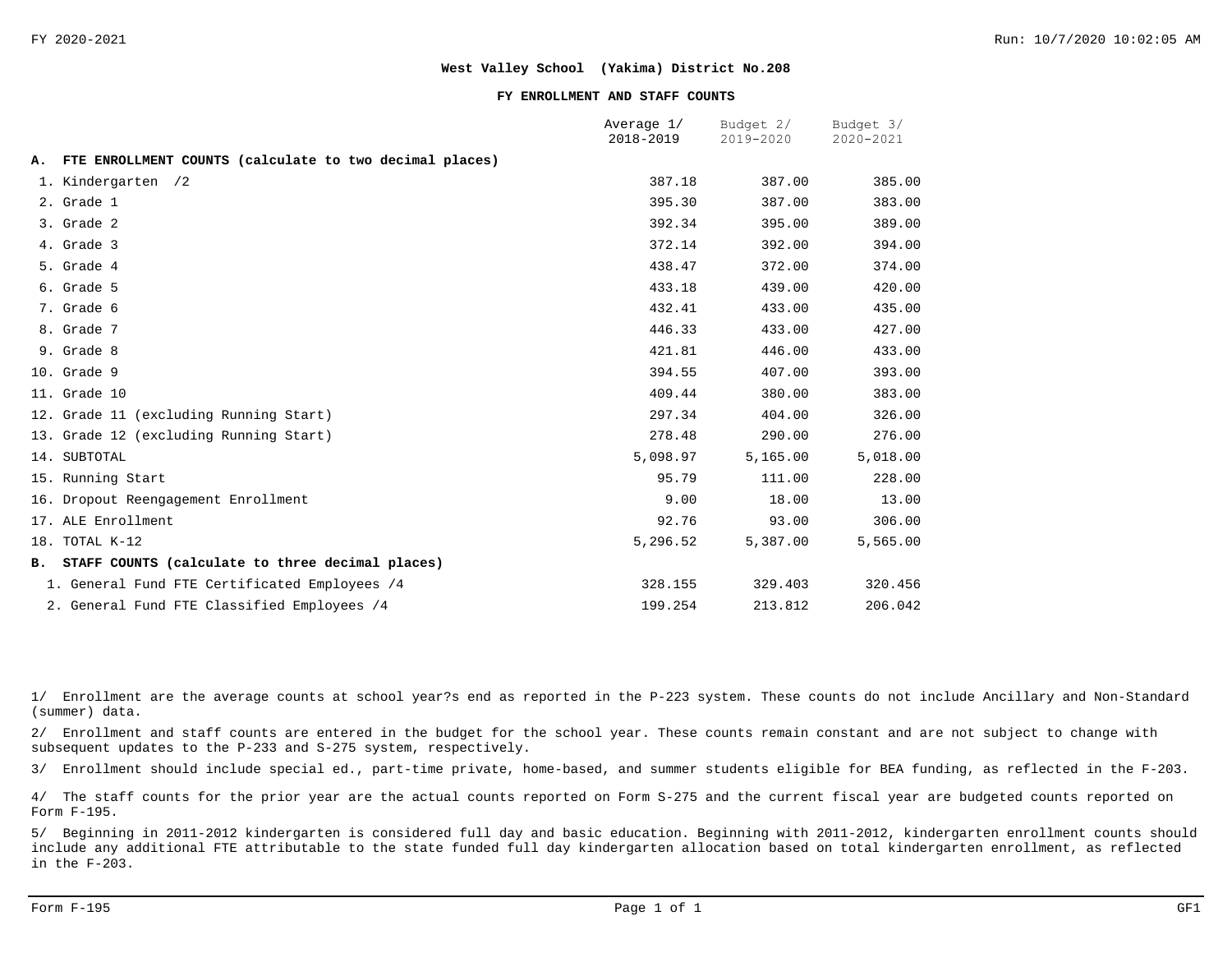#### **SUMMARY OF GENERAL FUND BUDGET**

|                                                                                                                  | (1)<br>Actual | (2)<br>Budget | (3)<br>Budget |
|------------------------------------------------------------------------------------------------------------------|---------------|---------------|---------------|
|                                                                                                                  | 2018-2019     | 2019-2020     | 2020-2021     |
| REVENUES AND OTHER FINANCING SOURCES                                                                             |               |               |               |
| 1000<br>Local Taxes                                                                                              | 5,601,272     | 5,356,975     | 5,967,086     |
| 2000<br>Local Nontax Support                                                                                     | 1,521,703     | 1,482,508     | 944,511       |
| 3000<br>State, General Purpose                                                                                   | 48,398,101    | 51,782,710    | 53,581,716    |
| 4000<br>State, Special Purpose                                                                                   | 11,801,823    | 12,487,115    | 12,606,595    |
| 5000<br>Federal, General Purpose                                                                                 | 53,504        | 53,000        | 52,434        |
| 6000<br>Federal, Special Purpose                                                                                 | 3, 412, 638   | 3,598,436     | 3,548,921     |
| 7000<br>Revenues from Other School Districts                                                                     | 0             | $\Omega$      | $\Omega$      |
| 8000<br>Revenues from Other Entities                                                                             | 62,379        | 0             | $\Omega$      |
| Other Financing Sources<br>9000                                                                                  | $\mathbf 0$   | $\Omega$      | $\Omega$      |
| TOTAL REVENUES AND OTHER FINANCING SOURCES<br>А.                                                                 | 70,851,419    | 74,760,744    | 76,701,263    |
| <b>EXPENDITURES</b>                                                                                              |               |               |               |
| Regular Instruction<br>00 <sup>1</sup>                                                                           | 37, 396, 386  | 42,809,993    | 42,080,944    |
| Federal Stimulus<br>$10-1$                                                                                       | $\Omega$      | $\Omega$      | $\Omega$      |
| 20   Special Education Instruction                                                                               | 9,203,745     | 9,425,183     | 9,086,240     |
| 30   Vocational Education Instruction                                                                            | 4,230,227     | 4,405,174     | 4,843,237     |
| 40   Skill Center Instruction                                                                                    | $\Omega$      | $\Omega$      | $\Omega$      |
| 50 and 60   Compensatory Education Instruction                                                                   | 3, 347, 143   | 3,666,678     | 3,748,306     |
| Other Instructional Programs<br>70                                                                               | 235,022       | 256,633       | 237,982       |
| Community Services<br>80                                                                                         | 101,533       | 88,690        | $\Omega$      |
| Support Services<br>90                                                                                           | 14,543,808    | 15, 412, 397  | 16,014,441    |
| TOTAL EXPENDITURES<br><b>B.</b>                                                                                  | 69,057,865    | 76,064,748    | 76,011,150    |
| C. OTHER FINANCING USES--TRANSFERS OUT (G.L.536) 1/                                                              | 0             | 0             | 495,000       |
| D. OTHER FINANCING USES (G.L.535) 2/                                                                             | 0             | 0             | 0             |
| EXCESS OF REVENUES/OTHER FINANCING SOURCES OVER (UNDER)<br>Е.<br>EXPENDITURES AND OTHER FINANCING USES (A-B-C-D) | 1,793,555     | $-1,304,004$  | 195,113       |
| BEGINNING FUND BALANCE                                                                                           |               |               |               |
| G.L.810 Restricted for Other Items                                                                               | $\mathbf 0$   | 0             | 0             |
| G.L.815 Restricted for Unequalized Deductible Revenue                                                            | $\Omega$      | $\Omega$      | $\Omega$      |
| G.L.821 Restricted for Carryover of Restricted Revenues                                                          | 127,054       | 350,000       | 670,000       |
| G.L.825 Restricted for Skill Center                                                                              | $\mathbf 0$   | 0             | 0             |
| G.L.828 Restricted for Carryover of Food Service Revenue                                                         |               | 435,000       | 435,000       |
| G.L.830 Restricted for Debt Service                                                                              | $\mathbf 0$   | $\mathbf 0$   | $\mathbf 0$   |
| G.L.835 Restricted for Arbitrage Rebate                                                                          | 0             | $\mathbf 0$   | $\mathbf 0$   |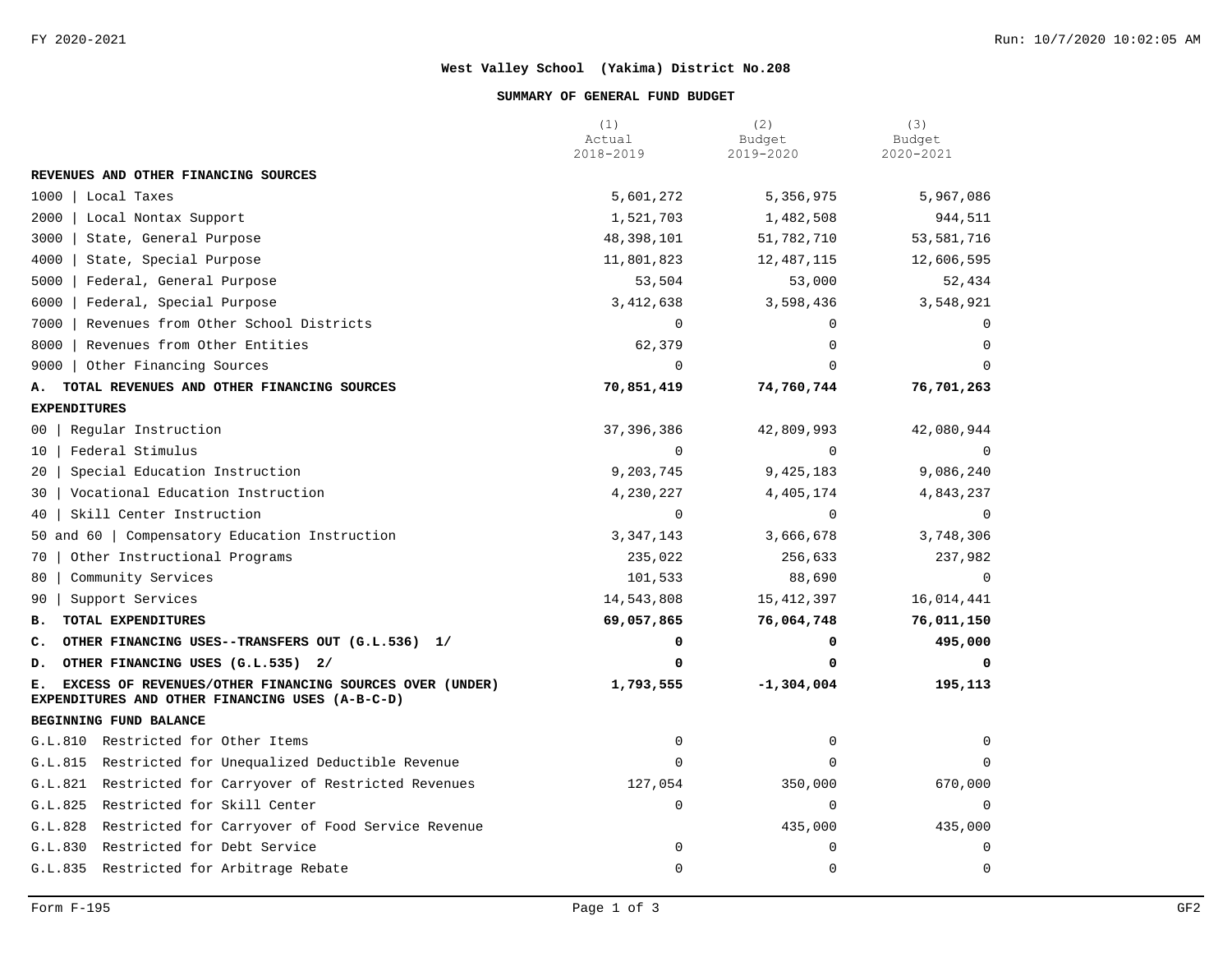### **SUMMARY OF GENERAL FUND BUDGET**

|         |                                                            | (1)<br>Actual<br>2018-2019 | (2)<br>Budget<br>2019-2020 | (3)<br>Budget<br>2020-2021 |
|---------|------------------------------------------------------------|----------------------------|----------------------------|----------------------------|
| G.L.840 | Nonspendable Fund Balance-Inventory & Prepaid Items        | 95,300                     | 1,130,000                  | 311,910                    |
| G.L.845 | Restricted for Self-Insurance                              | $\Omega$                   | $\Omega$                   | $\Omega$                   |
| G.L.850 | Restricted for Uninsured Risks                             | $\Omega$                   | $\Omega$                   | $\Omega$                   |
| G.L.870 | Committed to Other Purposes                                | 101,483                    | 184,000                    | 691,663                    |
| G.L.872 | Committed to Economic Stabilization                        | $\Omega$                   | $\Omega$                   | $\Omega$                   |
| G.L.875 | Assigned to Contingencies                                  | 125,000                    | 125,000                    |                            |
| G.L.884 | Assigned to Other Capital Projects                         | $\mathbf 0$                | 1,000,000                  | 225,000                    |
| G.L.888 | Assigned to Other Purposes                                 | 250,000                    | $\mathbf 0$                | 275,000                    |
| G.L.890 | Unassigned Fund Balance                                    | 6,150,984                  | 1,799,702                  | 881,557                    |
| G.L.891 | Unassigned to Minimum Fund Balance Policy                  |                            | 3,500,000                  | 7,309,870                  |
| F.      | TOTAL BEGINNING FUND BALANCE                               | 9,915,493                  | 8,523,702                  | 10,800,000                 |
|         | G. G.L.898 PRIOR YEAR CORRECTIONS OR RESTATEMENTS (+ OR -) | XXXXX                      | <b>XXXXX</b>               | XXXXX                      |
|         | ENDING FUND BALANCE                                        |                            |                            |                            |
|         | G.L.810 Restricted for Other Items                         | $\mathbf 0$                | 0                          | $\Omega$                   |
| G.L.815 | Restricted for Unequalized Deductible Revenue              | $\mathbf 0$                | $\Omega$                   | 0                          |
|         | G.L.821 Restricted for Carryover of Restricted Revenues    | 779,400                    | 600,000                    | 670,000                    |
| G.L.825 | Restricted for Skill Center                                | $\Omega$                   | $\Omega$                   | $\Omega$                   |
| G.L.828 | Restricted for Carryover of Food Service Revenue           | 879,337                    | 350,000                    | 435,000                    |
| G.L.830 | Restricted for Debt Service                                | 0                          | $\mathbf 0$                |                            |
| G.L.835 | Restricted for Arbitrage Rebate                            | $\Omega$                   | $\Omega$                   | $\Omega$                   |
| G.L.840 | Nonspendable Fund Balance-Inventory & Prepaid Items        | 108,921                    | 378,000                    | 311,910                    |
| G.L.845 | Restricted for Self-Insurance                              | $\mathbf 0$                | $\mathbf 0$                | 0                          |
| G.L.850 | Restricted for Uninsured Risks                             | $\mathbf 0$                | 0                          | 0                          |
| G.L.870 | Committed to Other Purposes                                | 145,246                    | 140,000                    | 691,663                    |
| G.L.872 | Committed to Economic Stabilization                        | 0                          | $\mathbf 0$                | $\Omega$                   |
| G.L.875 | Assigned to Contingencies                                  | 125,000                    | 125,000                    | $\Omega$                   |
| G.L.884 | Assigned to Other Capital Projects                         | $\mathbf 0$                | 225,000                    | 225,000                    |
| G.L.888 | Assigned to Other Purposes                                 | 250,000                    | 390,000                    | 275,000                    |
| G.L.890 | Unassigned Fund Balance                                    | 5,968,250                  | 1,208,461                  | 785,425                    |
|         | G.L.891 Unassigned to Minimum Fund Balance Policy          | 3,452,893                  | 3,803,237                  | 7,601,115                  |
| н.      | TOTAL ENDING FUND BALANCE (E+F, +OR-G)<br>3/               | 11,709,047                 | 7,219,698                  | 10,995,113                 |

1/ G.L. 536 is an account that is used to summarize actions for other financing uses--transfers out.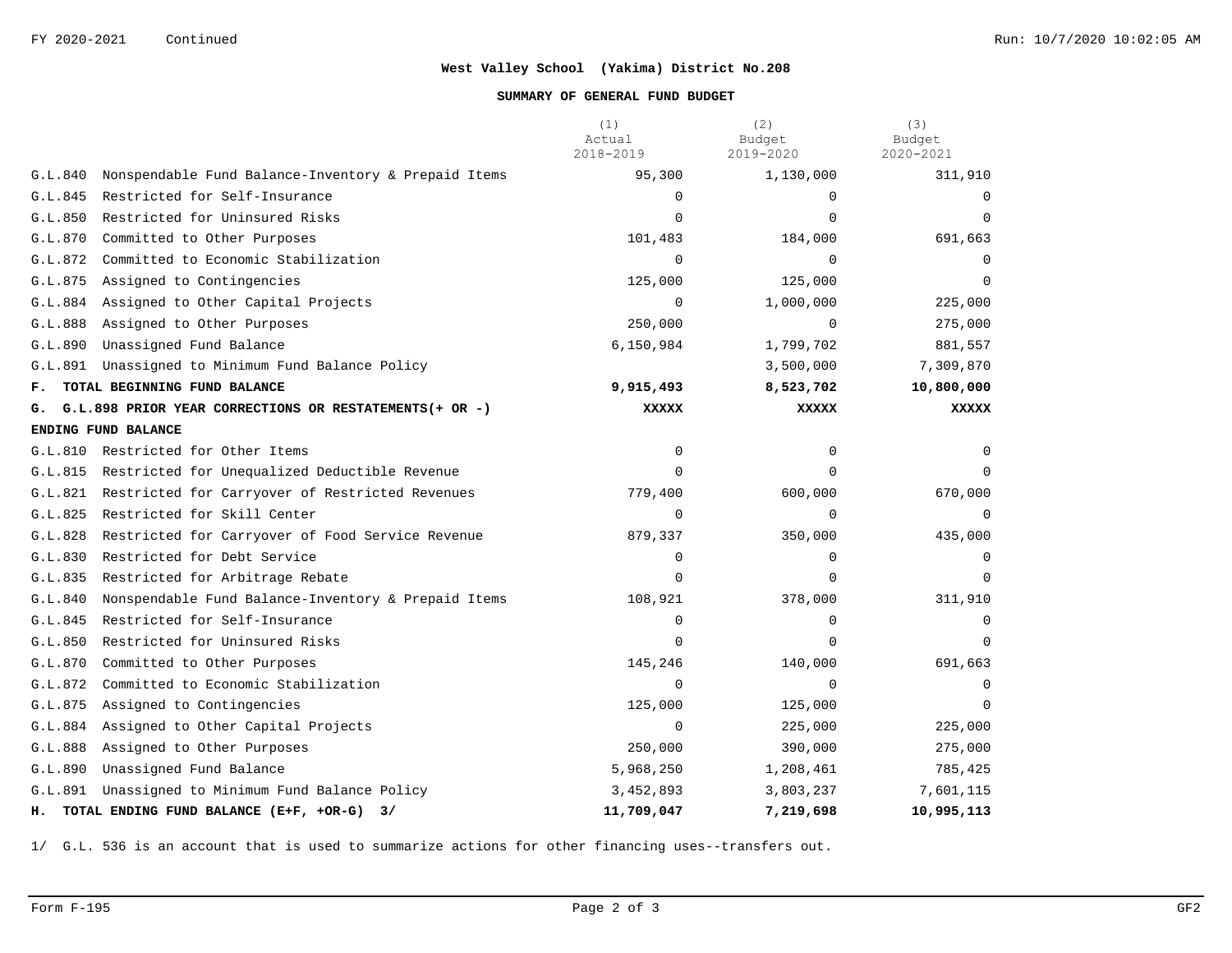#### **SUMMARY OF GENERAL FUND BUDGET**

2/ G.L.535 is an account that is used to summarize actions for other financing uses such as long-term financing and debt extingishments. Nonvoted debts may be serviced in the Debt Service Fund (DSF) rather than in the fund that received the debt proceeds. In order to provide the resources to retire the debt, a transfer is used by the General Fund, Capital Projects Fund, or Transportation Vehicle Fund to transfer resources to the DSF. Refer to Page DS4 for detail of estimated outstanding nonvoted bond detail information.

3/ Line H must be equal to or greater than all restricted fund balances.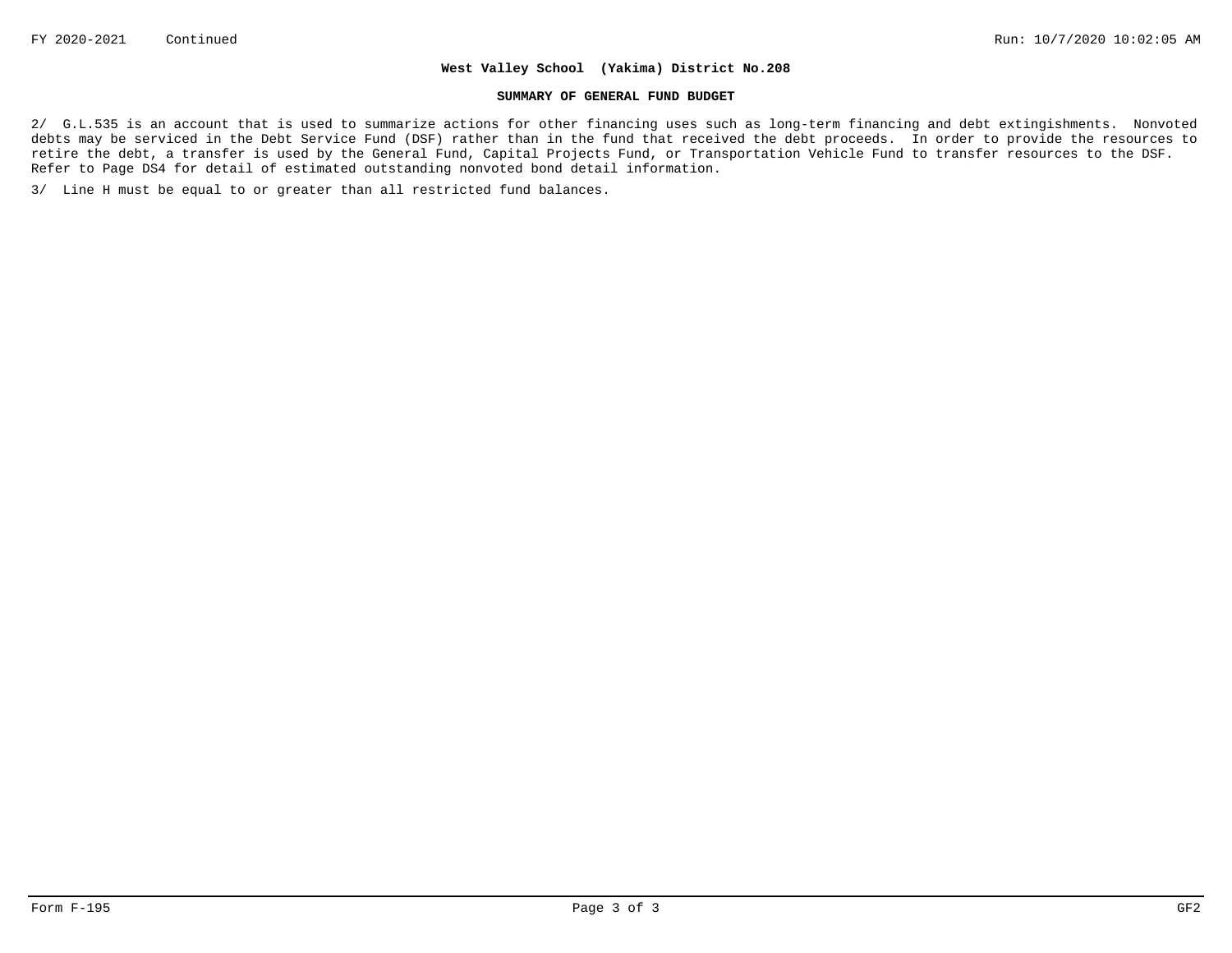|             |                                                         | (1)<br>Actual | (2)<br>Budget | (3)<br>Budget |
|-------------|---------------------------------------------------------|---------------|---------------|---------------|
|             |                                                         | 2018-2019     | 2019-2020     | 2020-2021     |
| LOCAL TAXES |                                                         |               |               |               |
| 1100        | Local Property Tax                                      | 5,599,361     | 5,353,985     | 5,962,589     |
| 1300        | Sale of Tax Title Property                              | 0             | $\mathbf 0$   | $\Omega$      |
| 1400        | Local in lieu of Taxes                                  | 721           | 1,800         | 1,460         |
| 1500        | Timber Excise Tax                                       | 1,190         | 1,190         | 3,037         |
| 1600        | County-Administered Forests                             | 0             | $\mathbf 0$   | $\mathbf 0$   |
| 1900        | Other Local Taxes                                       | $\Omega$      | $\Omega$      | $\Omega$      |
| 1000        | TOTAL LOCAL TAXES                                       | 5,601,272     | 5,356,975     | 5,967,086     |
|             | LOCAL SUPPORT NONTAX                                    |               |               |               |
| 2100        | Tuitions and Fees, Unassigned                           | 162,529       | 158,580       | 29,950        |
| 2122        | Special Ed-Infants and Toddlers-Tuition and Fees        | 0             | $\mathbf 0$   | $\mathbf 0$   |
| 2131        | Secondary Vocational Education Tuition                  | 0             | $\mathbf 0$   | $\Omega$      |
| 2145        | Skill Center Tuitions and Fees                          | 0             | $\mathbf 0$   | $\Omega$      |
| 2171        | Traffic Safety Education Fees                           | 0             | $\mathbf 0$   | $\Omega$      |
| 2173        | Summer School Tuition and Fees                          | 0             | $\Omega$      | $\Omega$      |
| 2186        | Community School Tuition and Fees                       | 0             | $\mathbf 0$   | $\Omega$      |
| 2188        | Childcare Tuitions and Fees                             | $\Omega$      | $\mathbf 0$   | $\Omega$      |
| 2200        | Sales of Goods, Supplies, and Services, Unassigned      | 43,543        | 26,530        | 12,628        |
| 2231        | Secondary Voc. Ed., Sales of Goods, Supplies, and Svcs  | 8,834         | 8,750         | 8,658         |
| 2245        | Skill Center, Sales of Goods, Supplies and Services     | $\mathbf 0$   | 0             | 0             |
| 2288        | Childcare, Sales of Goods, Supplies and Services        | 42,905        | 37,000        | $\mathbf 0$   |
| 2289        | Other Community Svcs Sales of Goods, Supplies and Svcs  | 49,391        | 75,000        | 50,250        |
| 2298        | School Food Services, Sales of Goods, Supplies and Svcs | 715,069       | 740,000       | 569,000       |
| 2300        | Investment Earnings                                     | 277,894       | 150,000       | 145,000       |
| 2400        | Interfund Loan Interest Earnings                        | $\mathbf 0$   | 0             | $\mathbf 0$   |
| 2450        | Other Interest Earnings                                 | XXXXX         | XXXXX         | $\mathbf 0$   |
| 2500        | Gifts and Donations                                     | 85,064        | 80,000        | 55,000        |
| 2600        | Fines and Damages                                       | 21,929        | 26,648        | 21,490        |
| 2700        | Rentals and Leases                                      | 43,403        | $\mathbf 0$   | 42,535        |
| 2800        | Insurance Recoveries                                    | $\mathbf 0$   | $\Omega$      | $\Omega$      |
| 2900        | Local Support Nontax, Unassigned                        | 71,142        | 100,000       | 10,000        |
| 2910        | E-Rate                                                  | 0             | 80,000        | $\Omega$      |
| 2998        | Local School Food Services-non NSLP                     | XXXXX         | XXXXX         | $\Omega$      |
| 2000        | TOTAL LOCAL SUPPORT NONTAX                              | 1,521,703     | 1,482,508     | 944,511       |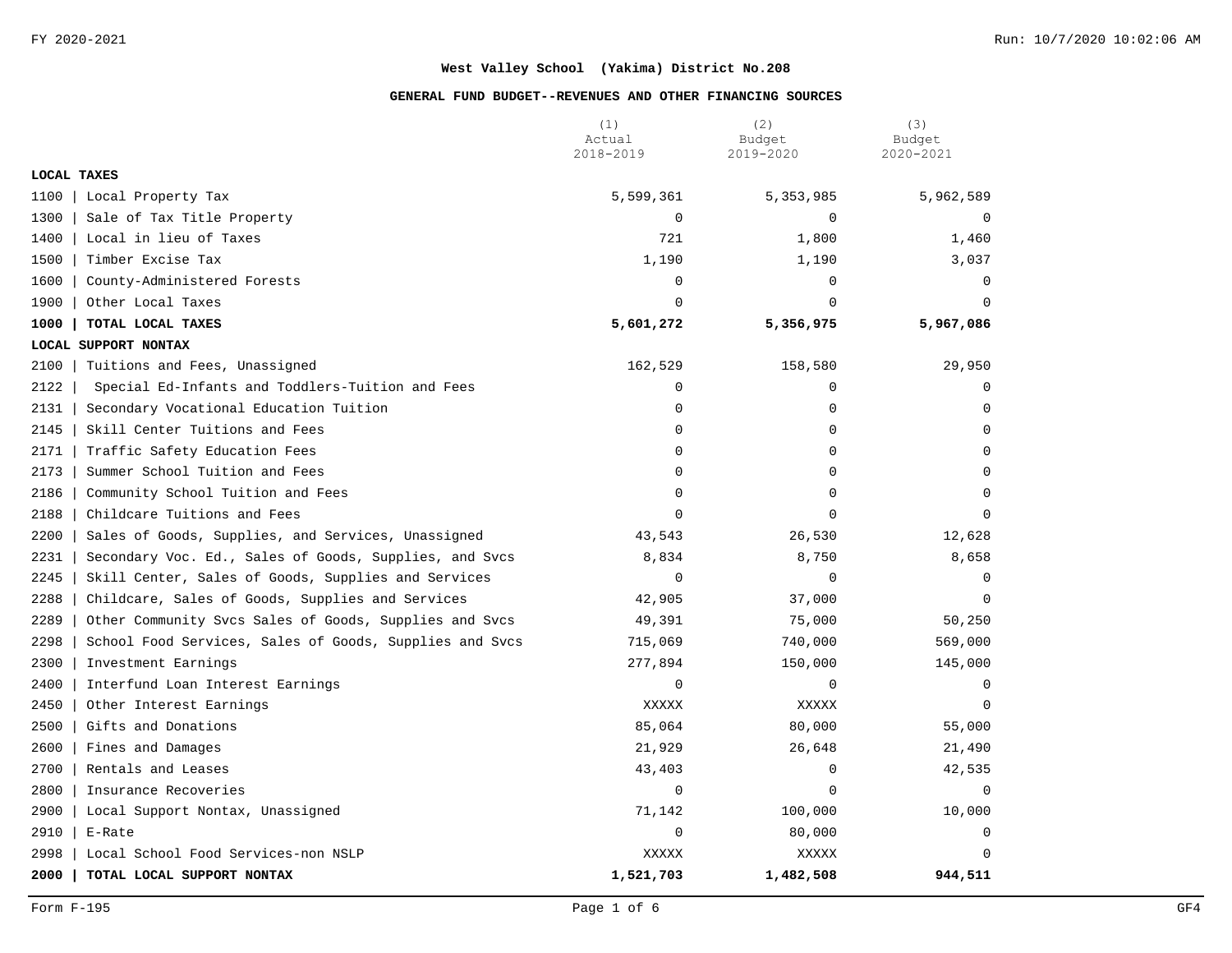|                                                                 | (1)<br>Actual | (2)<br>Budget | (3)<br>Budget |
|-----------------------------------------------------------------|---------------|---------------|---------------|
|                                                                 | 2018-2019     | 2019-2020     | 2020-2021     |
| STATE, GENERAL PURPOSE                                          |               |               |               |
| 3100<br>Apportionment                                           | 43,674,580    | 46,506,195    | 48,825,139    |
| 3121<br>Special Education--General Apportionment                | 1,296,555     | 1,390,457     | 1,374,134     |
| 3300<br>Local Effort Assistance                                 | 3,426,966     | 3,886,058     | 3,382,443     |
| 3600<br>State Forests                                           | $\Omega$      | $\Omega$      | $\Omega$      |
| 3900<br>Other State General Purpose, Unassigned                 | $\Omega$      | $\Omega$      | $\Omega$      |
| 3000<br>TOTAL STATE, GENERAL PURPOSE                            | 48,398,101    | 51,782,710    | 53,581,716    |
| STATE, SPECIAL PURPOSE                                          |               |               |               |
| 4100<br>Special Purpose, Unassigned                             | $\mathbf 0$   | $\mathbf 0$   | 500,000       |
| 4121<br>Special Education                                       | 6,244,566     | 6,693,285     | 6,687,542     |
| 4122<br>Special Ed-Infants and Toddlers-State                   | 324,255       | 332,447       | $\Omega$      |
| 4126<br>State Institutions, Special Education                   | $\Omega$      | $\Omega$      | $\Omega$      |
| 4155<br>Learning Assistance                                     | 1,747,871     | 1,857,102     | 1,893,458     |
| 4156<br>State Institutions, Centers, and Homes, Delinquent      | $\mathbf 0$   | $\mathbf 0$   | $\Omega$      |
| 4158<br>Special and Pilot Programs                              | 274,471       | 334,869       | 367,996       |
| 4159<br>Institutions-Juveniles in Adult Jails                   | $\mathbf 0$   | $\mathbf 0$   | $\mathbf 0$   |
| 4165<br>Transitional Bilingual                                  | 590,720       | 611,365       | 639,778       |
| 4174<br>Highly Capable                                          | 146,127       | 155,586       | 162,924       |
| 4188<br>Childcare                                               | $\Omega$      | $\Omega$      | $\Omega$      |
| 4198<br>School Food Services                                    | 32,134        | 57,345        | 22,100        |
| 4199<br>Transportation--Operations                              | 2,377,116     | 2,377,116     | 2,267,940     |
| 4300<br>Other State Agencies, Unassigned                        | 58,172        | 64,000        | 60,857        |
| 4321<br>Special Education--Other State Agencies                 | 6,391         | 4,000         | 4,000         |
| 4322<br>Special Education-Infants and Toddlers-State            | $\Omega$      | $\mathbf 0$   | $\Omega$      |
| 4326<br>State Institutions--Special Education--Other State Agcs | 0             | $\Omega$      | $\Omega$      |
| 4356<br>State Insts, Ctrs, Homes, Delinquent--Other St. Agcs    | $\Omega$      | $\Omega$      | $\cap$        |
| 4358<br>Speical and Pilot Programs--Other State Agencies        | $\Omega$      | $\mathbf 0$   |               |
| 4365<br>Transitional Bilingual--Other State Agencies            | $\Omega$      | $\mathbf 0$   | 0             |
| 4388<br>Childcare--Other State Agencies                         | 0             | $\mathbf 0$   | $\Omega$      |
| 4398<br>School Food Services--Other State Agencies              | $\Omega$      | $\Omega$      | $\Omega$      |
| 4399<br>Transportation--Operations--Other State Agencies        | $\Omega$      | $\Omega$      | $\Omega$      |
| 4000<br>TOTAL STATE, SPECIAL PURPOSE                            | 11,801,823    | 12,487,115    | 12,606,595    |
| FEDERAL, GENERAL PURPOSE                                        |               |               |               |
| 5200<br>General Purpose Direct Federal Grants, Unassigned       | $\mathbf 0$   | $\mathbf 0$   | $\mathbf 0$   |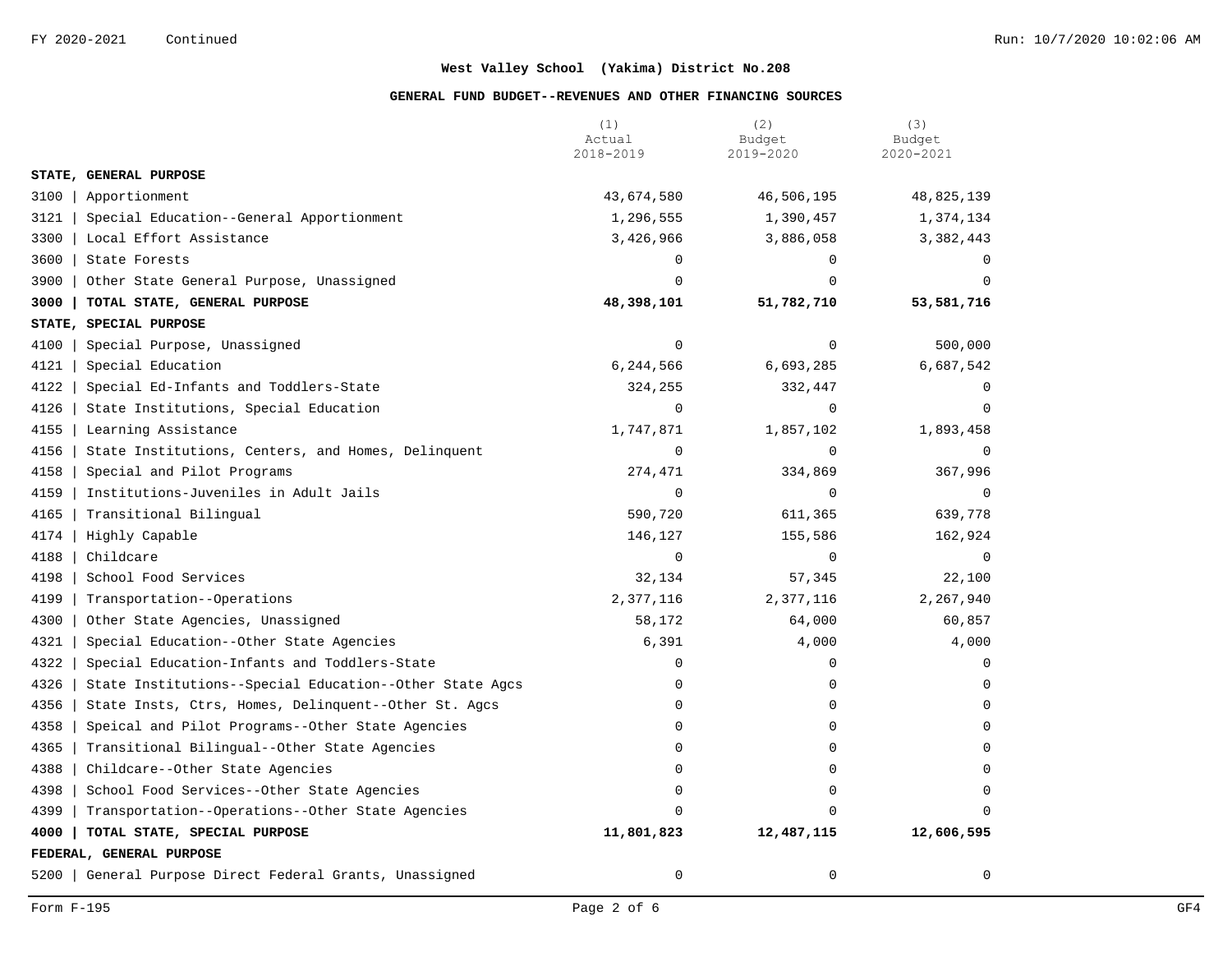|                                                                 | (1)<br>Actual<br>2018-2019 | (2)<br>Budget<br>2019-2020 | (3)<br>Budget<br>2020-2021 |
|-----------------------------------------------------------------|----------------------------|----------------------------|----------------------------|
| 5300<br>Impact Aid, Maintenance and Operation                   | 0                          | $\Omega$                   | $\Omega$                   |
| 5329<br>Impact Aid, Special Education Funding                   | $\mathbf 0$                | 0                          | $\Omega$                   |
| 5400<br>Federal in lieu of Taxes                                | $\Omega$                   | $\Omega$                   | $\Omega$                   |
| 5500<br>Federal Forests                                         | 53,504                     | 53,000                     | 52,434                     |
| 5600<br>Qualified Bond Interest Credit - Federal                | 0                          | 0                          | $\mathbf 0$                |
| TOTAL FEDERAL, GENERAL PURPOSE<br>5000                          | 53,504                     | 53,000                     | 52,434                     |
| FEDERAL, SPECIAL PURPOSE                                        |                            |                            |                            |
| 6100<br>Special Purpose, OSPI, Unassigned                       | 0                          | 0                          | $\mathbf 0$                |
| 6121<br>Special Education--Medicaid Reimbursement               | $\Omega$                   | 0                          | $\Omega$                   |
| 6122<br>Special Ed-Infants and Toddlers-Medicaid Reimbursements | $\Omega$                   | $\Omega$                   | $\Omega$                   |
| 6124<br>Special Education--Supplemental                         | 1,030,879                  | 1,101,736                  | 1,029,891                  |
| 6125<br>Special Education-Infants and Toddlers-Federal          | $\mathbf 0$                | $\Omega$                   | $\mathbf 0$                |
| 6138<br>Secondary Vocational Education                          | 26,699                     | 26,700                     | 29,230                     |
| 6146<br>Skill Center                                            | $\mathbf 0$                | 0                          | $\Omega$                   |
| 6151<br>Disadvantaged ESEA Disadvantaged, Fed                   | 606,364                    | 771,946                    | 764,392                    |
| 6152<br>School Improve, Fed Other Title Grants under ESEA, Fed  | 165,259                    | 184,446                    | 198,459                    |
| 6153<br>Migrant ESEA Migrant, Federal                           | 40,566                     | 34,120                     | 50,094                     |
| 6154<br>Reading First, Federal                                  | 0                          | 0                          | 0                          |
| 6157<br>Institutions, Neglected and Delinquent                  | $\Omega$                   | $\Omega$                   | $\Omega$                   |
| 6161<br>Head Start                                              | $\mathbf 0$                | 0                          | $\mathbf 0$                |
| 6162<br>Math & Science--Professional Development                | $\Omega$                   | $\Omega$                   | $\Omega$                   |
| 6164<br>Limited English Proficiency (formerly Bilingual)        | 46,830                     | 46,360                     | 50,491                     |
| 6167<br>Indian Education JOM                                    | $\mathbf 0$                | 0                          | $\mathbf 0$                |
| 6168<br>Indian Education, ED                                    | 0                          | 0                          | $\mathbf 0$                |
| 6176<br>Targeted Assistance                                     | $\Omega$                   | 0                          | $\Omega$                   |
| 6178<br>Youth Training Programs                                 | 0                          | 0                          | $\Omega$                   |
| 6188<br>Childcare                                               | $\Omega$                   | 0                          | $\Omega$                   |
| 6189<br>Other Community Services                                | 3,646                      | $\Omega$                   | 303,280                    |
| 6198<br>School Food Services                                    | 1,224,227                  | 1,162,128                  | 874,409                    |
| 6199<br>Transportation--Operations                              | $\Omega$                   | $\Omega$                   | $\mathbf 0$                |
| 6200<br>Direct Special Purpose Grants                           | 77,080                     | 75,000                     | 98,675                     |
| 6221<br>Special Education--Medicaid Reimbursement               | $\mathbf 0$                | 0                          | $\mathbf 0$                |
| 6222<br>Special Ed-Infants and Toddlers-Medicaid Reimbursements | $\mathbf 0$                | 0                          | 0                          |
| 6224<br>Special Education--Supplemental                         | $\mathbf 0$                | 0                          | $\mathbf 0$                |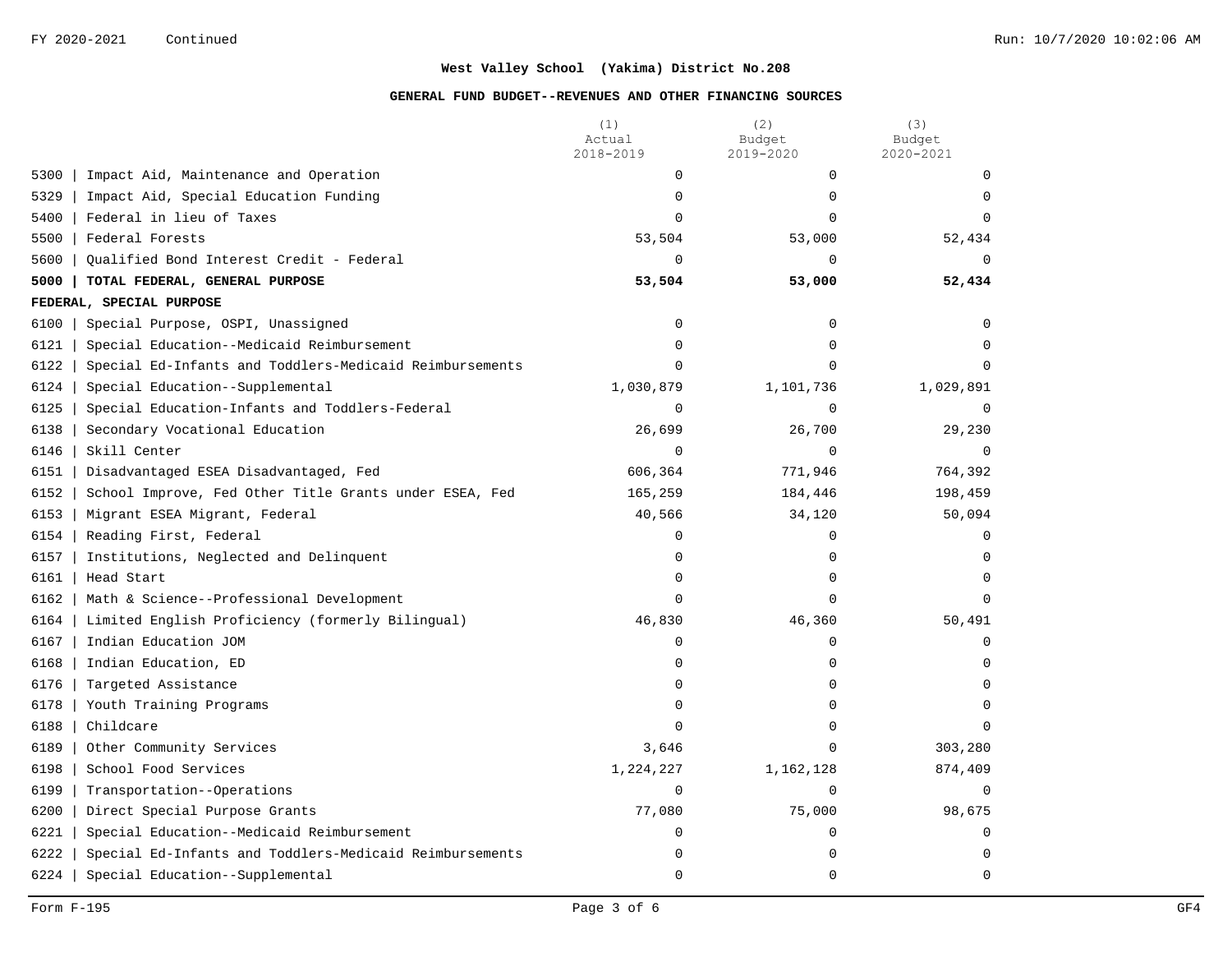|                                                           |                                                         | (1)<br>Actual<br>2018-2019 | (2)<br>Budget<br>2019-2020 | (3)<br>Budget<br>2020-2021 |
|-----------------------------------------------------------|---------------------------------------------------------|----------------------------|----------------------------|----------------------------|
| 6225<br>Special Education-Infants and Toddlers-Federal    |                                                         | $\mathbf 0$                | $\mathbf 0$                | $\mathbf 0$                |
| 6238<br>Secondary Vocational Education                    |                                                         | $\mathbf 0$                | 0                          | U                          |
| 6246<br>Skill Center                                      |                                                         | 0                          | 0                          |                            |
| 6251<br>Disadvantaged ESEA Disadvantaged, Fed             |                                                         | $\Omega$                   | $\mathbf 0$                |                            |
| 6252                                                      | School Improve, Fed Other Title Grants under ESEA, Fed  | $\Omega$                   | $\Omega$                   |                            |
| $6253$  <br>ESEA Migrant, Federal                         |                                                         | 0                          | $\mathbf 0$                |                            |
| $6254$  <br>Reading First, Federal                        |                                                         | 0                          | 0                          |                            |
| 6257<br>Institutions, Neglected and Delinquent            |                                                         | 0                          | 0                          |                            |
| 6261<br>Head Start                                        |                                                         | 0                          | 0                          |                            |
| Math & Science--Professional Development<br>6262          |                                                         | $\Omega$                   | 0                          |                            |
| 6264<br>Limited English Proficiency (formerly Bilingual)  |                                                         | 0                          | $\mathbf 0$                |                            |
| 6267<br>Indian Education JOM                              |                                                         | 0                          | U                          |                            |
| 6268<br>Indian Education, ED                              |                                                         | $\Omega$                   | O                          |                            |
| $6276$  <br>Targeted Assistance                           |                                                         | $\Omega$                   | O                          |                            |
| 6278<br>Youth Training, Direct Grants                     |                                                         | $\Omega$                   | $\Omega$                   |                            |
| 6288<br>Childcare                                         |                                                         | $\Omega$                   | $\Omega$                   |                            |
| $6289$  <br>Other Community Services                      |                                                         | 0                          | $\mathbf 0$                |                            |
| 6298  <br>School Food Services                            |                                                         | 0                          | $\mathbf 0$                |                            |
| 6299<br>Transportation--Operations                        |                                                         | 0                          | 0                          |                            |
| Federal Grants Through Other Agencies, Unassigned<br>6300 |                                                         | 0                          | 0                          |                            |
| Medicaid Administrative Match<br>6310                     |                                                         | $\Omega$                   | 0                          |                            |
| 6318<br>Federal Stimulus--Competitive Grants              |                                                         | XXXXX                      | $\mathbf 0$                | $\Omega$                   |
| 6321<br>Special Education--Medicaid Reimbursement         |                                                         | 15,977                     | 11,000                     | 11,000                     |
| 6322                                                      | Special Ed-Infants and Toddlers-Medicaid Reimbursements | $\mathbf 0$                | 0                          | $\mathbf 0$                |
| 6324<br>Special Education--Supplemental                   |                                                         | $\mathbf 0$                | $\mathbf 0$                | $\Omega$                   |
| Special Education-Infants and Toddlers-Federal<br>6325    |                                                         | $\Omega$                   | O                          |                            |
| 6338<br>Secondary Vocational Education                    |                                                         | $\Omega$                   | $\Omega$                   |                            |
| 6346<br>Skill Center                                      |                                                         | 0                          | 0                          |                            |
| 6351<br>Disadvantaged ESEA Disadvantaged, Fed             |                                                         | 0                          | 0                          |                            |
| 6352                                                      | School Improve, Fed Other Title Grants under ESEA, Fed  | 0                          | 0                          |                            |
| 6353  <br>Migrant ESEA Migrant, Federal                   |                                                         | 0                          | $\mathbf 0$                |                            |
| $6354$  <br>Reading First, Federal                        |                                                         | O                          | $\mathbf 0$                |                            |
| Institutions, Neglected and Delinquent<br>6357            |                                                         | O                          | O                          |                            |
| $6361$   Head Start                                       |                                                         | $\mathbf 0$                | $\Omega$                   | $\cap$                     |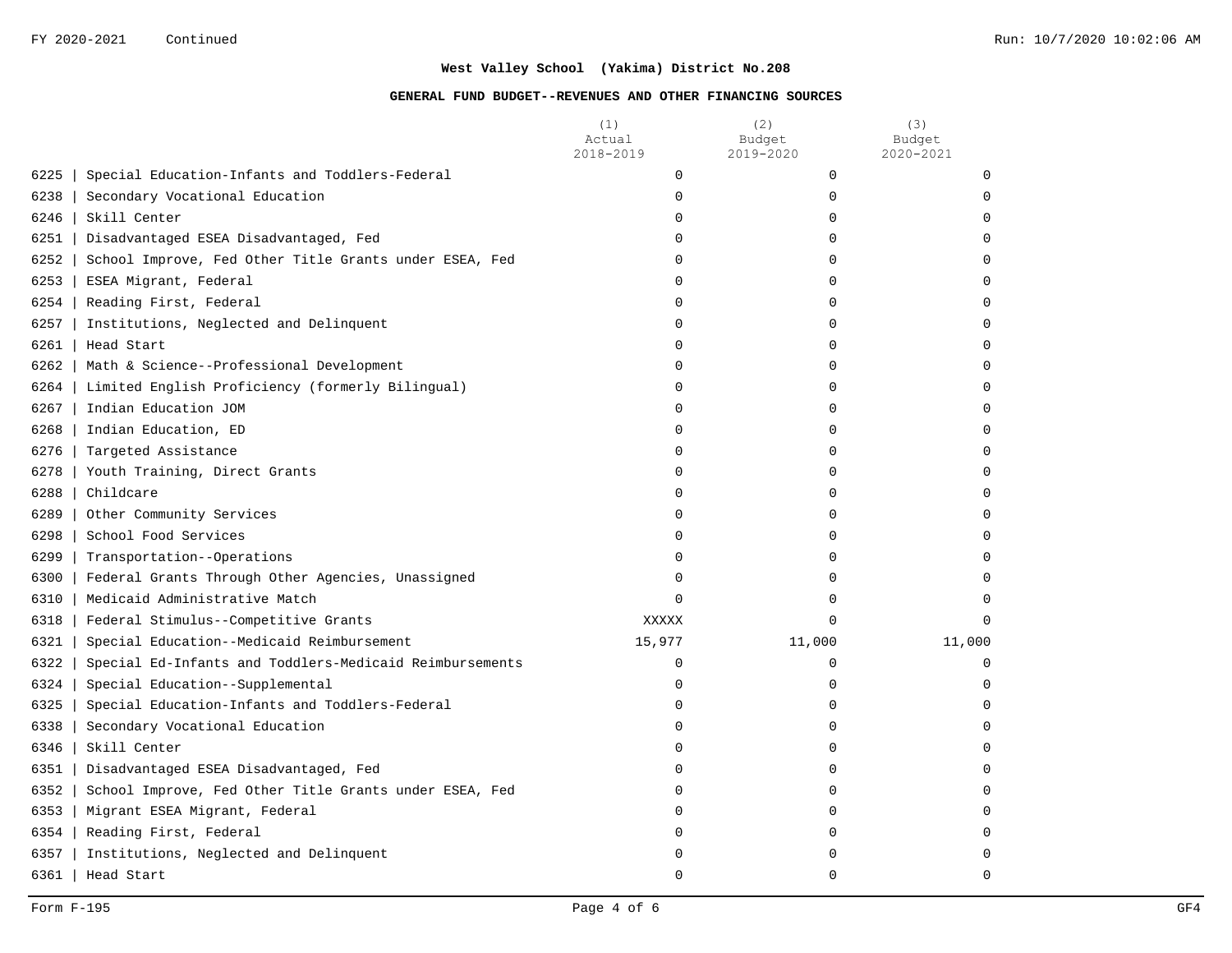|      |                                                      | (1)<br>Actual<br>2018-2019 | (2)<br>Budget<br>2019-2020 | (3)<br>Budget<br>2020-2021 |
|------|------------------------------------------------------|----------------------------|----------------------------|----------------------------|
| 6362 | Math & Science--Professional Development             | 0                          | 0                          | $\mathbf 0$                |
| 6364 | Limited English Proficiency (formerly Bilingual)     | 0                          | 0                          | $\Omega$                   |
| 6367 | Indian Education JOM                                 | 0                          | $\mathbf 0$                | $\mathbf 0$                |
| 6368 | Indian Education, ED                                 | 0                          | $\Omega$                   | 0                          |
| 6376 | Targeted Assistance                                  | 0                          | $\Omega$                   | $\Omega$                   |
| 6378 | Youth Training Programs                              | 0                          | $\mathbf 0$                | 0                          |
| 6388 | Childcare                                            | 0                          | $\mathbf 0$                | 0                          |
| 6389 | Other Community Services                             | 0                          | $\Omega$                   | $\Omega$                   |
| 6398 | School Food Services                                 | 0                          | $\Omega$                   | $\Omega$                   |
| 6399 | Transportation--Operations                           | 0                          | $\Omega$                   | $\mathbf 0$                |
| 6998 | USDA Commodities                                     | 175,111                    | 185,000                    | 139,000                    |
|      | 6000 TOTAL FEDERAL, SPECIAL PURPOSE                  | 3,412,638                  | 3,598,436                  | 3,548,921                  |
|      | REVENUES FROM OTHER SCHOOL DISTRICTS                 |                            |                            |                            |
| 7100 | Program Participation, Unassigned                    | 0                          | $\mathbf 0$                | $\mathbf 0$                |
| 7121 | Special Education                                    | 0                          | $\mathbf 0$                | $\mathbf 0$                |
| 7122 | Special Education-Infants and Toddlers               | 0                          | 0                          | $\Omega$                   |
| 7131 | Vocational Education                                 | 0                          | $\Omega$                   | $\Omega$                   |
| 7145 | Skill Center                                         | 0                          | $\mathbf 0$                | $\mathbf 0$                |
| 7189 | Other Community Services                             | 0                          | 0                          | 0                          |
| 7197 | Support Services                                     | 0                          | 0                          | 0                          |
| 7198 | School Food Services                                 | 0                          | $\Omega$                   | $\Omega$                   |
| 7199 | Transportation                                       | 0                          | 0                          | 0                          |
| 7301 | Nonhigh Participation                                | 0                          | $\Omega$                   | 0                          |
| 7000 | TOTAL REVENUES FROM OTHER SCHOOL DISTRICTS           | 0                          | 0                          | 0                          |
|      | REVENUES FROM OTHER ENTITIES                         |                            |                            |                            |
| 8100 | Governmental Entities                                | 7,770                      | 0                          | $\mathbf 0$                |
| 8188 | Childcare                                            | 0                          | $\Omega$                   | $\Omega$                   |
| 8189 | Community Services                                   | 0                          | $\Omega$                   | $\Omega$                   |
| 8198 | School Food Services                                 | 0                          | $\Omega$                   | $\Omega$                   |
| 8199 | Transportation                                       | 0                          | $\mathbf 0$                | $\mathbf 0$                |
| 8200 | Private Foundations                                  | 0                          | 0                          | 0                          |
| 8500 | Nonfederal, ESD                                      | 54,609                     | $\Omega$                   | 0                          |
| 8521 | Educational Service Districts-Special Education      | 0                          | $\Omega$                   | $\Omega$                   |
| 8522 | Ed Service Districts-Special Ed-Infants and Toddlers | 0                          | $\Omega$                   | $\Omega$                   |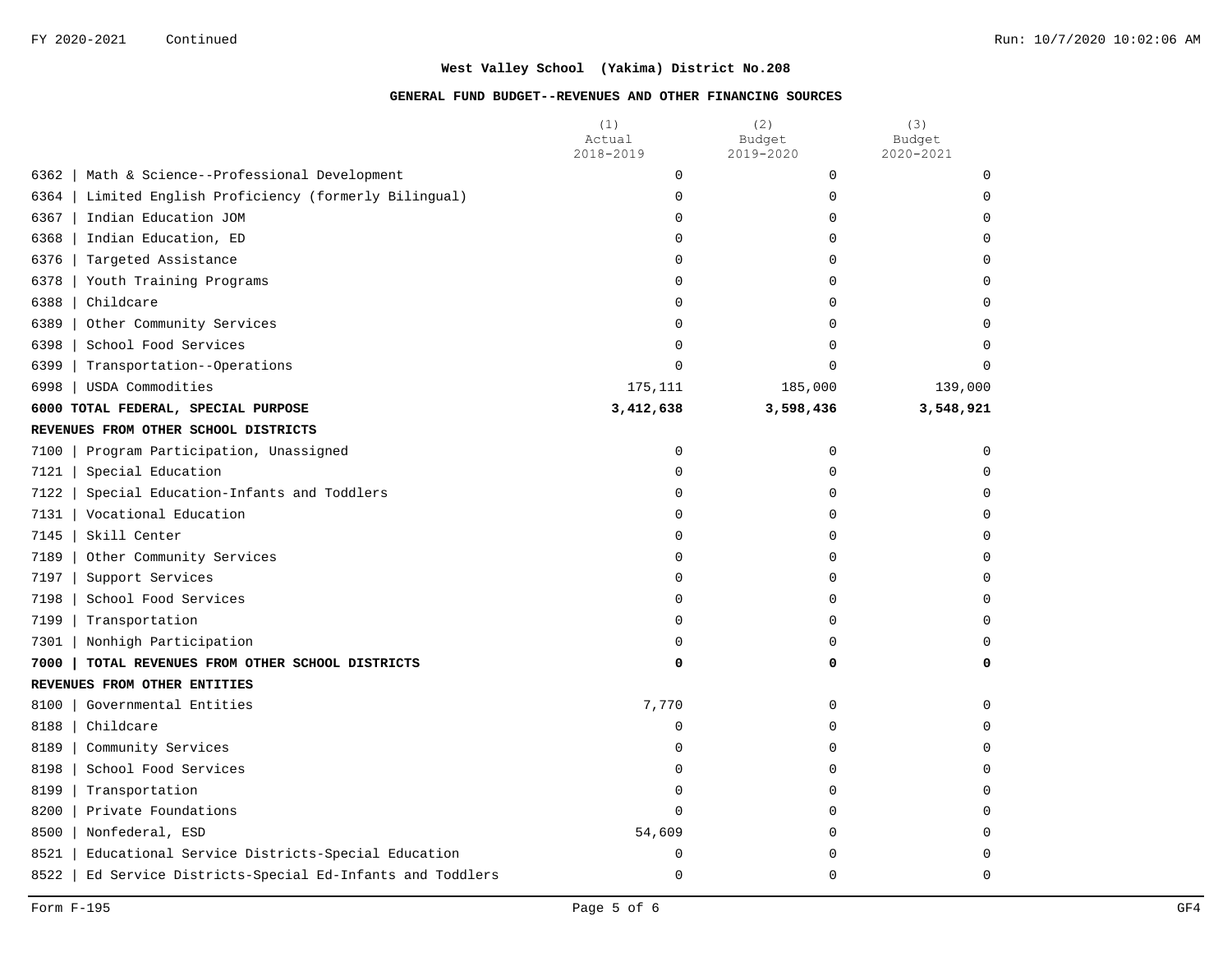|                                            | (1)        | (2)        | (3)        |
|--------------------------------------------|------------|------------|------------|
|                                            | Actual     | Budget     | Budget     |
|                                            | 2018-2019  | 2019-2020  | 2020-2021  |
| 8000 TOTAL REVENUES FROM OTHER ENTITES     | 62,379     |            |            |
| OTHER FINANCING SOURCES                    |            |            |            |
| Sale of Bonds<br>9100                      |            |            |            |
| 9300<br>Sale of Equipment                  |            |            |            |
| 9400<br>Compensated Loss of Fixed Assets   |            |            | $\Omega$   |
| Long-Term Financing<br>9500                |            |            | $\Omega$   |
| 9900<br>Transfers                          |            |            | $\Omega$   |
| 9901<br>Transfers (local resources)        | XXXXX      |            | $\Omega$   |
| 9000 TOTAL OTHER FINANCING SOURCES         | 0          |            |            |
| TOTAL REVENUES AND OTHER FINANCING SOURCES | 70,851,419 | 74,760,744 | 76,701,263 |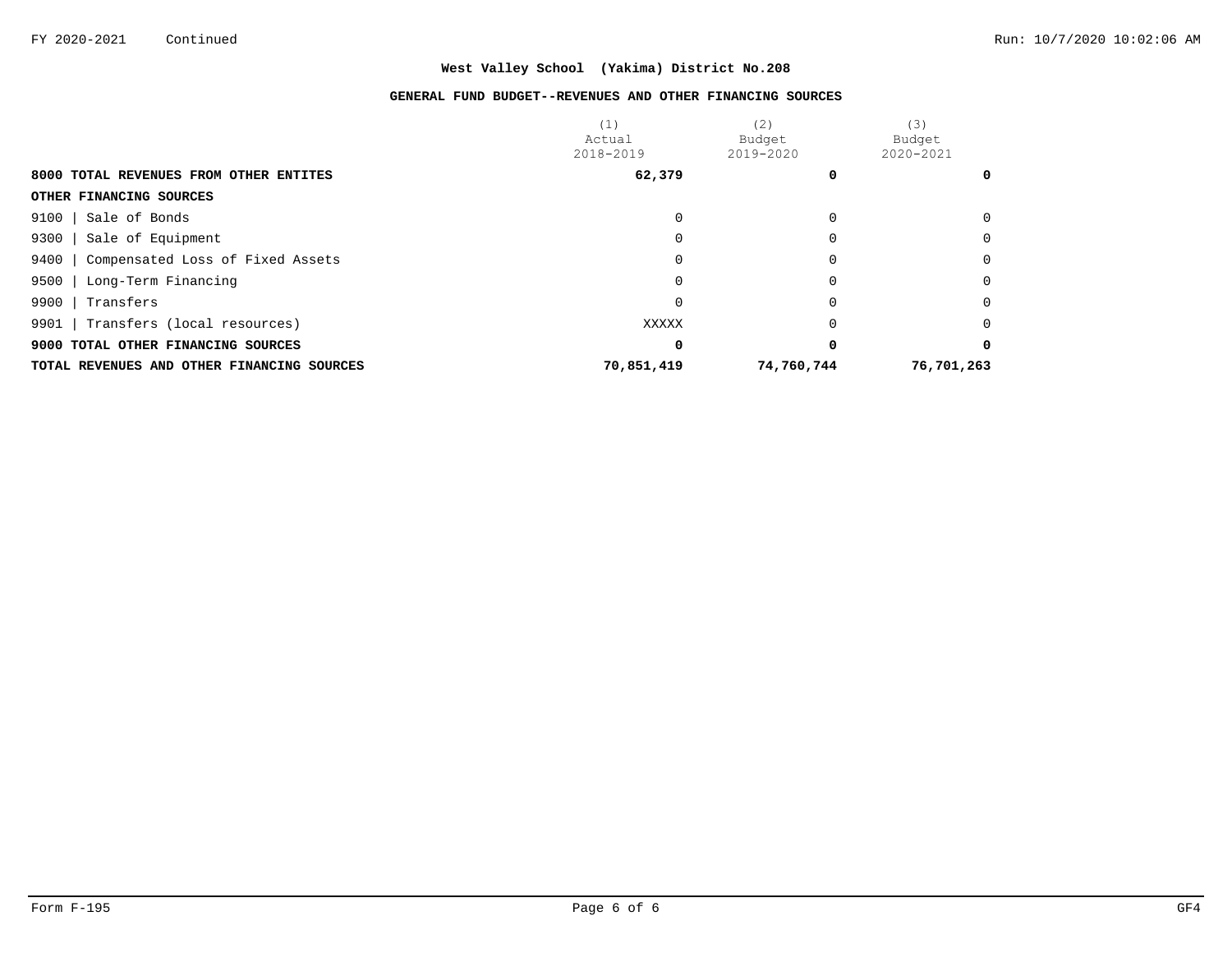#### **EXPENDITURE BY PROGRAM**

|                                                                        | (1)<br>Actual<br>2018-2019 | (2)<br>Budget<br>2019-2020 | (3)<br>Budget<br>2020-2021 |
|------------------------------------------------------------------------|----------------------------|----------------------------|----------------------------|
| REGULAR INSTRUCTION                                                    |                            |                            |                            |
| Basic Education<br>01                                                  | 36,803,416                 | 41,950,273                 | 39,793,676                 |
| Alternative Learning Experience<br>02                                  | 564,358                    | 705,720                    | 2,156,467                  |
| Basic Education - Dropout Reengagement<br>03                           | 28,612                     | 154,000                    | 130,801                    |
| TOTAL REGULAR INSTRUCTION<br>00                                        | 37,396,386                 | 42,809,993                 | 42,080,944                 |
| FEDERAL STIMULUS                                                       |                            |                            |                            |
| Federal Stimulus - Competitive Grants<br>18                            | XXXXX                      | $\mathbf 0$                | $\Omega$                   |
| TOTAL FEDERAL STIMULUS<br>10                                           | 0                          | 0                          | 0                          |
| SPECIAL EDUCATION INSTRUCTION                                          |                            |                            |                            |
| Special Education, Supplemental, State<br>21                           | 7,953,419                  | 7,870,136                  | 8,076,676                  |
| Special Education, Infants and Toddlers, State<br>22                   | 282,344                    | 280,120                    | 0                          |
| Special Education, Supplemental, Federal<br>24                         | 967,982                    | 1,274,927                  | 1,009,564                  |
| Special Education, Infants and Toddlers, Federal<br>25                 | 0                          | $\Omega$                   | 0                          |
| Special Education, Institutions, State<br>26                           | $\Omega$                   | $\Omega$                   | $\Omega$                   |
| Special Education, Other, Federal<br>29                                | $\Omega$                   | $\cap$                     | $\Omega$                   |
| TOTAL SPECIAL EDUCATION INSTRUCTION<br>20                              | 9,203,745                  | 9,425,183                  | 9,086,240                  |
| VOCATIONAL EDUCATION INSTRUCTION                                       |                            |                            |                            |
| Vocational, Basic, State<br>31                                         | 2,200,706                  | 2,295,672                  | 2,607,342                  |
| Middle School Career and Technical Education, State<br>34              | 2,004,093                  | 2,084,798                  | 2,208,317                  |
| 38<br>Vocational, Federal                                              | 25,428                     | 24,704                     | 27,578                     |
| 39<br>Vocational, Other Categorical                                    | $\mathbf 0$                | $\Omega$                   | $\Omega$                   |
| TOTAL VOCATIONAL EDUCATION INSTRUCTION<br>30                           | 4,230,227                  | 4,405,174                  | 4,843,237                  |
| SKILL CENTER INSTRUCTION                                               |                            |                            |                            |
| Skill Center, Basic, State<br>45                                       | 0                          | $\mathbf 0$                | $\mathbf 0$                |
| Skill Center, Federal<br>46                                            | $\Omega$                   | $\Omega$                   |                            |
| Skill Center - Facility Upgrades<br>47                                 | XXXXX                      | $\Omega$                   |                            |
| Skill Center-Facility Upgrades<br>47                                   | $\mathbf 0$                | XXXXX                      | XXXXX                      |
| TOTAL SKILL CENTER INSTRUCTION<br>40                                   | 0                          | 0                          | $\mathbf 0$                |
| COMPENSATORY EDUCATION INSTUCTION                                      |                            |                            |                            |
| Disadvantaged (formerly Remediation) ESEA Disadvantaged, Federal<br>51 | 578,403                    | 714,236                    | 721,193                    |
| Other Title Grants under ESEA-Federal<br>52                            | 151,864                    | 170,658                    | 187,243                    |
| Migrant ESEA Migrant, Federal<br>53                                    | 37,825                     | 33,569                     | 49,902                     |
| Reading First, Federal<br>54                                           | $\mathbf 0$                | $\Omega$                   | $\mathbf 0$                |
| 55<br>Learning Assistance Program (LAP), State                         | 1,723,916                  | 1,790,429                  | 1,786,450                  |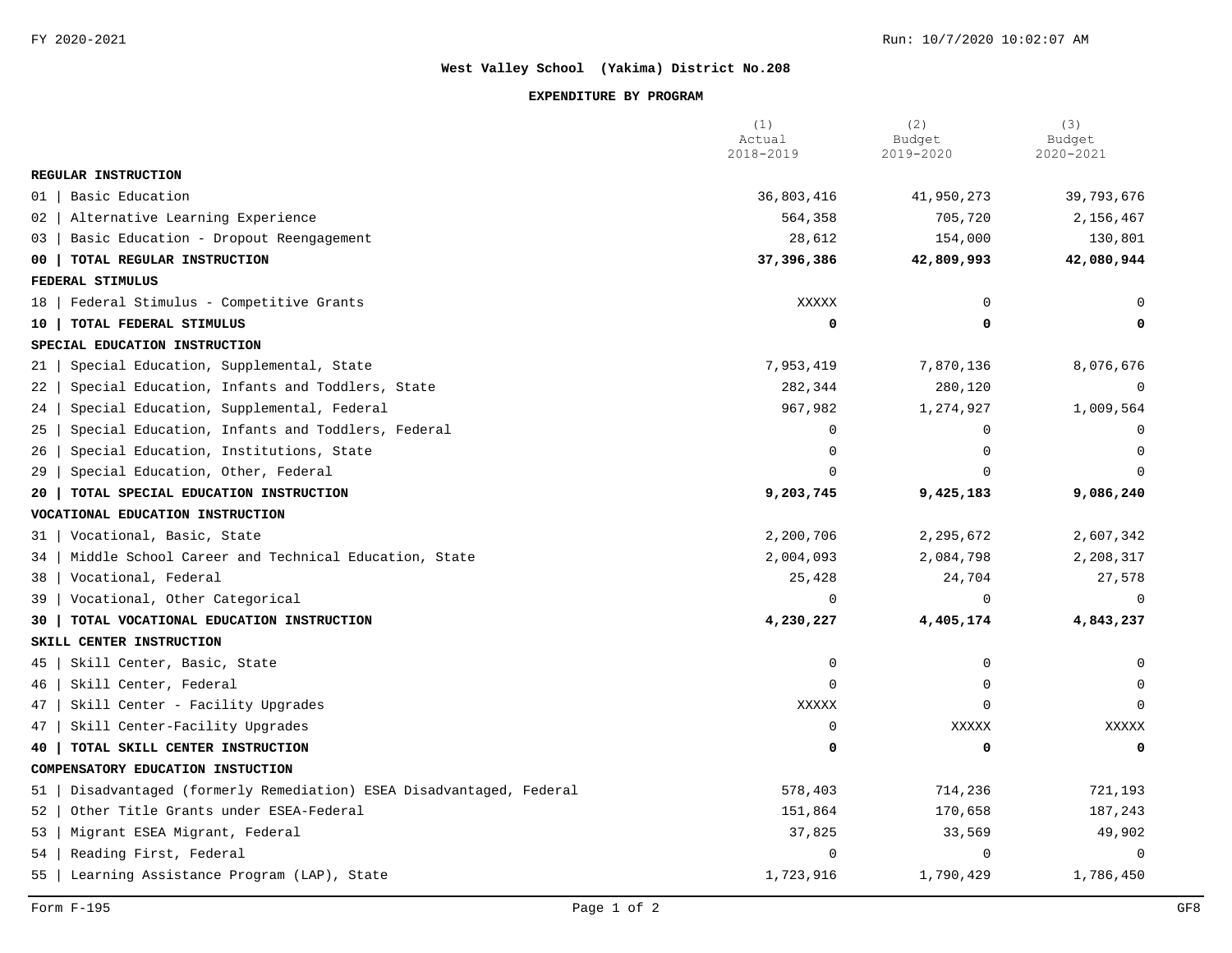### **EXPENDITURE BY PROGRAM**

|    |                                                       | (1)<br>Actual<br>2018-2019 | (2)<br>Budget<br>2019-2020 | (3)<br>Budget<br>2020-2021 |
|----|-------------------------------------------------------|----------------------------|----------------------------|----------------------------|
| 56 | State Institutions, Centers and Homes, Delinquent     | 0                          | 0                          | 0                          |
| 57 | State Institutions, Neglected and Delinquent, Federal | $\Omega$                   | $\Omega$                   | $\Omega$                   |
| 58 | Special and Pilot Programs, State                     | 271,964                    | 335,755                    | 357,639                    |
| 59 | Institutions - Juveniles in Adult Jails               | $\Omega$                   | $\Omega$                   | $\Omega$                   |
| 61 | Head Start, Federal                                   | $\Omega$                   | $\Omega$                   | $\Omega$                   |
| 62 | Math and Science, Professional Development, Federal   | $\Omega$                   | $\Omega$                   |                            |
| 64 | Limited English Proficiency, Federal                  | 43,035                     | 42,894                     | 47,638                     |
| 65 | Transitional Bilingual, State                         | 484,804                    | 515,137                    | 542,921                    |
| 67 | Indian Education, Federal, JOM                        | $\mathbf 0$                | $\mathbf 0$                | $\mathbf 0$                |
| 68 | Indian Education, Federal, ED                         | $\Omega$                   | $\Omega$                   | $\Omega$                   |
| 69 | Compensatory, Other                                   | 55,332                     | 64,000                     | 55,320                     |
|    | 50 and 60   TOTAL COMPENSATORY EDUCATION INSTRUCTION  | 3,347,143                  | 3,666,678                  | 3,748,306                  |
|    | OTHER INSTRUCTIONAL PROGRAMS                          |                            |                            |                            |
| 71 | Traffic Safety                                        | $\mathbf 0$                | 0                          | $\Omega$                   |
| 73 | Summer School                                         | $\Omega$                   | $\cap$                     |                            |
| 74 | Highly Capable                                        | 140,785                    | 154,306                    | 139,307                    |
| 75 | Professional Development, State                       | 0                          | $\Omega$                   | XXXXX                      |
| 76 | Targeted Assistance, Federal                          | $\mathbf 0$                | $\Omega$                   | $\mathbf 0$                |
| 78 | Youth Training Programs, Federal                      | $\mathbf 0$                | $\Omega$                   | $\mathbf 0$                |
| 79 | Instructional Programs, Other                         | 94,237                     | 102,327                    | 98,675                     |
| 70 | TOTAL OTHER INSTRUCTIONAL PROGRAMS                    | 235,022                    | 256,633                    | 237,982                    |
|    | COMMUNITY SERVICES                                    |                            |                            |                            |
| 81 | Public Radio/Television                               | 0                          | $\Omega$                   | $\Omega$                   |
| 86 | Community Schools                                     | $\Omega$                   | $\cap$                     |                            |
| 88 | Child Care                                            | 42,905                     | 39,000                     |                            |
| 89 | Other Community Services                              | 58,628                     | 49,690                     | $\Omega$                   |
| 80 | TOTAL COMMUNITY SERVICES                              | 101,533                    | 88,690                     | 0                          |
|    | SUPPORT SERVICES                                      |                            |                            |                            |
| 97 | District-wide Support                                 | 10,456,240                 | 10,978,810                 | 11,815,462                 |
| 98 | School Food Services                                  | 2,086,616                  | 2,216,472                  | 1,931,039                  |
| 99 | Pupil Transportation                                  | 2,000,953                  | 2, 217, 115                | 2,267,940                  |
| 90 | TOTAL SUPPORT SERVICES                                | 14,543,808                 | 15,412,397                 | 16,014,441                 |
|    | TOTAL PROGRAM EXPENDITURES                            | 69,057,865                 | 76,064,748                 | 76,011,150                 |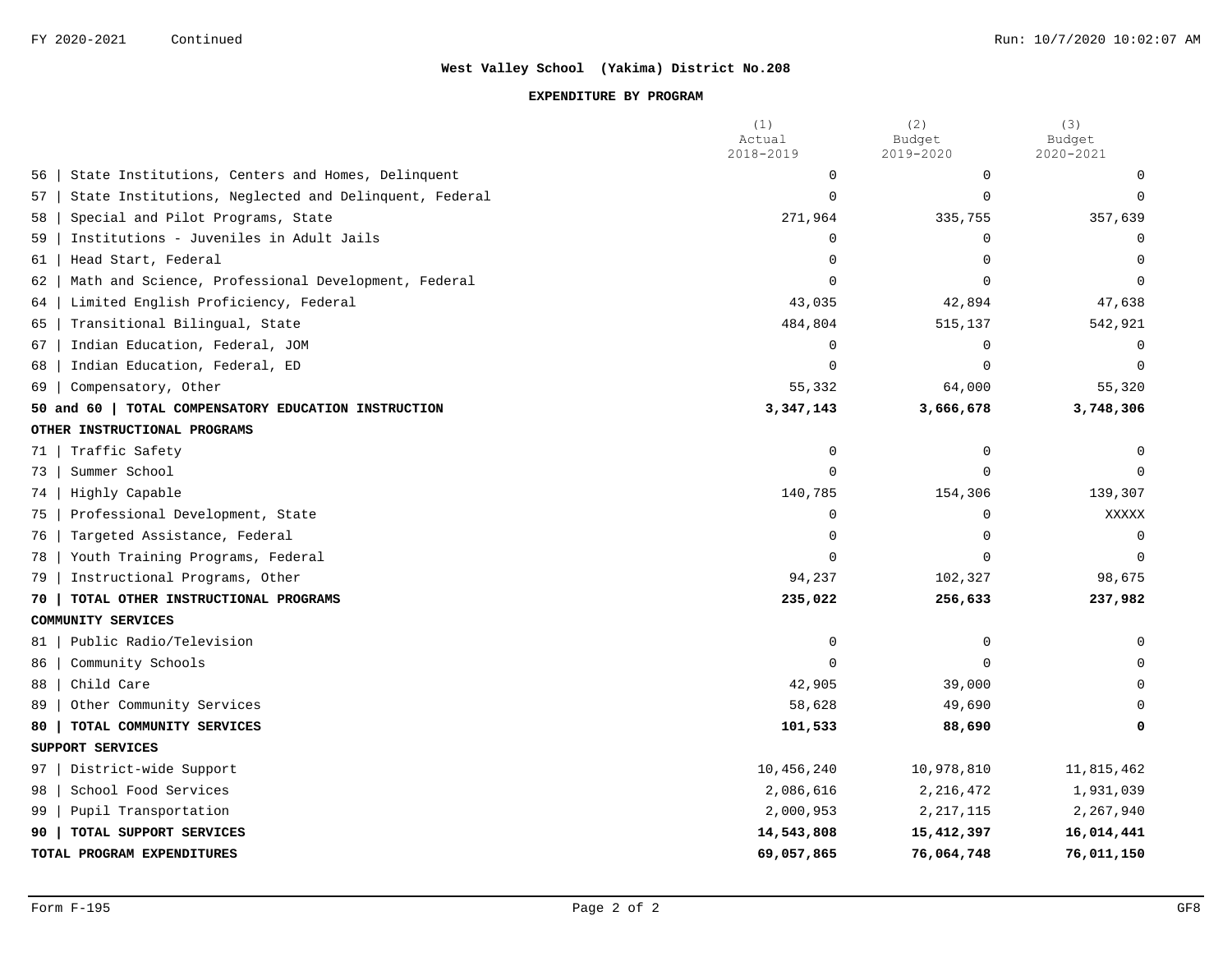| Program                                                | Total<br>Object | (0)<br>Debit<br>Transfer | (1)<br>Credit<br>Transfer | (2)<br>Cert.<br>Salaries | (3)<br>Class.<br>Salaries | (4)<br>Employee<br>Benefits | (5)<br>Supplies /<br>Materials | (7)<br>Purchased<br>Services | (8)<br>Travel | (9)<br>Capital<br>Outlay |
|--------------------------------------------------------|-----------------|--------------------------|---------------------------|--------------------------|---------------------------|-----------------------------|--------------------------------|------------------------------|---------------|--------------------------|
| $01$   Basic                                           | 39,793,676      | $\mathbf 0$              |                           | 23, 187, 155             | 2, 219, 197               | 9,889,182                   | 1,945,109                      | 2,530,533                    | 22,500        | $\mathbf 0$              |
| Education                                              |                 |                          |                           |                          |                           |                             |                                |                              |               |                          |
| $02$   ALE                                             | 2,156,467       | $\mathbf 0$              |                           | $\overline{0}$           | 101,925                   | 44,542                      | 0                              | 2,010,000                    | $\mathbf 0$   | 0                        |
| $03$   Basic<br>Education -<br>Dropout<br>Reengagement | 130,801         | $\mathbf 0$              |                           | 95,032                   | $\mathbf 0$               | 35,769                      | $\mathbf 0$                    | $\mathbf 0$                  | $\Omega$      | $\Omega$                 |
| TOTAL REGULAR<br>INSTRUCTION                           | 42,080,944      | 0                        |                           | 23, 282, 187             | 2,321,122                 | 9,969,493                   | 1,945,109                      | 4,540,533                    | 22,500        | 0                        |
| 18   Federal<br>Stimulus -<br>Competitive<br>Grants    | $\mathbf 0$     | $\mathbf 0$              | $\mathsf{O}$              | $\mathbf 0$              | $\overline{0}$            | $\overline{0}$              | $\mathbf 0$                    | $\mathbf 0$                  | 0             | $\Omega$                 |
| TOTAL FEDERAL<br>STIMULUS                              | $\mathbf 0$     | $\mathbf 0$              | $\mathbf 0$               | $\mathsf{O}$             | $\overline{0}$            | $\mathbf 0$                 | $\mathbf 0$                    | $\mathbf 0$                  | 0             | 0                        |
| $21$   Sp Ed, Sup,<br>St                               | 8,076,676       | $\mathbf 0$              |                           | 3,326,755                | 1,744,597                 | 2,376,527                   | 45,000                         | 573,797                      | 10,000        | 0                        |
| $22$   Sp Ed, I&T,<br>St                               | 0               | 0                        |                           | $\mathbf 0$              | $\mathbf 0$               | $\mathbf 0$                 | 0                              | $\mathbf 0$                  | 0             | 0                        |
| 24<br>Sp Ed, Sup,<br>Fed                               | 1,009,564       | $\mathbf 0$              |                           | 705,668                  | 17,479                    | 286,417                     | $\mathbf 0$                    | $\mathbf 0$                  | $\mathbf 0$   | $\mathsf{O}$             |
| 25<br>Sp Ed, I&T,<br>Fed                               | 0               | $\mathbf 0$              |                           | 0                        | $\mathbf 0$               | $\mathbf 0$                 | $\mathbf 0$                    | $\mathbf 0$                  | 0             | 0                        |
| 26<br>Sp Ed, Inst,<br>$\operatorname{\mathsf{St}}$     | $\mathbf 0$     | $\mathbf 0$              |                           | $\mathbf 0$              | $\mathbf 0$               | $\mathbf 0$                 | $\mathbf 0$                    | $\mathbf 0$                  | $\mathbf 0$   | 0                        |
| 29<br>Sp Ed, Oth,<br>Fed                               | $\mathbf 0$     | $\mathbf 0$              |                           | $\mathbf 0$              | $\mathbf 0$               | $\mathbf 0$                 | $\mathbf 0$                    | $\mathbf 0$                  | $\mathbf 0$   | 0                        |
| TOTAL SPECIAL<br>EDUCATION<br>INSTRUCTION              | 9,086,240       | 0                        |                           | 4,032,423                | 1,762,076                 | 2,662,944                   | 45,000                         | 573,797                      | 10,000        | 0                        |
| $31$   Voc, Basic,<br>St                               | 2,607,342       | $\mathbf 0$              |                           | 1,283,215                | 32,664                    | 514,413                     | 581,658                        | 195,392                      | 0             | 0                        |
| 34<br>MidSchCar/Tec                                    | 2,208,317       | $\mathsf{O}\xspace$      |                           | 1,245,528                | 39,002                    | 502, 317                    | 421,470                        | 0                            | $\mathbf 0$   | 0                        |
| 38   Voc, Fed                                          | 27,578          | $\mathbf 0$              |                           | $\mathsf{O}$             | $\mathbf 0$               | $\mathbf 0$                 | $\mathbf 0$                    | $\mathbf 0$                  | $\mathbf 0$   | 27,578                   |
| 39   Voc, Other                                        | $\Omega$        | $\mathbf 0$              |                           | $\Omega$                 | $\Omega$                  | $\Omega$                    | $\Omega$                       | $\Omega$                     | $\Omega$      | $\mathbf 0$              |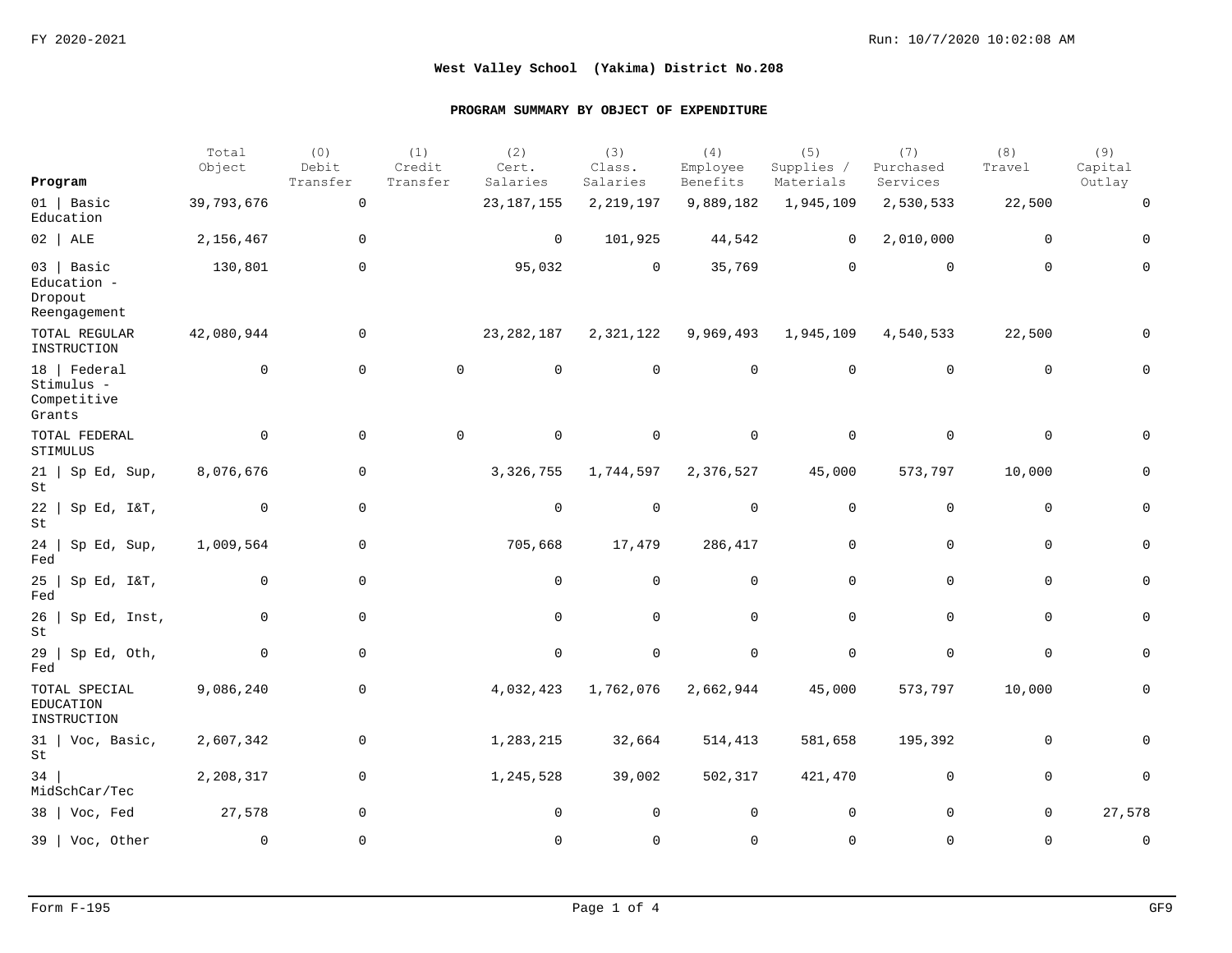|                                                     | Total<br>Object | (0)<br>Debit        | (1)<br>Credit       | (2)<br>Cert. | (3)<br>Class. | (4)<br>Employee | (5)<br>Supplies / | (7)<br>Purchased | (8)<br>Travel  | (9)<br>Capital |
|-----------------------------------------------------|-----------------|---------------------|---------------------|--------------|---------------|-----------------|-------------------|------------------|----------------|----------------|
| Program                                             |                 | Transfer            | Transfer            | Salaries     | Salaries      | Benefits        | Materials         | Services         |                | Outlay         |
| TOTAL VOCATIONAL<br><b>EDUCATION</b><br>INSTRUCTION | 4,843,237       | $\mathsf{O}\xspace$ |                     | 2,528,743    | 71,666        | 1,016,730       | 1,003,128         | 195,392          | $\overline{0}$ | 27,578         |
| $45$   Skil Cnt,<br>Bas, St                         | $\mathbf 0$     | $\mathsf{O}$        | $\mathsf{O}\xspace$ | $\mathsf{O}$ | $\mathbf 0$   | $\mathbf 0$     | $\mathbf 0$       | $\mathsf{O}$     | $\mathbf 0$    | $\mathbf 0$    |
| $46$   Skill Cntr,<br>Fed                           | 0               | $\mathbf 0$         | 0                   | $\mathsf{O}$ | 0             | $\mathsf{O}$    | 0                 | $\mathbf 0$      | $\Omega$       | 0              |
| 47   Skill Cntr,<br>Fclty Upg                       | 0               | 0                   |                     | 0            | 0             | 0               | 0                 | $\mathbf 0$      |                | $\mathbf 0$    |
| TOTAL SKILL<br>CENTER<br>INSTRUCTION                | 0               | 0                   | $\mathbf 0$         | 0            | $\mathbf 0$   | $\mathsf{O}$    | 0                 | 0                | $\mathbf 0$    | $\mathsf{O}$   |
| $51$ ESEA<br>Disadvantaged,<br>Federal              | 721,193         | $\mathbf 0$         |                     | 336,437      | 107,089       | 197,043         | 40,312            | 30,000           | 10,312         | $\mathbf 0$    |
| 52   Other Title<br>Grants under ESEA<br>-Federal   | 187,243         | 0                   | $\mathbf 0$         | $\mathbf 0$  | $\mathbf 0$   | $\mathbf 0$     | 37,673            | 149,570          | $\mathbf 0$    | $\mathbf 0$    |
| 53   ESEA<br>Migrant, Federal                       | 49,902          | $\mathsf{O}$        |                     | $\mathbf 0$  | 26,274        | 14,236          | 4,162             | 5,230            | $\Omega$       | $\Omega$       |
| 54   Read First,<br>Fed                             | $\overline{0}$  | $\mathsf{O}$        |                     | $\mathsf{O}$ | $\mathsf{O}$  | $\mathbf 0$     | $\mathbf 0$       | $\mathbf 0$      | $\mathbf 0$    | 0              |
| $55$ $\sqrt{LAP}$                                   | 1,786,450       | 0                   |                     | 617,736      | 441,914       | 508,095         | 96,520            | 117,185          | 5,000          | $\mathbf 0$    |
| 56   St In,<br>Ctr/Hm, D                            | $\mathbf 0$     | 0                   |                     | 0            | $\mathbf 0$   | 0               | $\mathbf 0$       | $\mathsf{O}$     | $\mathbf 0$    | $\mathbf 0$    |
| $57$   St In, N/D,<br>Fed                           | $\mathbf 0$     | $\mathsf{O}$        |                     | $\mathsf{O}$ | $\mathbf 0$   | 0               | $\mathsf{O}$      | $\mathsf 0$      | $\mathbf 0$    | $\mathbf 0$    |
| 58<br>Sp/Plt Pgm,<br>St                             | 357,639         | $\mathsf{O}$        |                     | 196,949      | 2,249         | 47,757          | 83,158            | 3,057            | 24,469         | $\mathsf{O}$   |
| $59$   I-JAJ                                        | 0               | 0                   |                     | 0            | 0             | 0               | 0                 | 0                | 0              | $\mathbf 0$    |
| 61<br>Head Start,<br>Fed                            | 0               | $\mathsf{O}$        |                     | $\mathsf{O}$ | $\mathsf{O}$  | $\mathbf 0$     | 0                 | $\mathsf{O}$     | $\mathbf 0$    | $\mathsf 0$    |
| 62  <br>MS, Pro Dv,<br>Fed                          | 0               | $\mathsf{O}$        |                     | 0            | $\mathsf{O}$  | 0               | $\mathbf 0$       | $\mathbf 0$      | $\mathbf 0$    | $\mathsf{O}$   |
| $64$   LEP, Fed                                     | 47,638          | 0                   |                     | 0            | 11,418        | 4,977           | 6,859             | 23,134           | 1,250          | $\mathbf 0$    |
| Tran Biling,<br>65  <br>St                          | 542,921         | 0                   |                     | 99,110       | 146,055       | 127,831         | 75,397            | 89,428           | 5,100          | $\mathbf 0$    |
| 67   Ind Ed, Fd,                                    | $\mathbf 0$     | 0                   |                     | 0            | $\mathbf 0$   | $\mathbf 0$     | $\mathbf 0$       | $\mathbf 0$      | $\mathbf 0$    | $\mathsf 0$    |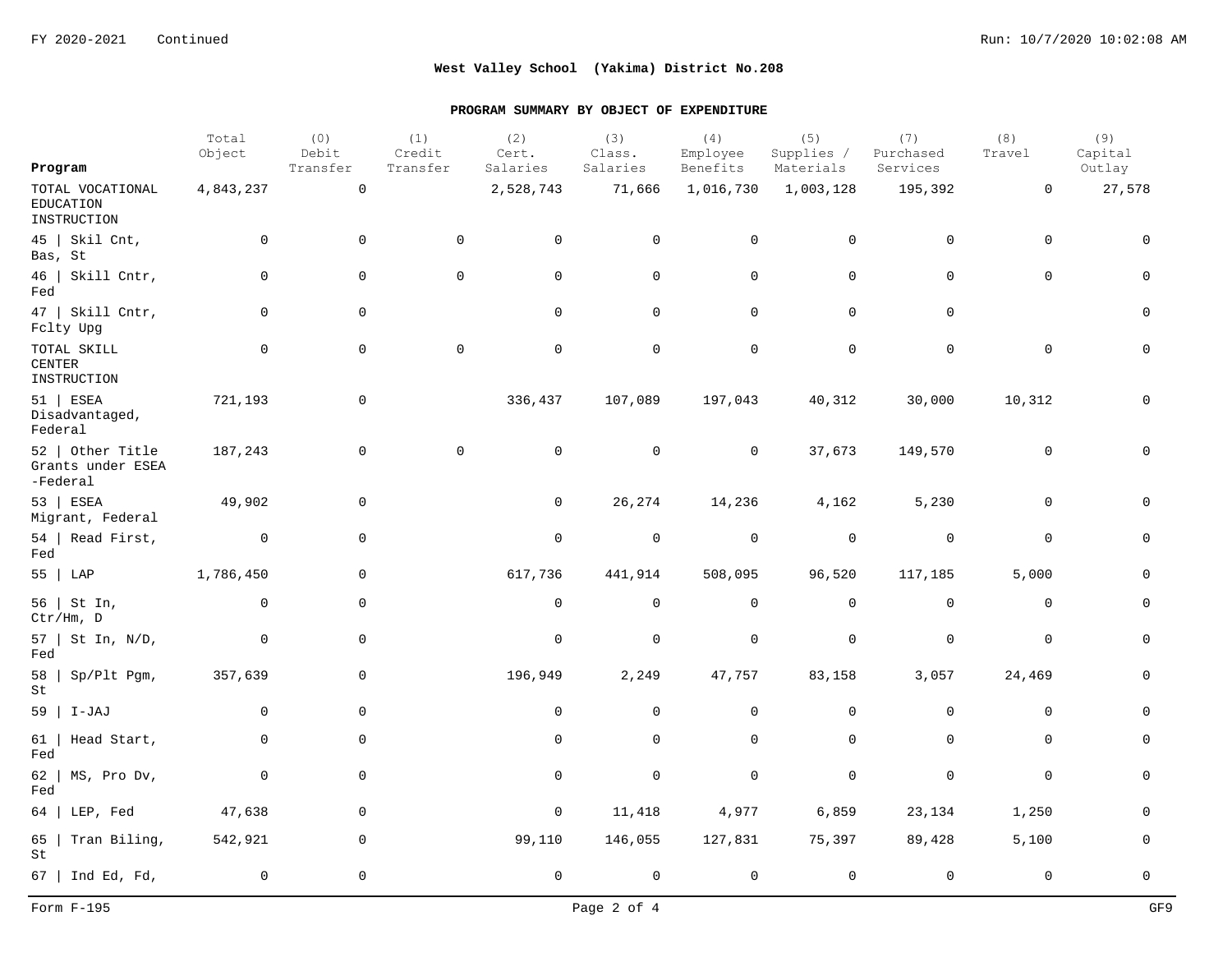|                                                   | Total<br>Object | (0)<br>Debit        | (1)<br>Credit  | (2)<br>Cert.        | (3)<br>Class. | (4)<br>Employee | (5)<br>Supplies / | (7)<br>Purchased | (8)<br>Travel | (9)<br>Capital |
|---------------------------------------------------|-----------------|---------------------|----------------|---------------------|---------------|-----------------|-------------------|------------------|---------------|----------------|
| Program                                           |                 | Transfer            | Transfer       | Salaries            | Salaries      | Benefits        | Materials         | Services         |               | Outlay         |
| 68   Ind Ed, Fd,<br>ED                            | $\overline{0}$  | $\mathsf 0$         |                | $\mathsf{O}$        | $\mathbf 0$   | $\mathbf 0$     | $\mathbf 0$       | $\mathbf 0$      | $\mathbf 0$   | 0              |
| $69$   Comp, Othr                                 | 55,320          | $\mathbf 0$         |                | $\overline{0}$      | 37,449        | 16,248          | 723               | 900              | $\mathbf 0$   | $\Omega$       |
| TOTAL<br>COMPENSATORY<br>EDUCATION<br>INSTRUCTION | 3,748,306       | $\mathbf 0$         | $\overline{0}$ | 1,250,232           | 772,448       | 916,187         | 344,804           | 418,504          | 46,131        | U              |
| 71   Traffic<br>Safety                            | $\mathbf 0$     | $\mathbf 0$         |                | $\mathsf{O}$        | $\mathbf 0$   | $\mathbf 0$     | $\mathbf 0$       | $\mathbf 0$      | $\mathbf 0$   | $\Omega$       |
| 73   Summer<br>School                             | $\overline{0}$  | $\mathbf 0$         |                | $\mathbf 0$         | 0             | $\mathbf 0$     | 0                 | $\mathbf 0$      | 0             | 0              |
| 74   Highly<br>Capable                            | 139,307         | $\mathbf 0$         |                | 100,700             | $\mathbf 0$   | 38,607          | $\mathbf 0$       | $\mathbf 0$      | $\mathbf 0$   | 0              |
| 76   Target Asst,<br>Fed                          | $\mathbf 0$     | $\mathsf{O}\xspace$ |                | $\mathsf{O}$        | $\mathbf 0$   | $\mathbf 0$     | 0                 | 0                | 0             | 0              |
| 78   Yth Trg Pm,<br>Fed                           | $\overline{0}$  | $\mathsf{O}\xspace$ |                | $\mathsf{O}\xspace$ | $\mathbf 0$   | $\mathbf 0$     | $\mathbf 0$       | 0                | $\mathbf 0$   | $\Omega$       |
| 79   Inst Pgm,<br>Othr                            | 98,675          | $\mathbf 0$         |                | 70,398              | $\mathbf 0$   | 28, 277         | $\mathbf 0$       | 0                | $\mathbf 0$   | $\Omega$       |
| TOTAL OTHER<br>INSTRUCTIONAL<br>PROGRAMS          | 237,982         | $\mathbf 0$         |                | 171,098             | $\mathbf 0$   | 66,884          | $\mathbf 0$       | $\mathbf 0$      | $\mathbf 0$   | 0              |
| 81   Public<br>Radio/TV                           | $\mathbf 0$     | $\mathbf 0$         |                | $\mathsf{O}$        | $\mathbf 0$   | $\mathsf{O}$    | $\mathbf 0$       | $\mathbf 0$      | $\mathbf 0$   | $\Omega$       |
| 86   Comm Schools                                 | $\mathbf 0$     | $\mathbf 0$         |                | $\mathbf 0$         | $\mathbf 0$   | $\mathbf 0$     | 0                 | 0                | 0             | 0              |
| 88   Child Care                                   | $\mathbf 0$     | $\mathbf 0$         |                | $\mathbf 0$         | 0             | $\mathbf 0$     | 0                 | $\mathbf 0$      | 0             | 0              |
| 89   Othr Comm<br>Srv                             | $\mathbf 0$     | $\mathbf 0$         | $\mathbf 0$    | $\mathbf 0$         | $\mathbf 0$   | $\mathsf{O}$    | $\mathbf 0$       | $\mathbf 0$      | $\mathbf 0$   | $\mathbf 0$    |
| TOTAL COMMUNITY<br><b>SERVICES</b>                | $\mathbf 0$     | $\mathbf 0$         | $\mathbf 0$    | $\mathbf 0$         | $\mathbf 0$   | $\mathbf 0$     | $\mathbf 0$       | $\mathbf 0$      | $\mathbf 0$   | $\Omega$       |
| 97   Distwide<br>Suppt                            | 11,815,462      | $\mathbf 0$         | 0              | 455,570             | 4, 237, 613   | 1,946,312       | 1,439,183         | 3,724,784        | 12,000        | 0              |
| 98   Schl Food<br>Serv                            | 1,931,039       | $\mathbf 0$         | 0              | $\mathsf{O}$        | 756,119       | 493,389         | 661,031           | 20,000           | 500           | 0              |
| 99   Pupil Transp                                 | 2,267,940       | $\mathbf 0$         | $\mathbf 0$    | $\mathbf 0$         | 1,263,714     | 746,627         | 220,000           | 22,299           | 2,000         | 13,300         |
| TOTAL SUPPORT<br><b>SERVICES</b>                  | 16,014,441      | $\mathbf 0$         | 0              | 455,570             | 6, 257, 446   | 3,186,328       | 2,320,214         | 3,767,083        | 14,500        | 13,300         |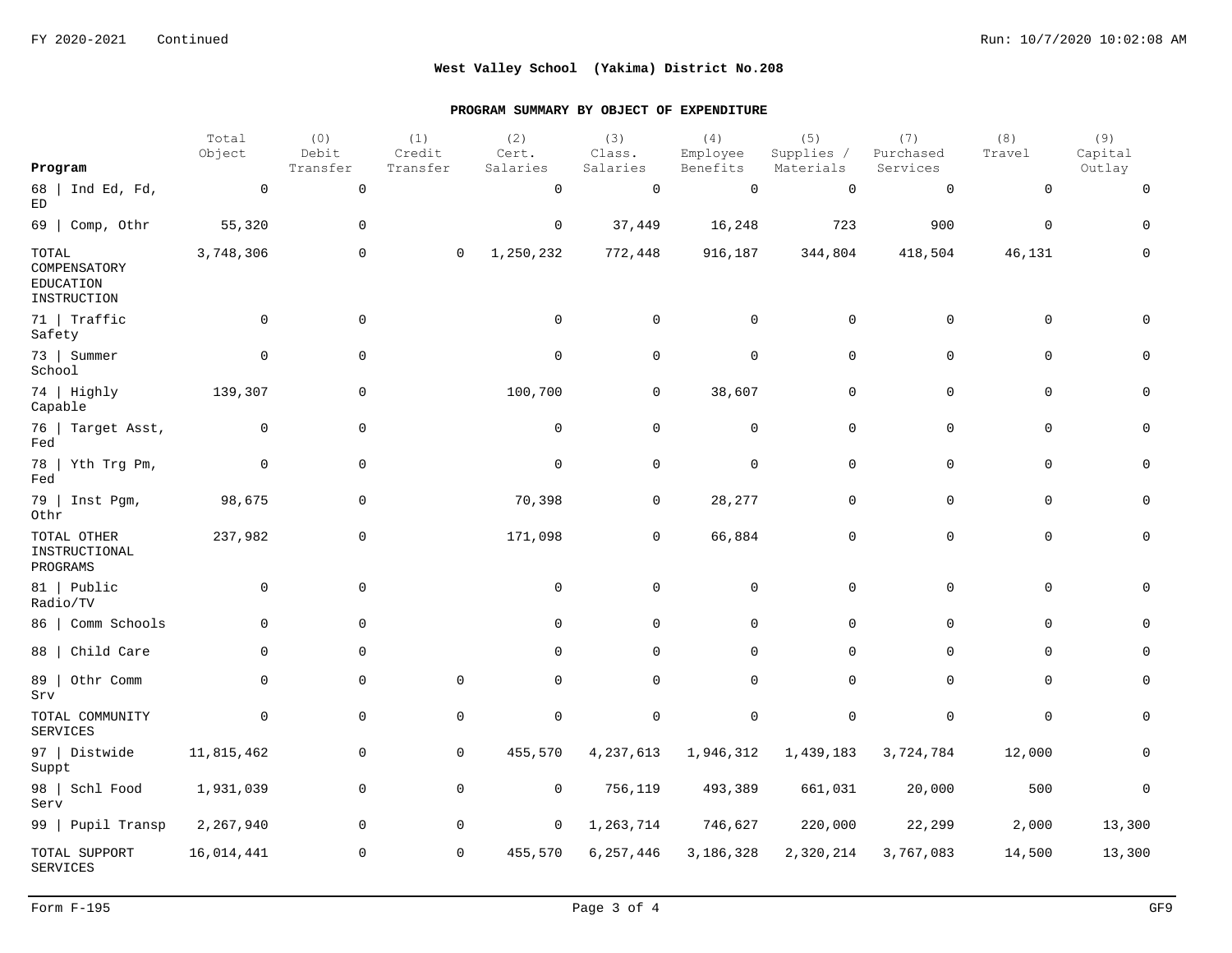|               | Total      | (0)      |          |                                    |          |          |                     |           |        |         |
|---------------|------------|----------|----------|------------------------------------|----------|----------|---------------------|-----------|--------|---------|
|               | Object     | Debit    | Credit   | Cert.                              | Class.   | Employee | Supplies,           | Purchased | Travel | Capital |
| Program       |            | Transfer | Transfer | Salaries                           | Salaries | Benefits | Materials           | Services  |        | Outlay  |
| OBJECT TOTALS | 76,011,150 |          |          | 0 31,720,253 11,184,758 17,818,566 |          |          | 5,658,255 9,495,309 |           | 93,131 | 40,878  |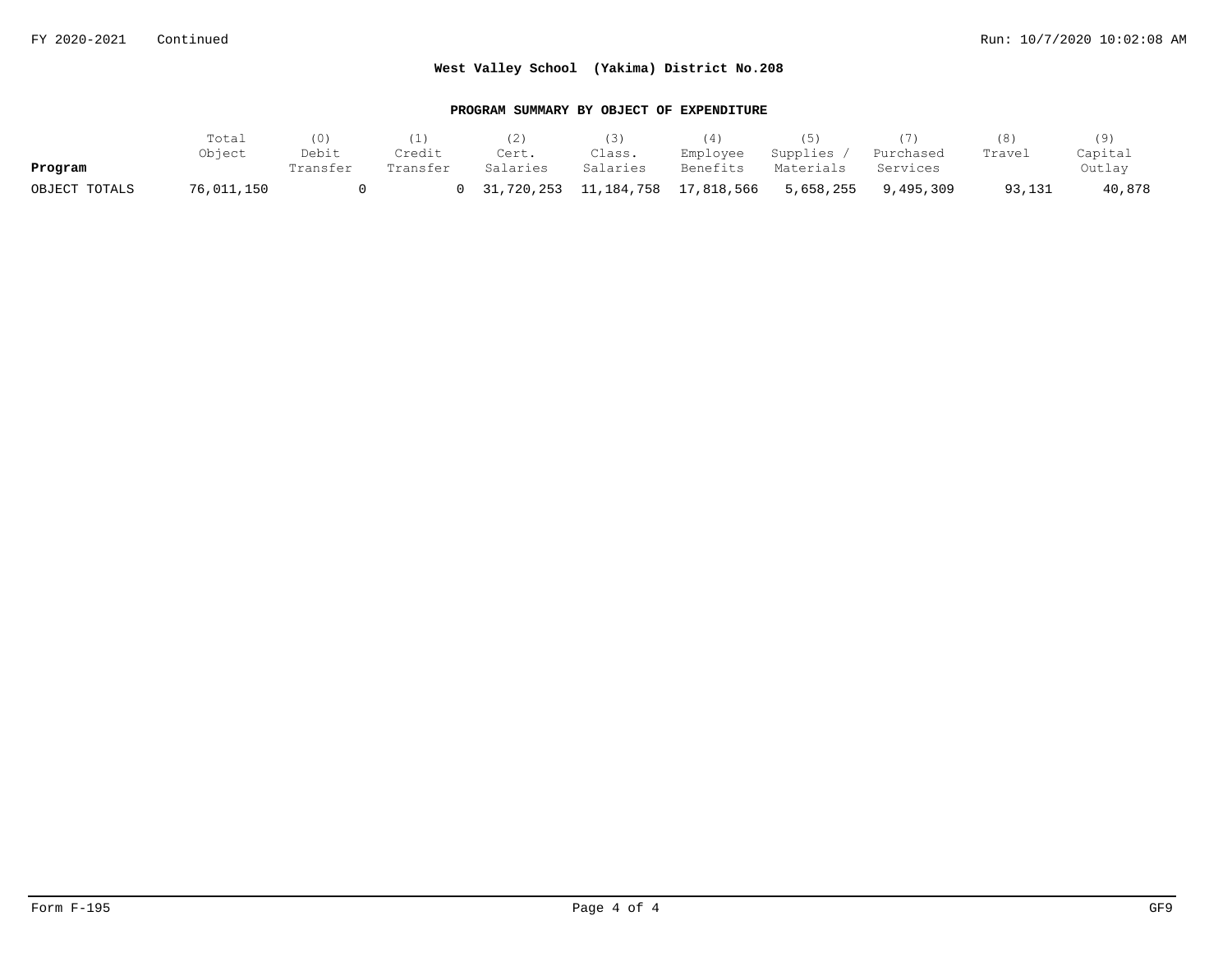### **SUMMARY OF GENERAL FUND EXPENDITURES BY OBJECT OF EXPENDITURE**

|     |                                     | (1)         | (2)    | (3)          | (4)    | (5)          | (6)    |
|-----|-------------------------------------|-------------|--------|--------------|--------|--------------|--------|
|     |                                     | Actual      | % of   | Budget       | % of   | Budget       | % of   |
|     | Object of Expenditure               | 2018-2019   | Total  | 2019-2020    | Total  | 2020-2021    | Total  |
| (0) | Debit Transfers                     | 262,100     | XXXXX  | 220,752      | XXXXX  | $\mathbf{0}$ | XXXXX  |
| (1) | Credit Transfers                    | $-262,100$  | XXXXX  | $-220,752$   | XXXXX  | $\mathbf{0}$ | XXXXX  |
| (2) | Certificated Salaries               | 31,043,170  | 44.95  | 32, 183, 193 | 42.31  | 31,720,253   | 41.73  |
| (3) | Classified Salaries                 | 10,899,932  | 15.78  | 11,998,038   | 15.77  | 11,184,758   | 14.71  |
| (4) | Employee Benefits and Payroll Taxes | 15,925,068  | 23.06  | 17,045,484   | 22.41  | 17,818,566   | 23.44  |
| (5) | Supplies and Materials              | 3, 222, 207 | 4.67   | 6,985,572    | 9.18   | 5,658,255    | 7.44   |
| (7) | Purchased Services                  | 6,735,786   | 9.75   | 7,276,113    | 9.57   | 9,495,309    | 12.49  |
| (8) | Travel                              | 165,055     | 0.24   | 128,772      | 0.17   | 93,131       | 0.12   |
| (9) | Capital Outlay                      | 1,066,647   | 1.54   | 447,576      | 0.59   | 40,878       | 0.05   |
|     | TOTAL EXPENDITURES                  | 69,057,865  | 100.00 | 76,064,748   | 100.00 | 76,011,150   | 100.00 |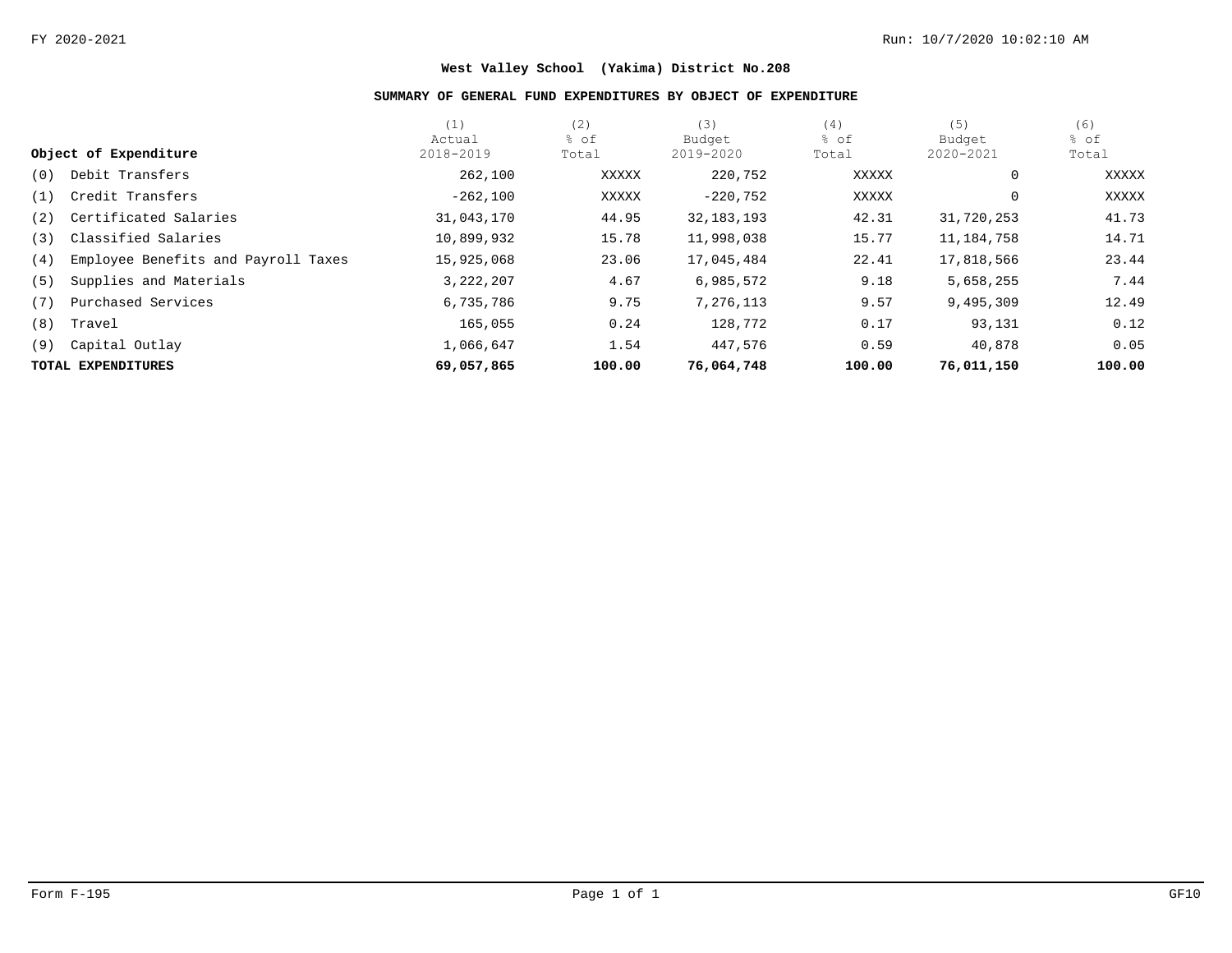### **SUMMARY OF GENERAL FUND EXPENDITURES BY ACTIVITY**

|                           | (1)<br>Actual<br>2018-2019 | (2)<br>% of<br>Total | (3)<br>Budget<br>2019-2020 | (4)<br>% of<br>Total | (5)<br>Budget<br>2020-2021 | (6)<br>% of<br>Total |
|---------------------------|----------------------------|----------------------|----------------------------|----------------------|----------------------------|----------------------|
| TEACHING ACTIVITIES       |                            |                      |                            |                      |                            |                      |
| $27$   Teaching           | 36,946,641                 | 53.50                | 40,849,951                 | 53.70                | 42,564,809                 | 56.00                |
| 28   Extracur             | 1,359,511                  | 1.97                 | 1,380,807                  | 1.82                 | 970,661                    | 1.28                 |
| $29$   Pmt to SD          | $\mathbf 0$                | 0.00                 | $\overline{0}$             | 0.00                 | $\overline{0}$             | 0.00                 |
| TOTAL TEACHING ACTIVITIES | 38,306,152                 | 55.47                | 42,230,758                 | 55.52                | 43,535,470                 | 57.28                |
| TEACHING SUPPORT          |                            |                      |                            |                      |                            |                      |
| $22 \mid$<br>Lrn Resrc    | 753,623                    | 1.09                 | 766,611                    | 1.01                 | 462,639                    | 0.61                 |
| Guid/Coun<br>$24$         | 1,470,440                  | 2.13                 | 1,610,906                  | 2.12                 | 1,366,156                  | 1.80                 |
| $25$   Pupil M/S          | 77,210                     | 0.11                 | 97,894                     | 0.13                 | 59,999                     | 0.08                 |
| 26<br>Health              | 3,048,204                  | 4.41                 | 2,240,040                  | 2.94                 | 2,867,683                  | 3.77                 |
| InstProDev<br>31          | 2,714,551                  | 3.93                 | 3,384,405                  | 4.45                 | 3,187,309                  | 4.19                 |
| Inst Tech<br>32           | 134,564                    | 0.19                 | 190,244                    | 0.25                 | 49,578                     | 0.07                 |
| 33   Curriculum           | 906,250                    | 1.31                 | 1,378,105                  | 1.81                 | 1,018,192                  | 1.34                 |
| Prof Lrng St<br>34        | 134,616                    | 0.19                 | $\mathbf 0$                | 0.00                 | $\overline{0}$             | 0.00                 |
| TOTAL TEACHING SUPPORT    | 9,104,843                  | 13.18                | 9,668,205                  | 12.71                | 9,011,556                  | 11.86                |
| OTHER SUPPORT ACTIVITIES  |                            |                      |                            |                      |                            |                      |
| $42$ Food                 | 992,196                    | 1.44                 | 965,000                    | 1.27                 | 661,031                    | 0.87                 |
| 44  <br>Operation         | 940,071                    | 1.36                 | 1,059,822                  | 1.39                 | 1,047,674                  | 1.38                 |
| 49  <br>Transfers         | $-88,691$                  | $-0.13$              | $-81,752$                  | $-0.11$              | $\overline{0}$             | 0.00                 |
| Operation<br>$52 \mid$    | 1,512,189                  | 2.19                 | 1,671,446                  | 2.20                 | 1,480,468                  | 1.95                 |
| 53<br>Maintnce            | 310,585                    | 0.45                 | 277,478                    | 0.36                 | 450,543                    | 0.59                 |
| Insurance<br>56           | 3,001                      | 0.00                 | 45,000                     | 0.06                 | $\mathbf{0}$               | 0.00                 |
| Transfers<br>59           | $-143,661$                 | $-0.21$              | $-130,000$                 | $-0.17$              | $\Omega$                   | 0.00                 |
| Grnd Mnt<br>62            | 645,721                    | 0.94                 | 661,040                    | 0.87                 | 824,909                    | 1.09                 |
| 63<br>Oper Bldg           | 2,205,008                  | 3.19                 | 2,443,859                  | 3.21                 | 2,218,997                  | 2.92                 |
| 64<br>Maintnce            | 912,526                    | 1.32                 | 1,232,731                  | 1.62                 | 1,192,261                  | 1.57                 |
| Utilities<br>65           | 1,187,093                  | 1.72                 | 1,308,999                  | 1.72                 | 1,200,000                  | 1.58                 |
| Bldg Secu<br>67           | 284,304                    | 0.41                 | 12,000                     | 0.02                 | 285,000                    | 0.37                 |
| 68<br>Insurance           | 475,624                    | 0.69                 | 532,699                    | 0.70                 | 594,000                    | 0.78                 |
| 72<br>Info Sys            | 1,419,261                  | 2.06                 | 1,570,769                  | 2.07                 | 1,758,238                  | 2.31                 |
| Printing<br>73            | 157,559                    | 0.23                 | 200,020                    | 0.26                 | 323,041                    | 0.42                 |
| 74<br>Warehouse           | 77,526                     | 0.11                 | 129,304                    | 0.17                 | 88,399                     | 0.12                 |
| Mtr Pool<br>75            | 83,776                     | 0.12                 | 155,000                    | 0.20                 | 85,000                     | 0.11                 |
| 83<br>Interest            | $\mathbf 0$                | 0.00                 | $\mathbf 0$                | 0.00                 | $\Omega$                   | 0.00                 |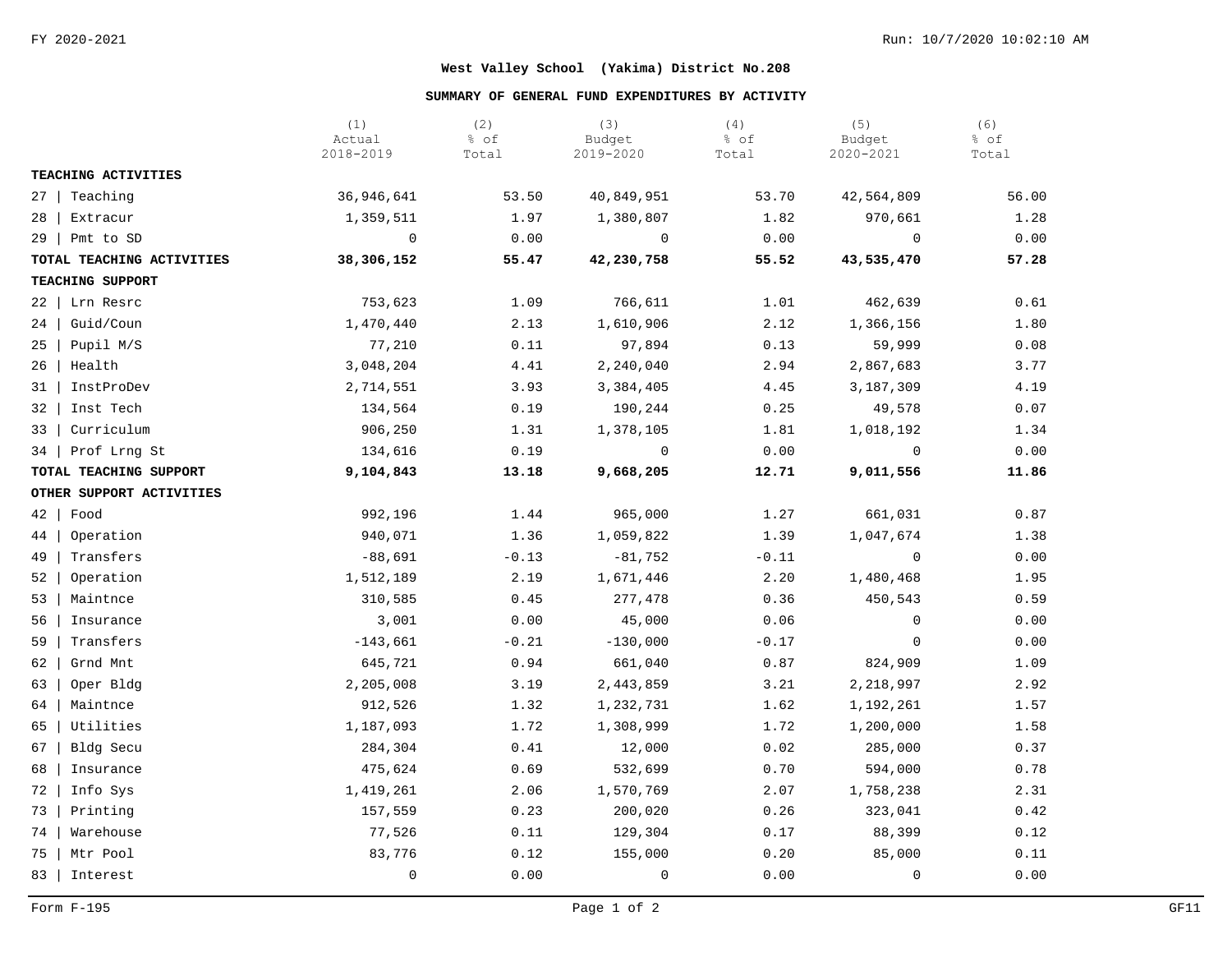#### **SUMMARY OF GENERAL FUND EXPENDITURES BY ACTIVITY**

|                                | (1)         | (2)    | (3)        | (4)    | (5)         | (6)    |
|--------------------------------|-------------|--------|------------|--------|-------------|--------|
|                                | Actual      | % of   | Budget     | % of   | Budget      | % of   |
|                                | 2018-2019   | Total  | 2019-2020  | Total  | 2020-2021   | Total  |
| Principal<br>84                | 0           | 0.00   | 0          | 0.00   | $\Omega$    | 0.00   |
| 85<br>Debt Expn                | 100         | 0.00   | 0          | 0.00   | $\Omega$    | 0.00   |
| Publ Actv<br>91                | 88,003      | 0.13   | 87,223     | 0.11   | $\mathbf 0$ | 0.00   |
| TOTAL OTHER SUPPORT ACTIVITIES | 11,062,192  | 16.02  | 12,140,638 | 15.96  | 12,209,561  | 16.06  |
| UNIT ADMINISTRATION            |             |        |            |        |             |        |
| Princ Off<br>23                | 4, 427, 101 | 6.41   | 4,911,601  | 6.46   | 4,621,834   | 6.08   |
| TOTAL UNIT ADMINISTRATION      | 4,427,101   | 6.41   | 4,911,601  | 6.46   | 4,621,834   | 6.08   |
| CENTRAL ADMINISTRATION         |             |        |            |        |             |        |
| Bd of Dir<br>11                | 257,181     | 0.37   | 224,500    | 0.30   | 205,000     | 0.27   |
| 12<br>Supt Off                 | 513,336     | 0.74   | 477,223    | 0.63   | 477,138     | 0.63   |
| 13<br>Busns Off                | 1,105,849   | 1.60   | 808,306    | 1.06   | 1,393,066   | 1.83   |
| 14<br>HR                       | 628,246     | 0.91   | 630,443    | 0.83   | 620,712     | 0.82   |
| Pblc Rltn<br>15                | 150,969     | 0.22   | 256,642    | 0.34   | 212,843     | 0.28   |
| 21<br>Supv Inst                | 2,479,812   | 3.59   | 3,793,042  | 4.99   | 2,868,819   | 3.77   |
| Supervisn<br>41                | 244,566     | 0.35   | 273,402    | 0.36   | 222,334     | 0.29   |
| 51<br>Supervisn                | 289,988     | 0.42   | 313,246    | 0.41   | 295,959     | 0.39   |
| Supv Bldg<br>61                | 353,016     | 0.51   | 336,742    | 0.44   | 336,858     | 0.44   |
| TOTAL CENTRAL ADMINISTRATION   | 6,022,961   | 8.72   | 7,113,546  | 9.35   | 6,632,729   | 8.73   |
| TOTAL EXPENDITURES             | 69,057,865  | 100.00 | 76,064,748 | 100.00 | 76,011,150  | 100.00 |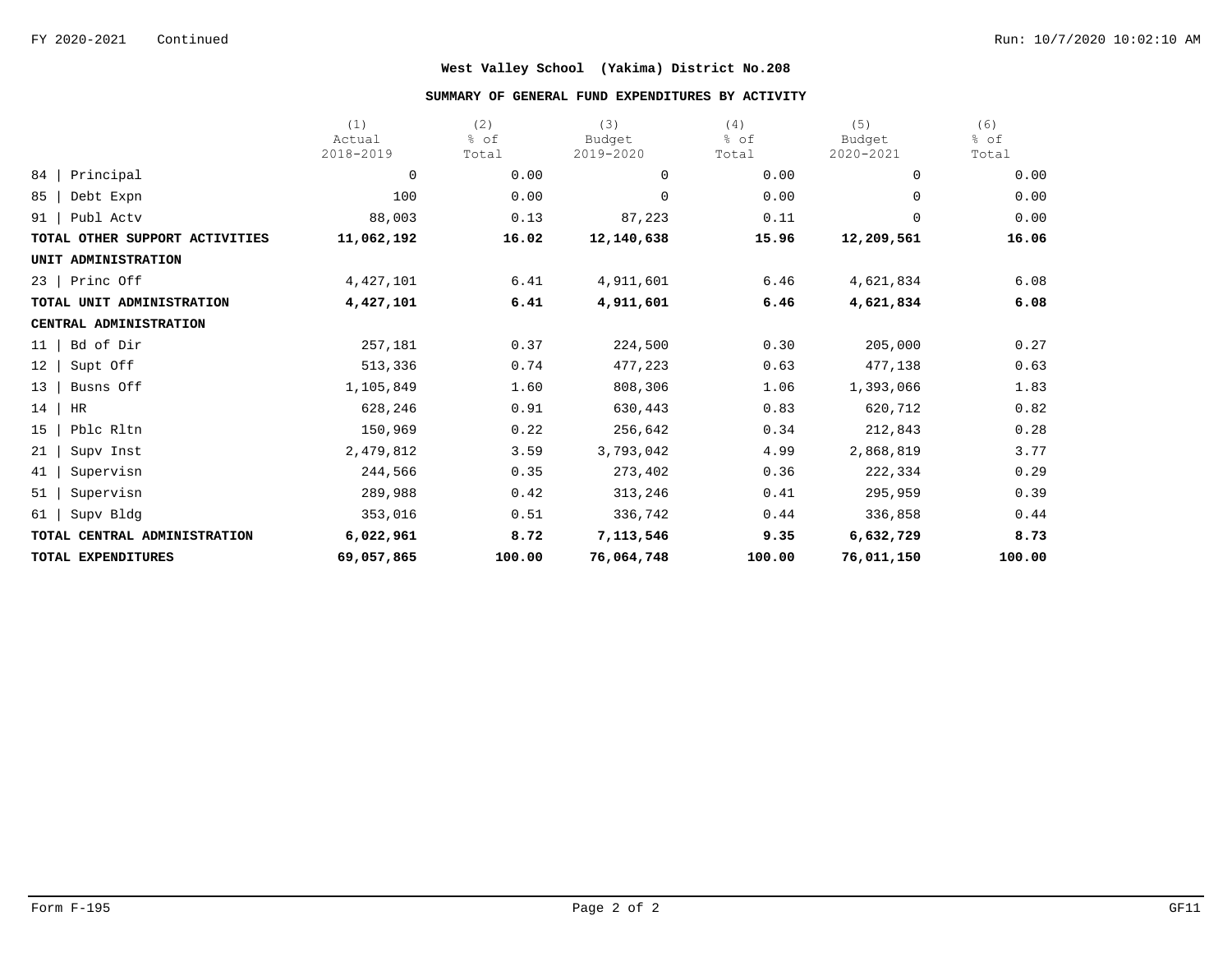### **SUMMARY OF FTE CERTIFICATED AND CLASSIFIED STAFF COUNTS BY ACTIVITY**

|                                        | (1)<br>No. of FTE<br>Certificated | (2)<br>% to<br>Total | (3)<br>No. of FTE<br>Classified | (4)<br>% to<br>Total |
|----------------------------------------|-----------------------------------|----------------------|---------------------------------|----------------------|
| <b>ACTIVITY</b>                        | Staff                             |                      | Staff                           |                      |
| TEACHING ACTIVITIES                    |                                   |                      |                                 |                      |
| Teaching<br>27                         | 270.533                           | 84.42                | 50.838                          | 24.67                |
| Extracuricular<br>28                   | 0.500                             | 0.16                 | 0.000                           | 0.00                 |
| TOTAL TEACHING ACTIVITES               | 271.033                           | 84.58                | 50.838                          | 24.67                |
| TEACHING SUPPORT                       |                                   |                      |                                 |                      |
| Learning Resources<br>22               | 1.000                             | 0.31                 | 4.178                           | 2.03                 |
| Guidance and Counseling<br>24          | 10.000                            | 3.12                 | 1.192                           | 0.58                 |
| Pupil Management and Safety<br>25      | 0.000                             | 0.00                 | 0.638                           | 0.31                 |
| Health/Related Services<br>26          | 14.000                            | 4.37                 | 12.544                          | 6.09                 |
| InstProDev<br>31                       | 1.800                             | 0.56                 | 0.000                           | 0.00                 |
| TOTAL TEACHING SUPPORT                 | 26.800                            | 8.36                 | 18.552                          | 9.00                 |
| OTHER SUPPORT ACTIVITIES               |                                   |                      |                                 |                      |
| 44<br>Food Services Operations         | XXXXX                             | XXXXX                | 13.605                          | 6.60                 |
| Operations<br>52                       | XXXXX                             | XXXXX                | 19.727                          | 9.57                 |
| 53<br>Maintenance                      | XXXXX                             | XXXXX                | 2.500                           | 1.21                 |
| Grounds--Maintenance<br>62             | XXXXX                             | XXXXX                | 6.000                           | 2.91                 |
| Operation of Buildings<br>63           | XXXXX                             | XXXXX                | 30.875                          | 14.98                |
| 64<br>Maintenance                      | XXXXX                             | XXXXX                | 7.000                           | 3.40                 |
| Information Systems<br>72              | 0.000                             | 0.00                 | 9.000                           | 4.37                 |
| Printing<br>73                         | 0.000                             | 0.00                 | 1.000                           | 0.49                 |
| Warehousing and Distribution<br>74     | 0.000                             | 0.00                 | 1.000                           | 0.49                 |
| TOTAL OTHER SUPPORT ACTIVITIES         | 0.000                             | 0.00                 | 90.707                          | 44.02                |
| UNIT ADMINISTRATION                    |                                   |                      |                                 |                      |
| Principal's Office<br>23               | 15.240                            | 4.76                 | 18.140                          | 8.80                 |
| TOTAL UNIT ADMINISTRATION              | 15.240                            | 4.76                 | 18.140                          | 8.80                 |
| CENTRAL ADMINISTRATION                 |                                   |                      |                                 |                      |
| Superintendent's Office<br>12          | 1.000                             | 0.31                 | 1.000                           | 0.49                 |
| Business Office<br>13                  | 1.000                             | 0.31                 | 5.000                           | 2.43                 |
| 14<br>Human Resources                  | 0.000                             | 0.00                 | 4.469                           | 2.17                 |
| Public Relations<br>15                 | 0.000                             | 0.00                 | 2.102                           | 1.02                 |
| Supervision - Instruction<br>21        | 5.383                             | 1.68                 | 7.408                           | 3.60                 |
| Supervision - Nutrition Services<br>41 | 0.000                             | 0.00                 | 2.014                           | 0.98                 |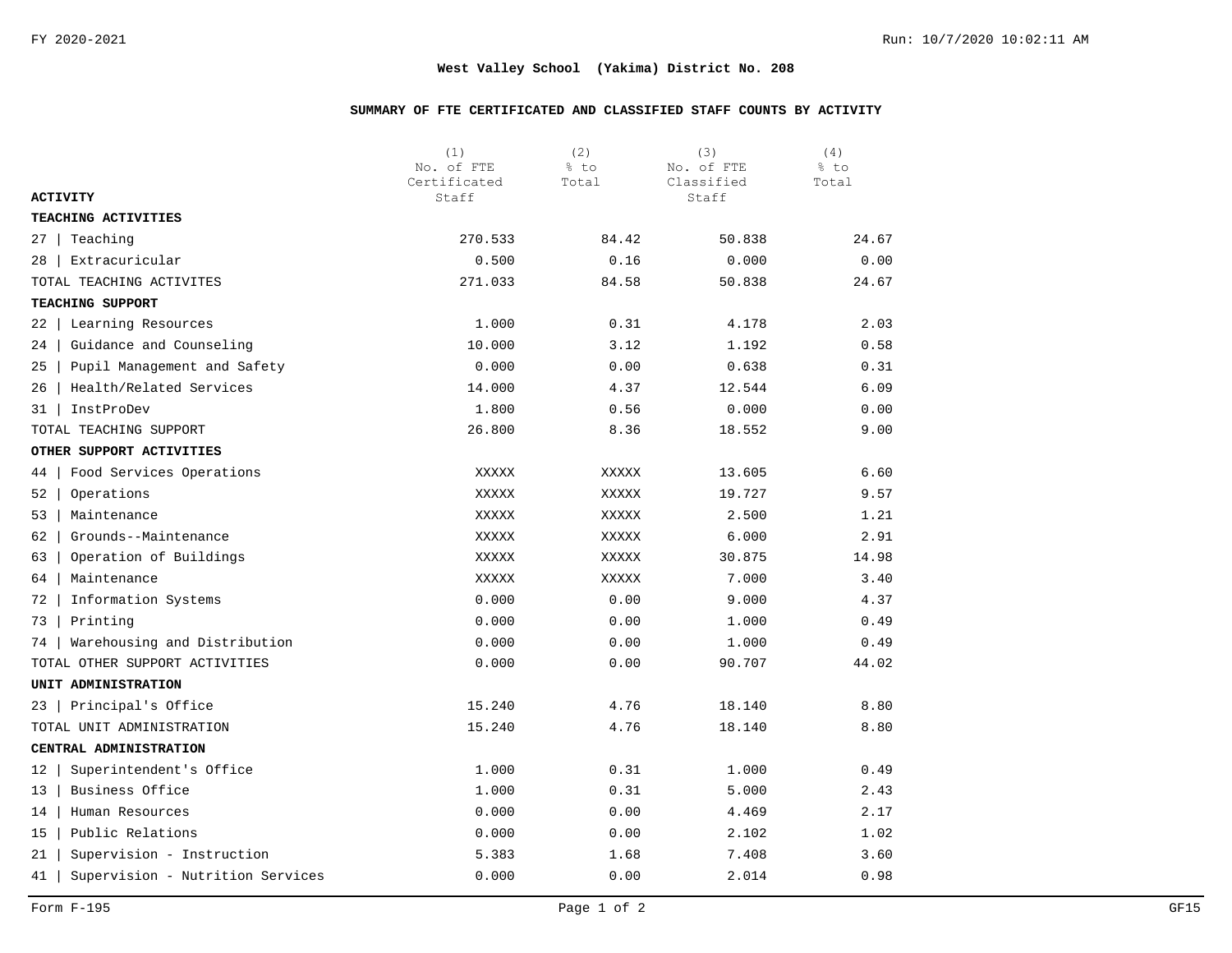### **SUMMARY OF FTE CERTIFICATED AND CLASSIFIED STAFF COUNTS BY ACTIVITY**

|                                    | (1)          | (2)    | '3)        | (4)    |  |
|------------------------------------|--------------|--------|------------|--------|--|
|                                    | No. of FTE   | % to   | No. of FTE | % to   |  |
|                                    | Certificated | Total  | Classified | Total  |  |
| <b>ACTIVITY</b>                    | Staff        |        | Staff      |        |  |
| Supervision - Transportation<br>51 | 0.000        | 0.00   | 2.812      | 1.36   |  |
| Supervision - Building<br>61       | 0.000        | 0.00   | 3.000      | 1.46   |  |
| TOTAL CENTRAL ADMINISTRATION       | 7.383        | 2.30   | 27.805     | 13.49  |  |
| TOTAL FTE STAFF                    | 320.456      | 100.00 | 206.042    | 100.00 |  |

NOTE: Activities 29, 42, 43, 49, 56, 59, 68, 83, 84, and 85 are not included because there should not be personnel charged to these activities.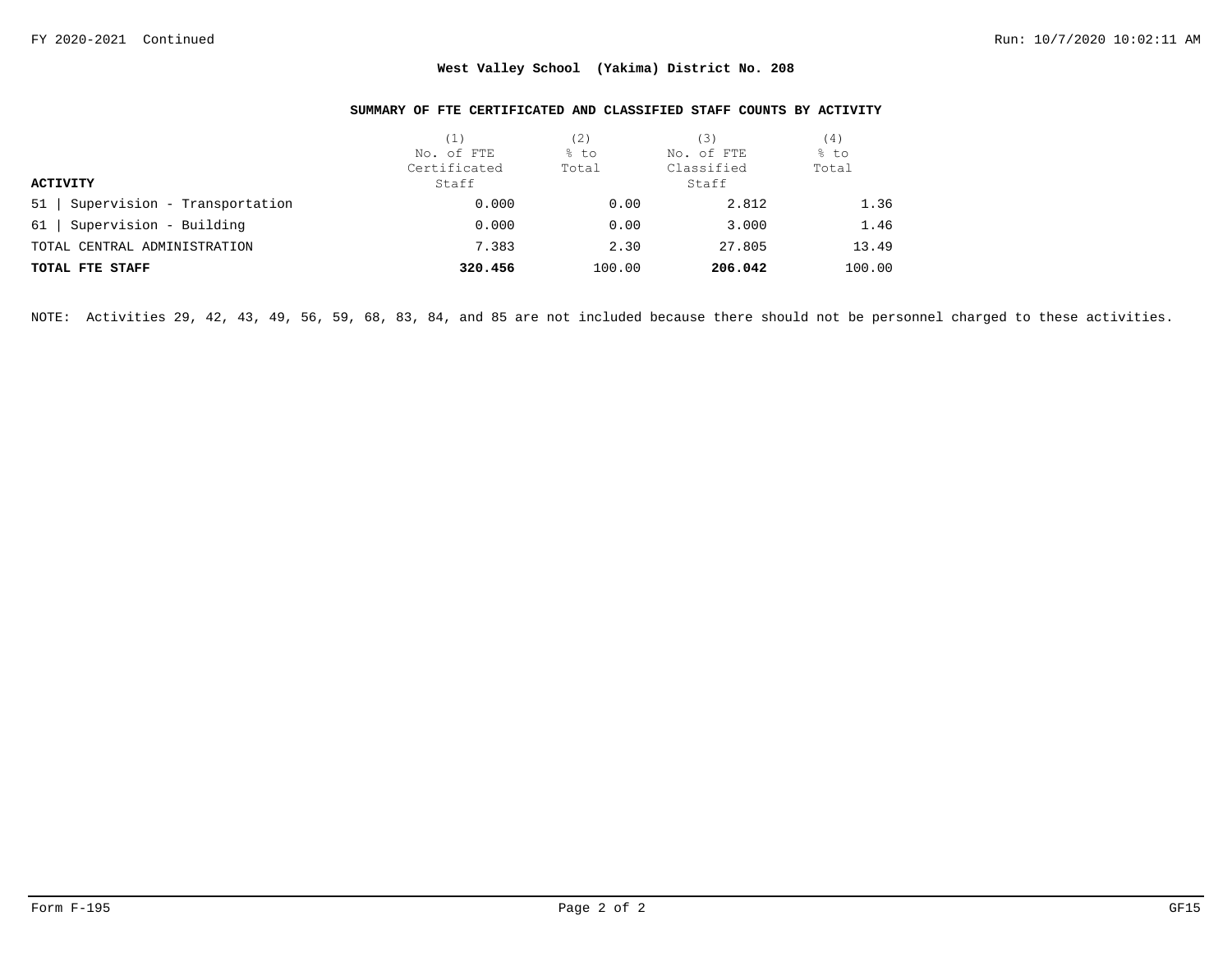#### **SUMMARY OF ASSOCIATED STUDENT BODY FUND BUDGET**

|                                                                | (1)<br>Actual | (2)<br>Budget | (3)<br>Budget |
|----------------------------------------------------------------|---------------|---------------|---------------|
|                                                                | 2018-2019     | 2019-2020     | 2020-2021     |
| <b>REVENUES</b>                                                |               |               |               |
| 100<br>General Student Body                                    | 208,537       | 226,563       | 221,769       |
| 200<br>Athletics                                               | 252,213       | 255,000       | 334,631       |
| 300<br>Classes                                                 | 25,871        | 26,000        | 29,500        |
| 400<br>Clubs                                                   | 213,811       | 162,500       | 370,055       |
| 600<br>Private Moneys                                          | 5,796         | 15,500        | 16,500        |
| TOTAL REVENUES<br>А.                                           | 706,228       | 685,563       | 972,455       |
| <b>EXPENDITURES</b>                                            |               |               |               |
| General Student Body<br>100                                    | 155,549       | 247,771       | 236,419       |
| Athletics<br>200                                               | 272,510       | 236,000       | 287,912       |
| 300<br>Classes                                                 | 21,290        | 27,000        | 25,800        |
| 400<br>Clubs                                                   | 226,345       | 151,750       | 378,850       |
| Private Moneys<br>600                                          | 5,645         | 16,300        | 17,300        |
| TOTAL EXPENDITURES<br>в.                                       | 681,339       | 678,821       | 946,281       |
| EXCESS OF REVENUES OVER (UNDER) EXPENDURES (A-B)<br>c.         | 24,889        | 6,742         | 26,174        |
| BEGINNING FUND BALANCE                                         |               |               |               |
| G.L.810<br>Restricted for Other Items                          | $\mathbf 0$   | $\mathbf 0$   | $\mathbf 0$   |
| G.L.819<br>Restricted for Fund Purposes                        | 433,020       | 390,647       | 413,931       |
| Nonspendable Fund Balance-Inventory & Prepaid Items<br>G.L.840 | $\mathbf 0$   | $\mathbf 0$   | $\Omega$      |
| G.L.850<br>Restricted for Uninsured Risks                      | 0             | $\Omega$      |               |
| G.L.870<br>Committed to Other Purposes                         | $\Omega$      | $\mathbf 0$   |               |
| G.L.889<br>Assigned to Fund Purposes                           | XXXXX         | $\mathbf 0$   | $\Omega$      |
| Unassigned Fund Balance<br>G.L.890                             | $\Omega$      | $\Omega$      | $\Omega$      |
| TOTAL BEGINNING FUND BALANCE<br>D.                             | 433,020       | 390,647       | 413,931       |
| E. G.L. 898 PRIOR YEAR CORRECTIONS OR RESTATEMENTS (+or-)      |               | <b>XXXXX</b>  | <b>XXXXX</b>  |
| ENDING FUND BALANCE                                            |               |               |               |
| Restricted for Other Items<br>G.L.810                          | $\mathsf 0$   | 0             | $\Omega$      |
| G.L.819<br>Restricted for Fund Purposes                        | 457,909       | 397,389       | 440,105       |
| G.L.840<br>Nonspendable Fund Balance-Inventory & Prepaid Items | 0             | $\mathbf 0$   | 0             |
| G.L.850<br>Restricted for Uninsured Risks                      | $\mathbf 0$   | 0             | $\Omega$      |
| G.L.870<br>Committed to Other Purposes                         | 0             | 0             | $\Omega$      |
| G.L.889<br>Assigned to Fund Purposes                           | XXXXX         | $\mathbf 0$   | $\Omega$      |
| G.L.890<br>Unassigned Fund Balance                             | 0             | $\Omega$      | $\Omega$      |
| F. TOTAL ENDING FUND BALANCE (C+D)<br>1/                       | 457,909       | 397,389       | 440,105       |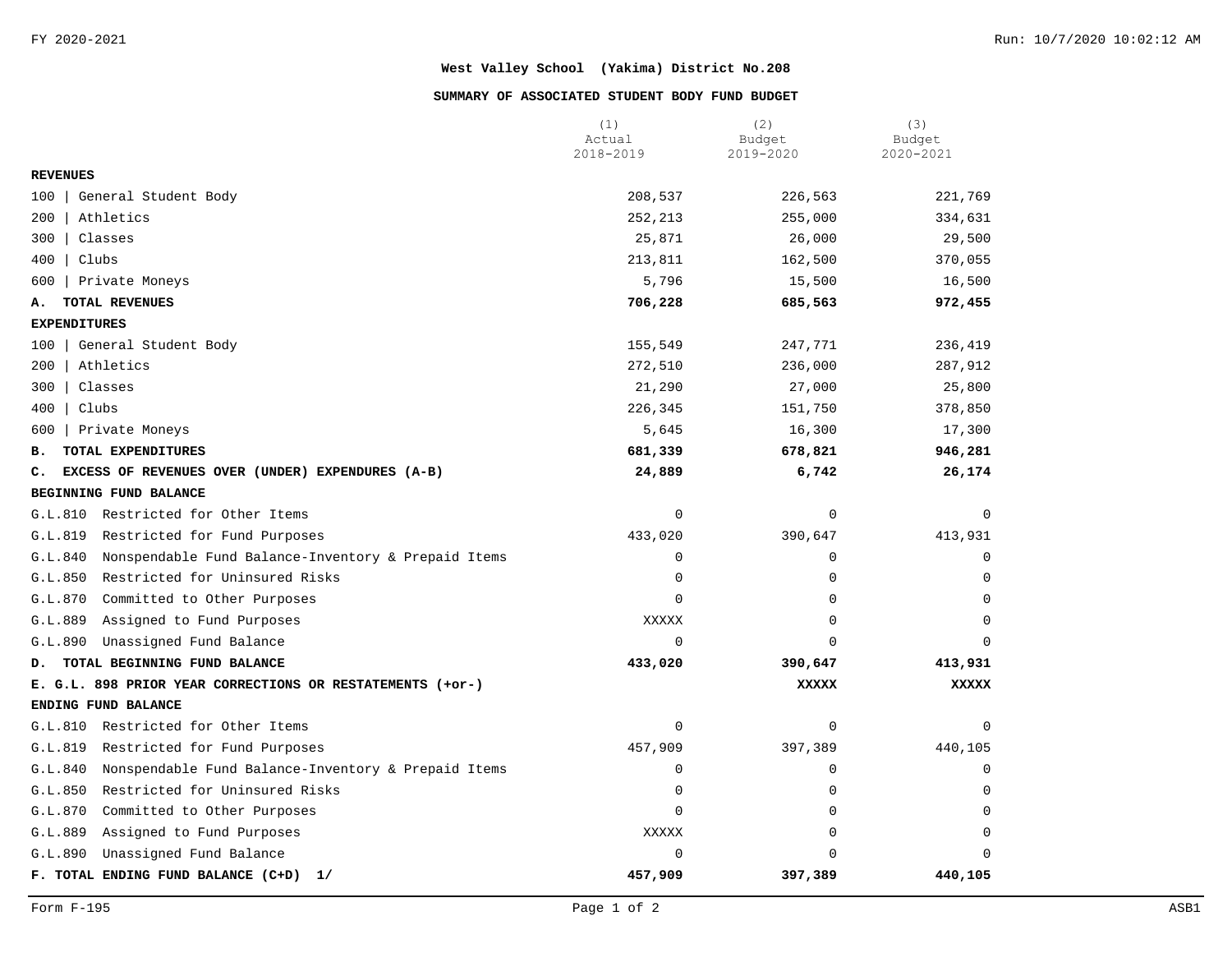### **SUMMARY OF ASSOCIATED STUDENT BODY FUND BUDGET**

1/ Amount on Line F should be equal to or greater than all restricted fund balances.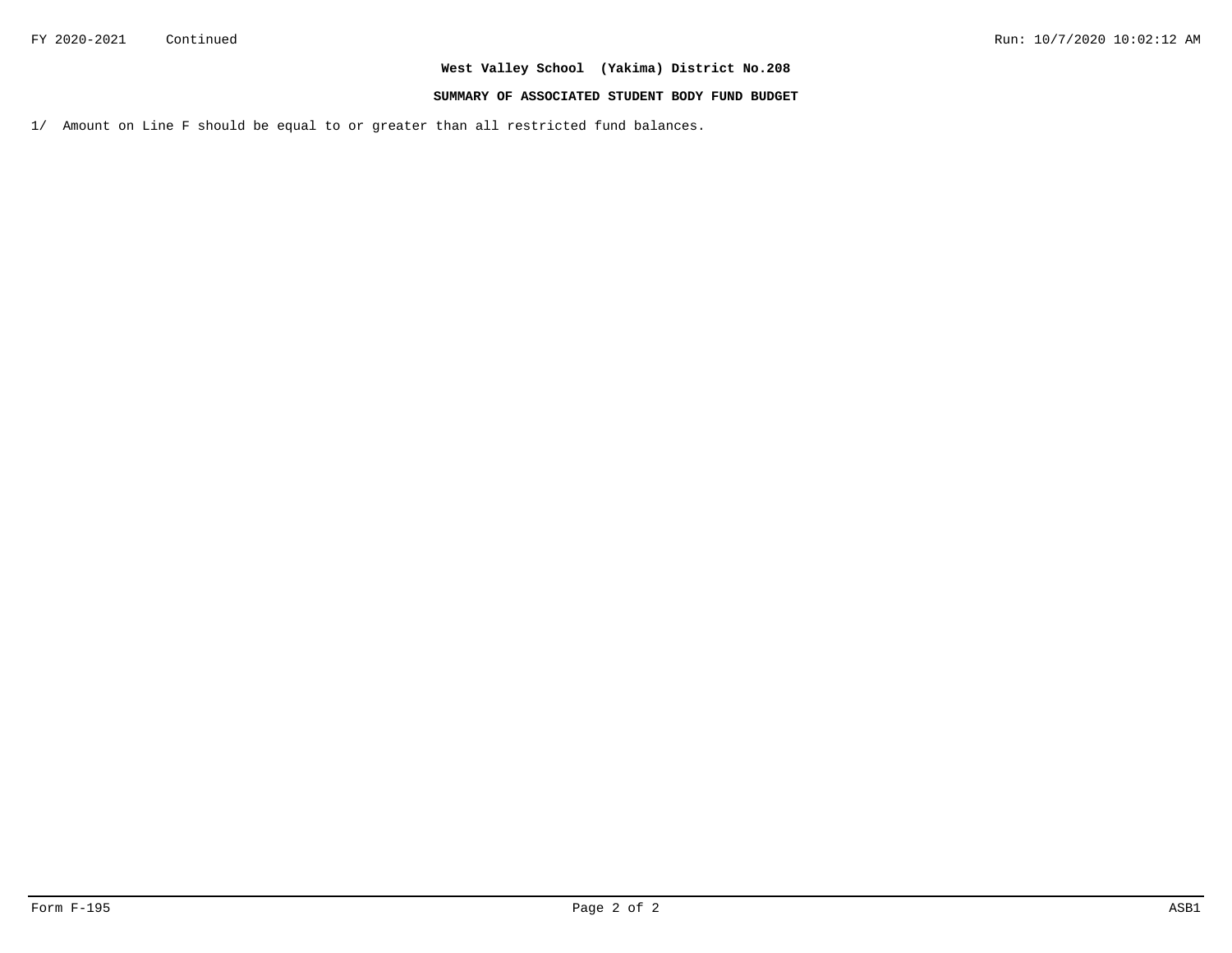#### **SUMMARY OF DEBT SERVICE FUND BUDGET**

|                                                                                                                    | (1)<br>Actual | (2)<br>Budget | (3)<br>Budget |
|--------------------------------------------------------------------------------------------------------------------|---------------|---------------|---------------|
|                                                                                                                    | 2018-2019     | 2019-2020     | 2020-2021     |
| REVENUES AND OTHER FINANCING SOURCES                                                                               |               |               |               |
| 1000<br>Local Taxes                                                                                                | 4,360,088     | 6,334,720     | 7,999,440     |
| 2000<br>Local Nontax Support                                                                                       | $\Omega$      | $\Omega$      |               |
| 3000<br>State, General Purpose                                                                                     | $\Omega$      | $\Omega$      |               |
| 5000<br>Federal, General Purpose                                                                                   | $\Omega$      | $\Omega$      |               |
| Other Financing Sources<br>9000                                                                                    | 1,079         | $\Omega$      | $\cap$        |
| TOTAL REVENUES AND OTHER FINANCING SOURCES<br>А.                                                                   | 4,361,167     | 6,334,720     | 7,999,440     |
| <b>EXPENDITURES</b>                                                                                                |               |               |               |
| Matured Bond Expenditures                                                                                          | 3,185,000     | 3,415,000     | 3,640,000     |
| Interest on Bonds                                                                                                  | 1,118,823     | 3,180,892     | 3,170,351     |
| Interfund Loan Interest                                                                                            | $\Omega$      | $\Omega$      | $\Omega$      |
| Bond Transfer Fees                                                                                                 | $\Omega$      | $\Omega$      |               |
| Arbitrage Rebate                                                                                                   | $\Omega$      | $\Omega$      | $\Omega$      |
| UnderWriter's Fees                                                                                                 | $\Omega$      | 350,000       | 125,000       |
| TOTAL EXPENDITURES<br><b>B.</b>                                                                                    | 4,303,823     | 6,945,892     | 6,935,351     |
| C. OTHER FINANCING USES--TRANSFERS OUT (G.L.536)                                                                   | 0             | 0             | 0             |
| OTHER FINANCING USES (G.L.535)<br>D.                                                                               | 0             | O             | 0             |
| EXCESS OF REVENUES/OTHER FINANCING SOURCES OVER / (UNDER)<br>Е.<br>EXPENDITURES AND OTHER FINANCING USES (A-B-C-D) | 57,344        | $-611, 172$   | 1,064,089     |
| BEGINNING FUND BALANCE                                                                                             |               |               |               |
| G.L.810 Restricted for Other Items                                                                                 | $\mathbf 0$   | $\mathbf 0$   | U             |
| G.L.830<br>Restricted for Debt Service                                                                             | 3,704,022     | 3,579,569     | 3,335,028     |
| G.L.835 Restricted for Arbitrage Rebate                                                                            | $\Omega$      | $\Omega$      |               |
| G.L.870<br>Committed to Other Purposes                                                                             | $\mathbf 0$   | 0             |               |
| G.L.889<br>Assigned to Fund Purposes                                                                               | $\mathbf 0$   | 0             | $\Omega$      |
| Unassigned Fund Balance<br>G.L.890                                                                                 | $\Omega$      | $\Omega$      | $\Omega$      |
| TOTAL BEGINNING FUND BALANCE<br>F.                                                                                 | 3,704,022     | 3,579,569     | 3,335,028     |
| G. G.L.898 PRIOR YEAR CORRECTIONS OR RESTATEMENTS (+OR-)                                                           | <b>XXXXX</b>  | <b>XXXXX</b>  | <b>XXXXX</b>  |
| ENDING FUND BALANCE                                                                                                |               |               |               |
| G.L.810 Restricted for Other Items                                                                                 | $\mathbf 0$   | $\mathbf 0$   | 0             |
| G.L.830<br>Restricted for Debt Service                                                                             | 3,761,366     | 2,968,397     | 4,399,117     |
| G.L.835 Restricted for Arbitrage Rebate                                                                            | $\mathbf 0$   | 0             | $\Omega$      |
| Committed to Other Purposes<br>G.L.870                                                                             | $\mathbf 0$   | 0             | U             |
| G.L.889<br>Assigned to Fund Purposes                                                                               | $\mathbf 0$   | 0             | $\mathbf 0$   |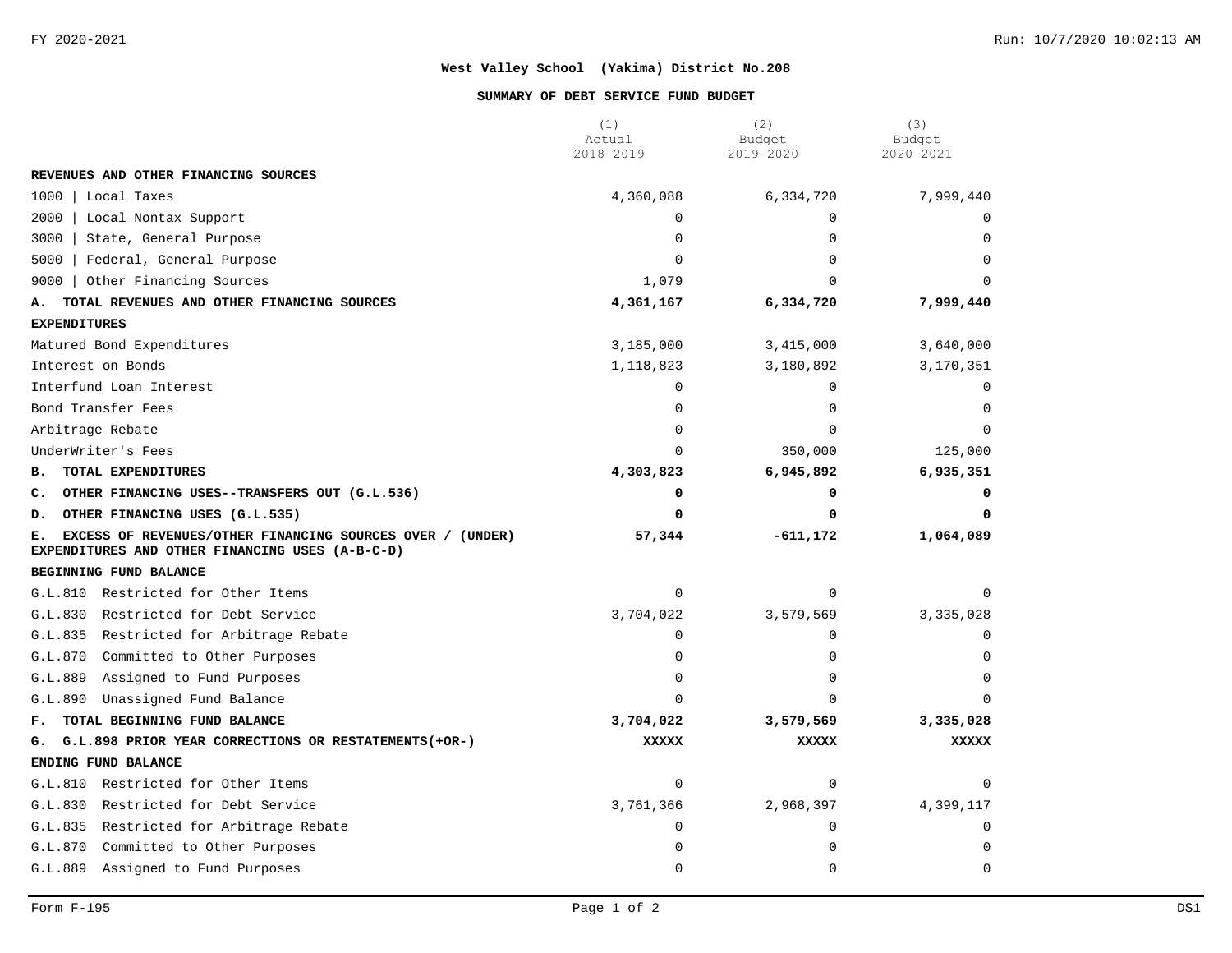#### **SUMMARY OF DEBT SERVICE FUND BUDGET**

|                                              | (1)       | (2)       | (3)       |
|----------------------------------------------|-----------|-----------|-----------|
|                                              | Actual    | Budget    | Budget    |
|                                              | 2018-2019 | 2019-2020 | 2020-2021 |
| Unassigned Fund Balance<br>G.L.890           |           |           |           |
| TOTAL ENDING FUND BALANCE (E+F, +OR-G)<br>н. | 3,761,366 | 2,968,397 | 4,399,117 |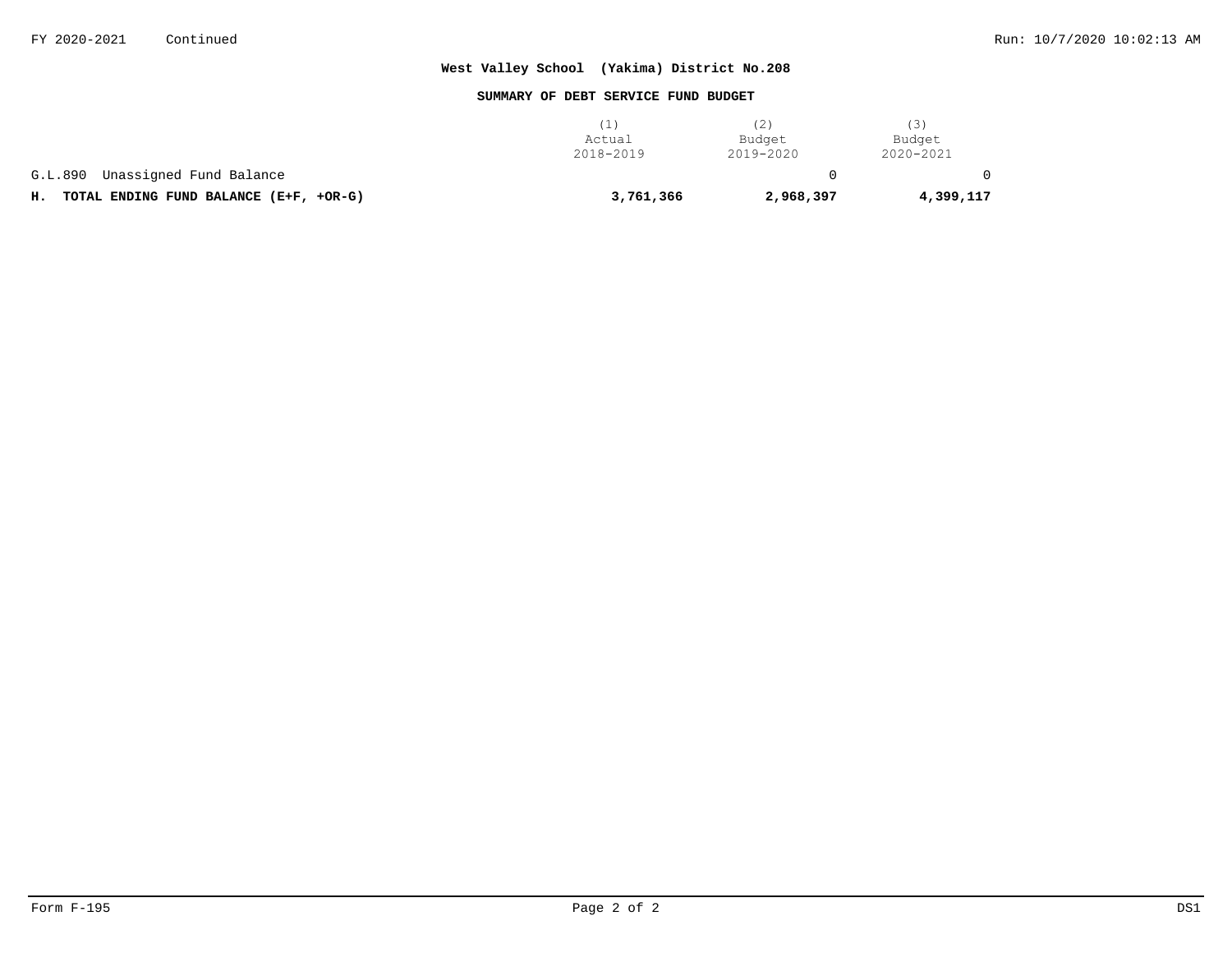### **DEBT SERVICE FUND BUDGET--REVENUES AND OTHER FINANCING SOURCES**

|                                                           | (1)<br>Actual | (2)<br>Budget | (3)<br>Budget |
|-----------------------------------------------------------|---------------|---------------|---------------|
|                                                           | 2018-2019     | 2019-2020     | 2020-2021     |
| <b>LOCAL TAXES</b>                                        |               |               |               |
| 1100<br>Local Property Taxes                              | 4,357,149     | 6,332,466     | 7,996,273     |
| 1300<br>Sale of Tax Title Property                        | $\mathbf 0$   | $\mathbf 0$   | $\mathbf 0$   |
| 1400<br>Local in lieu of Taxes                            | 683           | $\mathbf 0$   | $\mathbf 0$   |
| 1500<br>Timber Excise Tax                                 | 2,255         | 2,254         | 3,167         |
| 1600<br>County-Administered Forests                       | 0             | $\mathbf 0$   | $\mathbf 0$   |
| 1900<br>Other Local Taxes                                 | $\Omega$      | $\Omega$      | $\Omega$      |
| 1000<br>TOTAL LOCAL TAXES                                 | 4,360,088     | 6,334,720     | 7,999,440     |
| LOCAL SUPPORT NONTAX                                      |               |               |               |
| 2300<br>Investment Earnings                               | 0             | 0             | $\Omega$      |
| 2450<br>Other Interest Earnings                           | XXXXX         | XXXXX         | $\Omega$      |
| 2700<br>Rentals and Leases                                | 0             | 0             | $\Omega$      |
| 2900<br>Local Support Nontax, Unassigned                  | 0             | $\mathbf 0$   | $\Omega$      |
| 2000<br>TOTAL LOCAL NONTAX SUPPORT                        | 0             | 0             | 0             |
| STATE, GENERAL PURPOSE                                    |               |               |               |
| 3600<br>State Forests                                     | 0             | 0             | 0             |
| 3900<br>Other State General Purpose, Unassigned           | $\mathbf 0$   | $\mathbf 0$   | $\Omega$      |
| 3000<br>TOTAL STATE, GENERAL PURPOSE                      | 0             | 0             | 0             |
| FEDERAL, GENERAL PURPOSE                                  |               |               |               |
| General Purpose Direct Federal Grants, Unassigned<br>5200 | 0             | 0             | $\Omega$      |
| 5300<br>Impact Aid, Maintenance and Operation             | $\Omega$      | $\Omega$      | $\Omega$      |
| 5400<br>Federal in lieu of Taxes                          | 0             | 0             | 0             |
| 5500<br>Federal Forests                                   | 0             | 0             | $\Omega$      |
| 5600<br>Oualified Bond Interest Credit - Federal          | 0             | $\Omega$      | $\Omega$      |
| 5000<br>TOTAL FEDERAL, GENERAL PURPOSE                    | 0             | 0             | 0             |
| OTHER FINANCING SOURCES                                   |               |               |               |
| 9100<br>Sale of Bonds                                     | 1,079         | 0             | $\Omega$      |
| 9200<br>Sale of Real Property                             | $\mathbf 0$   | $\Omega$      | $\Omega$      |
| 9600<br>Sale of Refunding Bonds                           | 0             | $\mathbf 0$   | $\Omega$      |
| 9900<br>Transfers                                         | $\mathbf 0$   | $\mathbf 0$   | $\Omega$      |
| 9901<br>Transfers (local resources)                       | XXXXX         | $\Omega$      | $\Omega$      |
| 9000<br>TOTAL OTHER FINANCING SOURCES                     | 1,079         | 0             | 0             |
| TOTAL REVENUES AND OTHER FINANCING SOURCES                | 4,361,167     | 6,334,720     | 7,999,440     |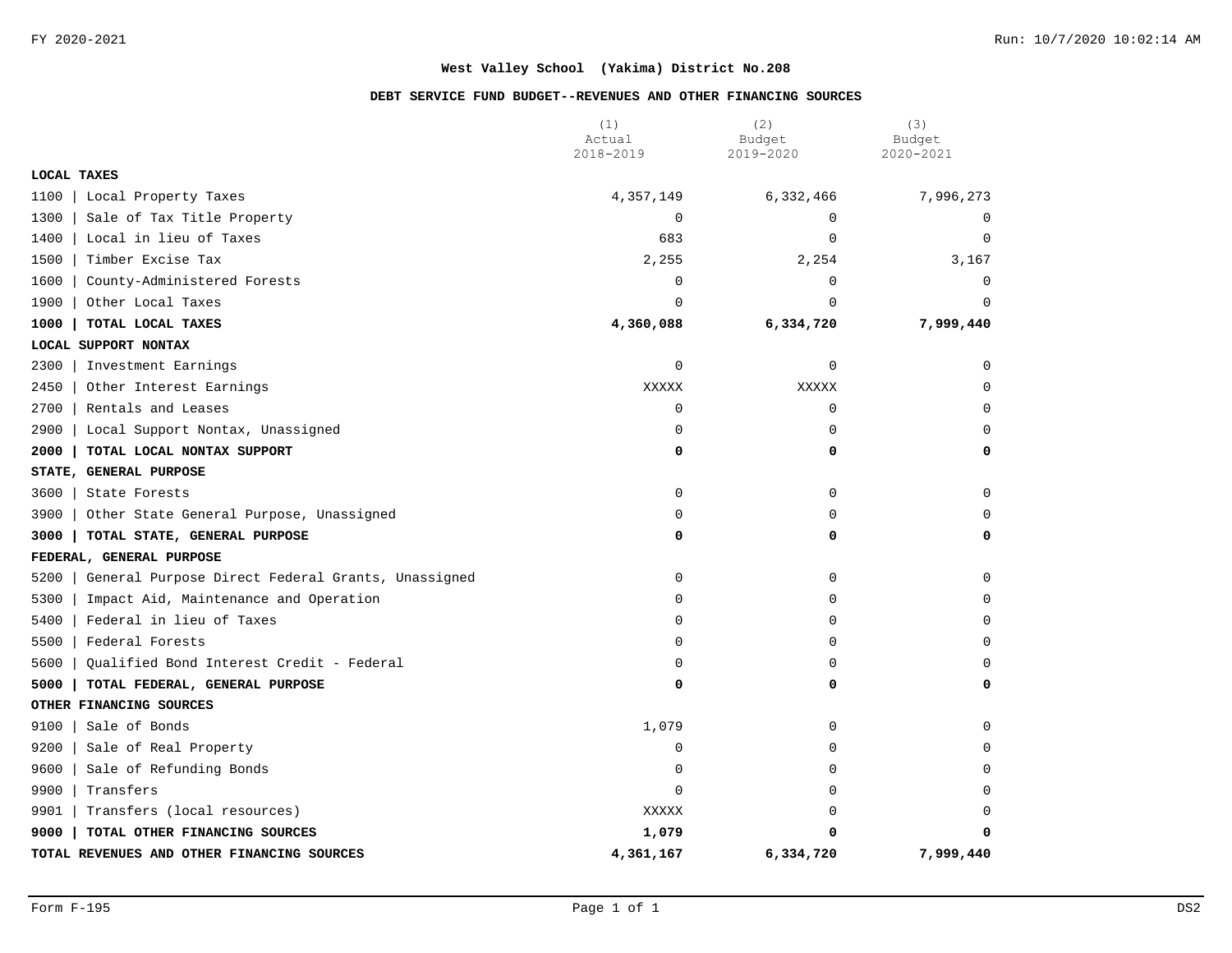#### **SUMMARY OF CAPITAL PROJECTS FUND BUDGET**

|                                                                                                                  | (1)<br>Actual | (2)<br>Budget   | (3)<br>Budget   |
|------------------------------------------------------------------------------------------------------------------|---------------|-----------------|-----------------|
|                                                                                                                  | 2018-2019     | 2019-2020       | 2020-2021       |
| REVENUES AND OTHER FINANCING SOURCES                                                                             |               |                 |                 |
| 1000<br>Local Taxes                                                                                              | $\Omega$      | $\Omega$        | $\Omega$        |
| 2000<br>Local Nontax Support                                                                                     | 227,264       | 150,000         | 215,000         |
| 3000<br>State, General Purpose                                                                                   | 0             | $\mathbf 0$     | $\Omega$        |
| 4000<br>State, Special Purpose                                                                                   | 0             | $\mathbf 0$     | 11,380,865      |
| 5000<br>Federal, General Purpose                                                                                 | $\Omega$      | $\mathbf 0$     | $\Omega$        |
| 6000<br>Federal, Special Purpose                                                                                 | $\Omega$      | $\Omega$        | $\Omega$        |
| Revenues from Other School Districts<br>7000                                                                     | $\Omega$      | $\Omega$        | $\Omega$        |
| 8000<br>Revenues from Other Entities                                                                             | $\Omega$      | $\Omega$        |                 |
| Other Financing Sources<br>9000                                                                                  | 59,328,605    | $\Omega$        | 495,000         |
| TOTAL REVENUES AND OTHER FINANCING SOURCES<br>А.                                                                 | 59,555,869    | 150,000         | 12,090,865      |
| <b>EXPENDITURES</b>                                                                                              |               |                 |                 |
| Sites<br>10 <sup>1</sup>                                                                                         | 6,674         | 3,050,000       | $\Omega$        |
| Buildings<br>20                                                                                                  | 1,019,580     | 14,200,000      | 61,200,000      |
| Equipment<br>30                                                                                                  | 433           | $\mathbf 0$     | $\Omega$        |
| Energy<br>40                                                                                                     | $\Omega$      | $\Omega$        | $\cap$          |
| Sales and Lease Expenditures<br>50                                                                               | $\Omega$      | $\Omega$        | $\Omega$        |
| Bond Issuance Expenditures<br>60                                                                                 | 299,950       | $\Omega$        | $\Omega$        |
| Debt Expenditures<br>90                                                                                          | XXXXX         | $\Omega$        |                 |
| TOTAL EXPENDITURES<br>в.                                                                                         | 1,326,637     | 17,250,000      | 61,200,000      |
| OTHER FINANCING USES--TRANSFERS OUT (G.L.536) 1/<br>c.                                                           | 0             | 0               |                 |
| OTHER FINANCING USES (G.L.535) 2/<br>D.                                                                          | 0             | 0               |                 |
| EXCESS OF REVENUES/OTHER FINANCING SOURCES OVER (UNDER)<br>Е.<br>EXPENDITURES AND OTHER FINANCING USES (A-B-C-D) | 58,229,232    | $-17, 100, 000$ | $-49, 109, 135$ |
| BEGINNING FUND BALANCE                                                                                           |               |                 |                 |
| G.L.810<br>Restricted for Other Items                                                                            | $\Omega$      | $\Omega$        | $\Omega$        |
| G.L.825<br>Restricted for Skill Center                                                                           | 0             | $\mathbf 0$     | $\cap$          |
| G.L.830<br>Restricted for Debt Service                                                                           | $\Omega$      | $\mathbf 0$     | $\cap$          |
| G.L.835<br>Restricted for Arbitrage Rebate                                                                       | 0             | $\mathbf 0$     |                 |
| G.L.840<br>Nonspendable Fund Balance-Inventory & Prepaid Items                                                   |               | $\mathbf 0$     |                 |
| G.L.850<br>Restricted for Uninsured Risks                                                                        | 0             | $\mathbf 0$     | $\cap$          |
| G.L.861<br>Restricted from Bond Proceeds                                                                         | 0             | $\mathbf 0$     | 0               |
| G.L.862<br>Committed from Levy Proceeds                                                                          | 0             | 0               | $\Omega$        |
| Restricted from State Proceeds<br>G.L.863                                                                        | 0             | $\mathbf 0$     | 0               |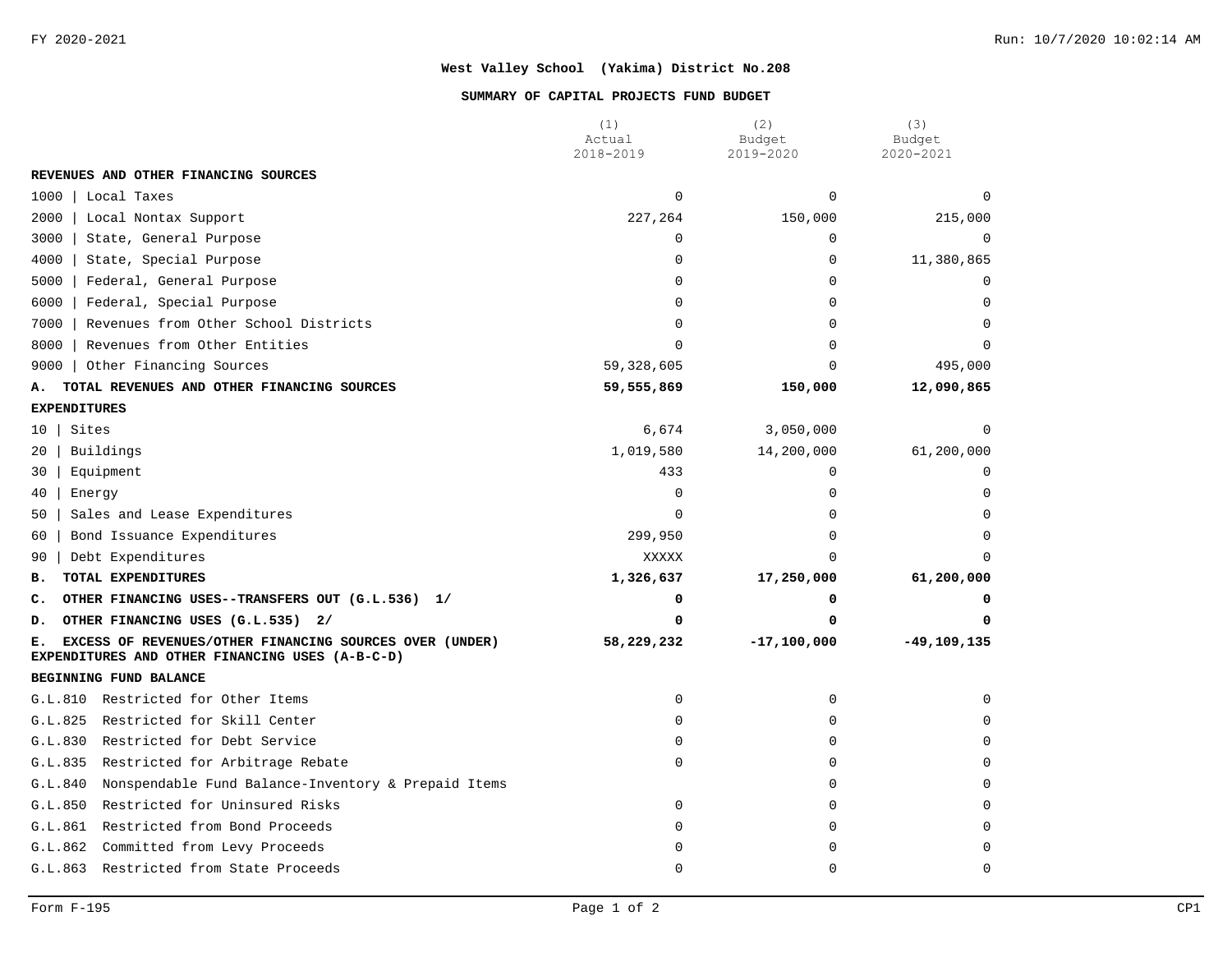#### **SUMMARY OF CAPITAL PROJECTS FUND BUDGET**

|                |                                                         | (1)<br>Actual | (2)<br>Budget | (3)<br>Budget |
|----------------|---------------------------------------------------------|---------------|---------------|---------------|
|                |                                                         | 2018-2019     | 2019-2020     | 2020-2021     |
| G.L.864        | Restricted from Federal Proceeds                        | 0             | $\Omega$      | $\Omega$      |
| G.L.865        | Restricted from Other Proceeds                          | $\Omega$      | 0             | $\Omega$      |
| G.L.866        | Restricted from Impact Fee Proceeds                     | $\Omega$      | 0             | 0             |
| G.L.867        | Restricted from Mitigation Fee Proceeds                 | $\Omega$      | 0             | <sup>n</sup>  |
| G.L.869        | Restricted from Undistributed Proceeds                  | $\Omega$      | 0             |               |
| G.L.870        | Committed to Other Purposes                             | $\cap$        | <sup>n</sup>  |               |
| G.L.889        | Assigned to Fund Purposes                               | 1,089,687     | 57, 327, 668  | 51, 192, 425  |
| G.L.890        | Unassigned Fund Balance                                 | 1,062,829     | $\Omega$      |               |
| $\mathbf{F}$ . | TOTAL BEGINNING FUND BALANCE                            | 1,089,687     | 57, 327, 668  | 51, 192, 425  |
| G.             | G.L.898 PRIOR YEAR CORRECTIONS OR RESTATEMENTS (+ OR -) | <b>XXXXX</b>  | <b>XXXXX</b>  | <b>XXXXX</b>  |
|                | ENDING FUND BALANCE                                     |               |               |               |
| G.L.810        | Restricted for Other Items                              | $\Omega$      | $\Omega$      | $\Omega$      |
| G.L.825        | Restricted for Skill Center                             | $\Omega$      | $\Omega$      | $\Omega$      |
| G.L.830        | Restricted for Debt Service                             | 0             | 0             | $\Omega$      |
| G.L.840        | Nonspendable Fund Balance-Inventory & Prepaid Items     | $\Omega$      | 0             | $\Omega$      |
| G.L.835        | Restricted for Arbitrage Rebate                         | $\Omega$      | 0             | $\Omega$      |
| G.L.850        | Restricted for Uninsured Risks                          | $\Omega$      | 0             | $\Omega$      |
| G.L.861        | Restricted from Bond Proceeds                           | 58,256,090    | $\Omega$      | $\Omega$      |
| G.L.862        | Committed from Levy Proceeds                            | $\Omega$      | $\Omega$      | $\Omega$      |
| G.L.863        | Restricted from State Proceeds                          | 0             | 0             | $\Omega$      |
| G.L.864        | Restricted from Federal Proceeds                        | $\Omega$      | $\Omega$      | $\Omega$      |
| G.L.865        | Restricted from Other Proceeds                          | $\Omega$      | 0             | $\Omega$      |
| G.L.866        | Restricted from Impact Fee Proceeds                     | $\Omega$      | 0             |               |
| G.L.867        | Restricted from Mitigation Fee Proceeds                 | $\Omega$      | $\Omega$      |               |
| G.L.869        | Restricted from Undistributed Proceeds                  | $\Omega$      | 0             | $\cap$        |
| G.L.870        | Committed to Other Purposes                             | $\Omega$      | $\Omega$      |               |
| G.L.889        | Assigned to Fund Purposes                               | 1,062,829     | 40, 227, 668  | 2,083,290     |
| G.L.890        | Unassigned Fund Balance                                 |               |               | $\cap$        |
| н.             | TOTAL ENDING FUND BALANCE (E+F, +OR-G)<br>3/            | 59,318,919    | 40,227,668    | 2,083,290     |

1/ G.L. 536 is an account that is used to summarize actions for other financing uses--transfers out.

2/ G.L.535 is an account that is used to summarize actions for other financing uses such as long-term financing and debt extingishments. Nonvoted debts may be serviced in the Debt Service Fund (DSF) rather than in the fund that received the debt proceeds. In order to provide the resources to retire the debt, a transfer is used by the General Fund, Capital Projects Fund, or Transportation Vehicle Fund to transfer resources to the DSF.

3/ Line H must be equal to or greater than all restricted fund balances.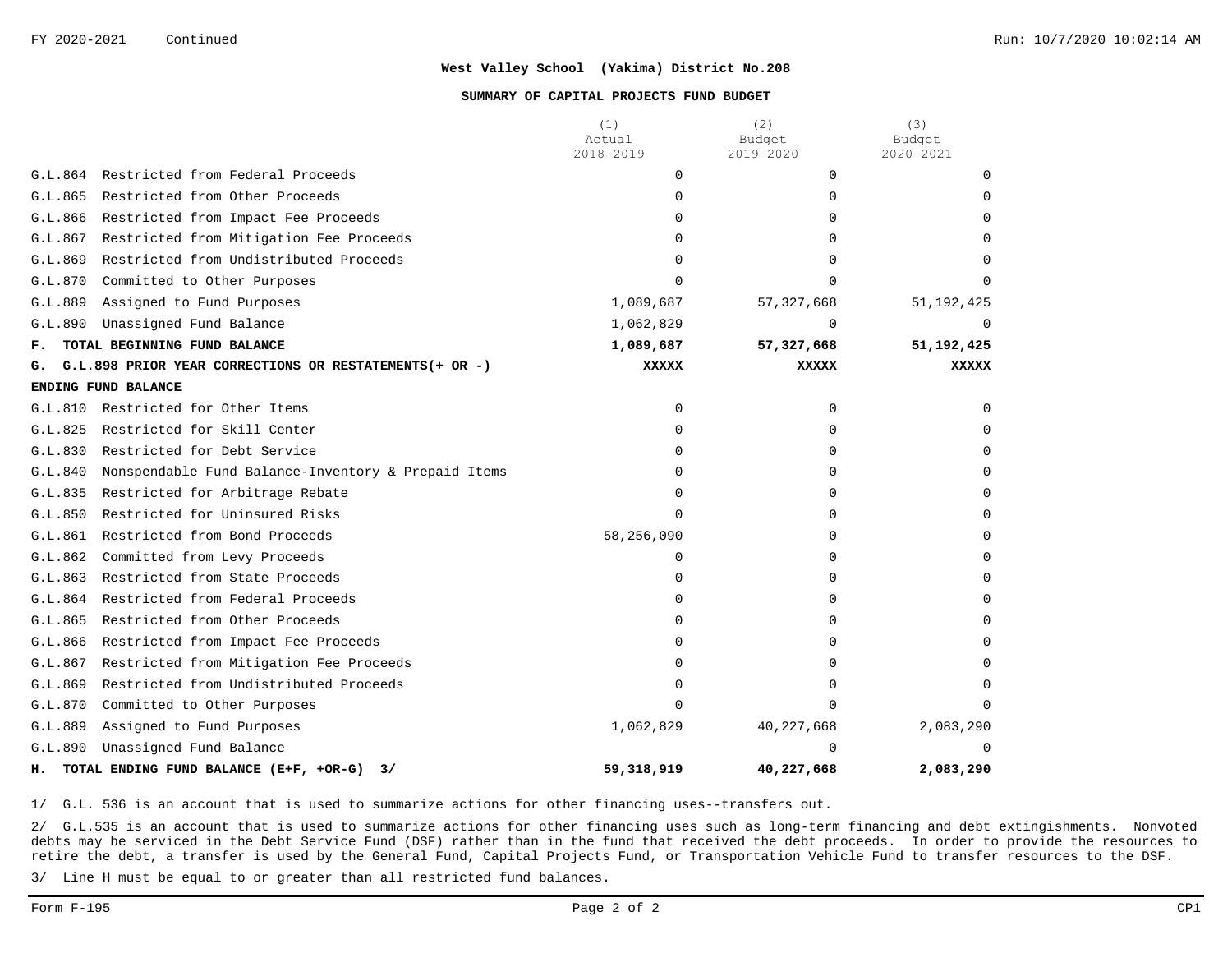### **CAPITAL PROJECTS FUND BUDGET--REVENUES AND OTHER FINANCING SOURCES**

|                                                                          | (1)<br>Actual | (2)<br>Budget | (3)<br>Budget |
|--------------------------------------------------------------------------|---------------|---------------|---------------|
|                                                                          | 2018-2019     | 2019-2020     | 2020-2021     |
| LOCAL TAXES                                                              |               |               |               |
| 1100<br>Local Property Tax                                               | 0             | $\mathbf 0$   | $\Omega$      |
| Sale of Tax Title Property<br>1300                                       | 0             | $\mathbf 0$   | $\Omega$      |
| 1400<br>Local in lieu of Taxes                                           | 0             | 0             | $\Omega$      |
| 1500<br>Timber Excise Tax                                                | 0             | 0             | 0             |
| 1600<br>County-Administered Forests                                      | 0             | $\Omega$      | $\Omega$      |
| 1900<br>Other Local Taxes                                                | 0             | $\mathbf 0$   | 0             |
| 1000<br>TOTAL LOCAL TAXES                                                | 0             | 0             | 0             |
| LOCAL SUPPORT NONTAX                                                     |               |               |               |
| 2200<br>Sales of Goods, Supplies, and Services, Unassigned               | 0             | $\Omega$      | $\Omega$      |
| 2300<br>Investment Earnings                                              | 176,776       | 100,000       | 200,000       |
| 2400<br>Interfund Loan Interest Earnings                                 | 0             | 0             | $\mathbf 0$   |
| 2450<br>Other Interest Earnings                                          | <b>XXXXX</b>  | XXXXX         | $\mathbf 0$   |
| 2500<br>Gifts and Donations                                              | 0             | $\mathbf 0$   | $\Omega$      |
| 2600<br>Fines and Damages                                                | 0             | $\mathbf 0$   | $\mathbf 0$   |
| 2700<br>Rentals and Leases                                               | 50,489        | 50,000        | 15,000        |
| 2800<br>Insurance Recoveries                                             | 0             | $\mathbf 0$   | $\mathbf 0$   |
| 2900<br>Local Support Nontax, Unassigned                                 | 0             | 0             | $\Omega$      |
| 2910<br>E-Rate                                                           | 0             | $\mathbf 0$   | $\Omega$      |
| 2000<br>TOTAL LOCAL NONTAX SUPPORT                                       | 227,264       | 150,000       | 215,000       |
| STATE, GENERAL PURPOSE                                                   |               |               |               |
| 3600<br>State Forests                                                    | 0             | $\mathbf 0$   | $\Omega$      |
| Other State General Purpose, Unassigned<br>3900                          | 0             | 0             | $\Omega$      |
| 3000<br>TOTAL STATE, GENERAL PURPOSE                                     | 0             | 0             | $\Omega$      |
| STATE, SPECIAL PURPOSE                                                   |               |               |               |
| 4100<br>Special Purpose, Unassigned                                      | 0             | $\mathbf 0$   | $\Omega$      |
| State Matching Funding Assistance, Paid Direct to<br>4130<br>Districts   | 0             | 0             | 11,380,865    |
| State Matching Funding Assistance, Paid Direct to<br>4230<br>Contractors | 0             | 0             | 0             |
| 4300<br>Other State Agencies, Unassigned                                 | 0             | 0             | $\mathbf 0$   |
| 4330<br>State Matching Funding Assistance - - Other                      | 0             | $\Omega$      | $\Omega$      |
| 4000<br>TOTAL STATE, SPECIAL PURPOSE                                     | 0             | 0             | 11,380,865    |
| FEDERAL, GENERAL PURPOSE                                                 |               |               |               |
| General Purpose Direct Federal Grants, Unassigned<br>5200                | 0             | $\mathbf 0$   | 0             |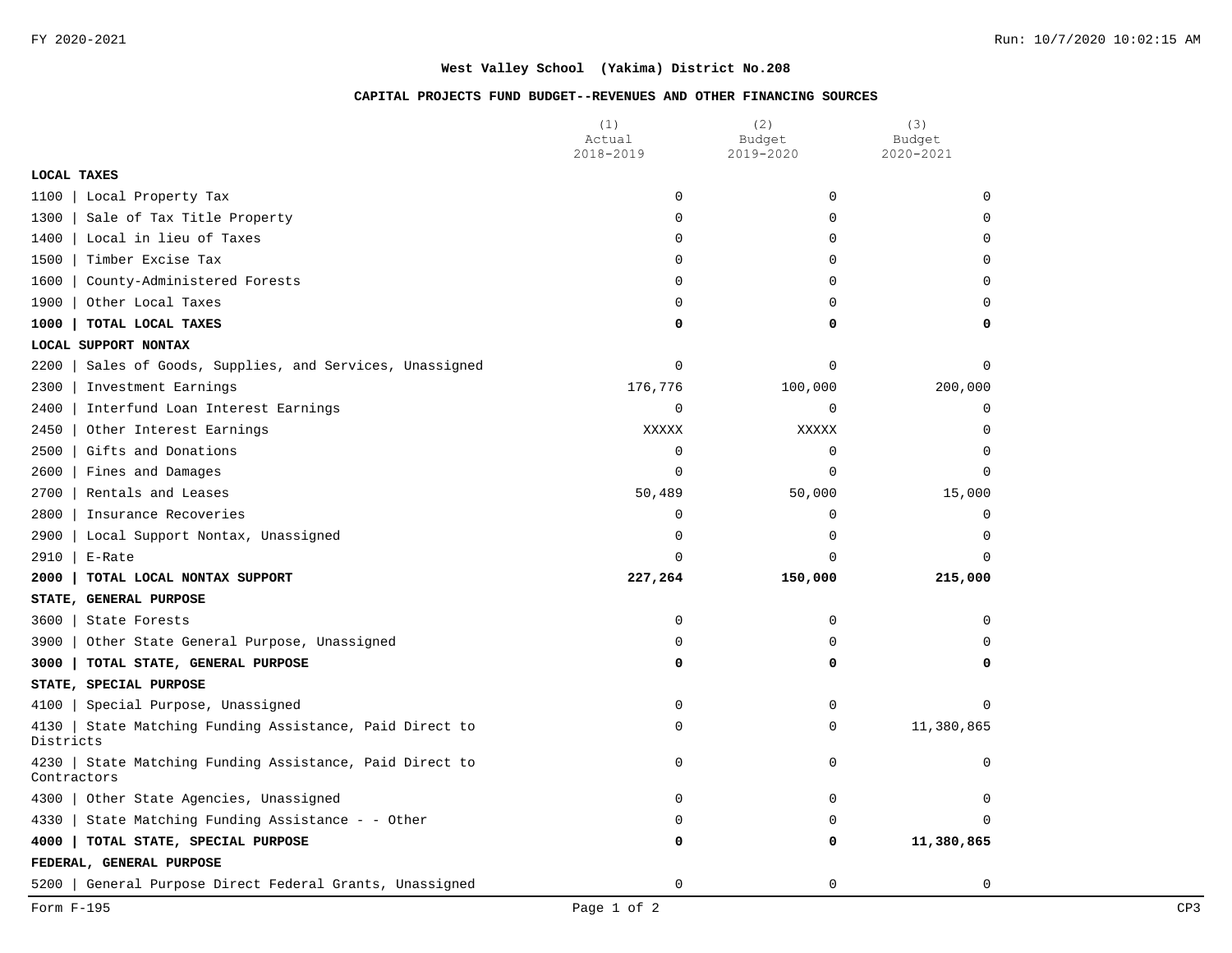### **CAPITAL PROJECTS FUND BUDGET--REVENUES AND OTHER FINANCING SOURCES**

|                                                           | (1)<br>Actual | (2)<br>Budget | (3)<br>Budget |
|-----------------------------------------------------------|---------------|---------------|---------------|
|                                                           | 2018-2019     | 2019-2020     | 2020-2021     |
| 5300<br>Impact Aid, Maintenance and Operation             | $\mathbf 0$   | 0             | 0             |
| Federal in lieu of Taxes<br>5400                          | 0             | $\Omega$      | $\Omega$      |
| 5500<br>Federal Forests                                   | 0             | $\Omega$      | $\Omega$      |
| 5600<br>Oualified Bond Interest Credit-Federal            | $\Omega$      | $\Omega$      | $\Omega$      |
| 5000<br>TOTAL FEDERAL, GENERAL PURPOSE                    | 0             | 0             | $\Omega$      |
| FEDERAL, SPECIAL PURPOSE                                  |               |               |               |
| 6140<br>Impact Aid-Construction                           | 0             | 0             | $\Omega$      |
| 6200<br>Direct Special Purpose Grants                     | $\Omega$      | $\Omega$      | $\Omega$      |
| 6240<br>Impact Aid-Construction                           | $\Omega$      | $\Omega$      | $\Omega$      |
| 6300<br>Federal Grants Through Other Agencies, Unassigned | 0             | $\Omega$      | $\Omega$      |
| 6340<br>Impact Aid-Construction                           | 0             | $\Omega$      | $\Omega$      |
| 6000 TOTAL FEDERAL, SPECIAL PURPOSE                       | 0             | 0             | 0             |
| REVENUES FROM OTHER SCHOOL DISTRICTS                      |               |               |               |
| 7100<br>Program Participation, Unassigned                 | 0             | $\Omega$      | $\Omega$      |
| 7000<br>TOTAL REVENUES FROM OTHER SCHOOL DISTRICTS        | 0             | 0             | 0             |
| REVENUES FROM OTHER ENTITIES                              |               |               |               |
| 8100<br>Governmental Entities                             | $\Omega$      | $\Omega$      | $\Omega$      |
| Nonfederal ESD<br>8500                                    | $\Omega$      | $\Omega$      | $\Omega$      |
| 8000 TOTAL REVENUES FROM OTHER ENTITES                    | 0             | 0             | 0             |
| OTHER FINANCING SOURCES                                   |               |               |               |
| 9100<br>Sale of Bonds                                     | 59,328,605    | $\mathbf 0$   | $\Omega$      |
| 9200<br>Sale of Real Property                             | $\Omega$      | $\Omega$      | $\Omega$      |
| 9300<br>Sale of Equipment                                 | $\Omega$      | $\Omega$      | $\Omega$      |
| 9400<br>Compensated Loss of Fixed Assets                  | 0             | $\Omega$      |               |
| 9500<br>Long-Term Financing                               | 0             | $\Omega$      | $\Omega$      |
| 9900<br>Transfers                                         | 0             | $\Omega$      | $\Omega$      |
| 9901<br>Transfers (local resources)                       | XXXXX         | $\Omega$      | 495,000       |
| 9000 TOTAL OTHER FINANCING SOURCES                        | 59,328,605    | 0             | 495,000       |
| TOTAL REVENUES AND OTHER FINANCING SOURCES                | 59,555,869    | 150,000       | 12,090,865    |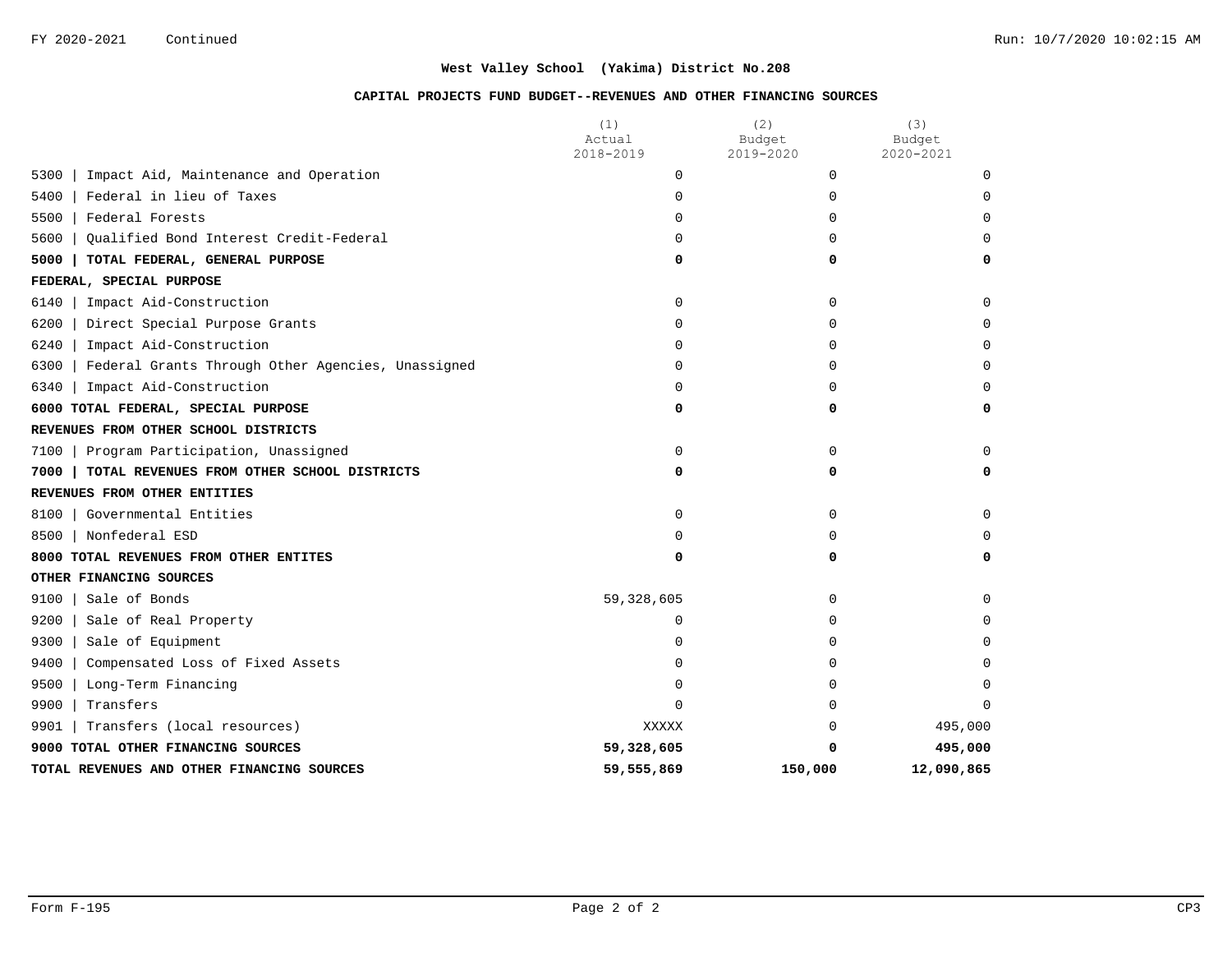#### **SUMMARY OF TRANSPORTATION VEHICLE FUND BUDGET**

|                                                                | (1)<br>Actual | (2)<br>Budget | (3)<br>Budget |
|----------------------------------------------------------------|---------------|---------------|---------------|
|                                                                | 2018-2019     | 2019-2020     | 2020-2021     |
| REVENUES AND OTHER FINANCING SOURCES                           |               |               |               |
| 1100<br>Local Property Tax                                     | $\Omega$      | $\mathbf 0$   | $\Omega$      |
| 1300<br>Sale of Tax Title Property                             | 0             | $\mathbf 0$   | 0             |
| 1400<br>Local in lieu of Taxes                                 | 0             | $\mathbf 0$   | $\Omega$      |
| 1500<br>Timber Excise Tax                                      | 0             | $\mathbf 0$   | $\Omega$      |
| 1600<br>County-Administered Forests                            | 0             | $\mathbf 0$   | $\Omega$      |
| 1900<br>Other Local Taxes                                      | 0             | $\mathbf 0$   | $\Omega$      |
| 2200<br>Sales of Goods, Supplies, and Services, Unassigned     | $\Omega$      | $\Omega$      | $\Omega$      |
| 2300<br>Investment Earnings                                    | 7,339         | 6,000         | 9,730         |
| 2450<br>Other Interest Earnings                                | XXXXX         | <b>XXXXX</b>  | $\mathbf 0$   |
| 2500<br>Gifts and Donations                                    | 0             | $\mathbf 0$   | $\Omega$      |
| 2600<br>Fines and Damages                                      | 0             | 0             | $\Omega$      |
| 2700<br>Rentals and Leases                                     | 0             | $\mathbf 0$   | $\Omega$      |
| 2800<br>Insurance Recoveries                                   | 0             | $\mathbf 0$   | $\Omega$      |
| 2900<br>Local Support Nontax, Unassigned                       | 0             | $\mathbf 0$   | <sup>0</sup>  |
| 3600<br>State Forests                                          | 0             | $\mathbf 0$   | $\Omega$      |
| 4100<br>Special Purpose-Unassigned                             | $\Omega$      | $\mathbf 0$   | $\Omega$      |
| 4300<br>Other State Agencies-Unassigned                        | 70,000        | $\Omega$      | $\Omega$      |
| 4499<br>Transportation Reimbursement Depreciation              | 245,097       | 245,096       | 245,065       |
| 5200<br>General Purposes Direct Federal Grants-Unassigned      | $\mathsf 0$   | $\mathbf 0$   | $\Omega$      |
| 5300<br>Impact Aid, Maintenance and Operation                  | 0             | $\mathbf 0$   | $\Omega$      |
| 5400<br>Federal in lieu of Taxes                               | $\mathsf 0$   | 0             | $\mathbf 0$   |
| 5600<br>Qualified Bond Interest Credit-Federal                 | 0             | $\mathbf 0$   | $\mathbf 0$   |
| 6100<br>Special Purpose-OSPI Unassigned                        | 0             | $\mathbf 0$   | $\Omega$      |
| 6200<br>Direct Special Purpose Grants                          | 0             | 0             | $\Omega$      |
| 6300<br>Federal Grants Through Other Entities-Unassigned       | 0             | $\mathbf 0$   | $\Omega$      |
| 8100<br>Governmental Entities                                  | 0             | $\Omega$      | $\Omega$      |
| 8500<br>NonFederal ESD                                         | 0             | $\mathbf 0$   | $\Omega$      |
| 9100<br>Sale of Bonds                                          | $\Omega$      | $\mathbf 0$   | $\Omega$      |
| 9300<br>Sale of Equipment                                      | 832           | $\Omega$      | $\Omega$      |
| 9400<br>Compensated Loss of Fixed Assets                       | $\mathsf 0$   | $\mathbf 0$   | $\Omega$      |
| 9500<br>Long-Term Financing                                    | 0             | $\mathbf 0$   | 0             |
| Transfers (local resources)<br>9901                            | <b>XXXXX</b>  | $\Omega$      | $\Omega$      |
| TOTAL REVENUES, OTHER FINANCING SOURCES (less transfers)<br>А. | 323,268       | 251,096       | 254,795       |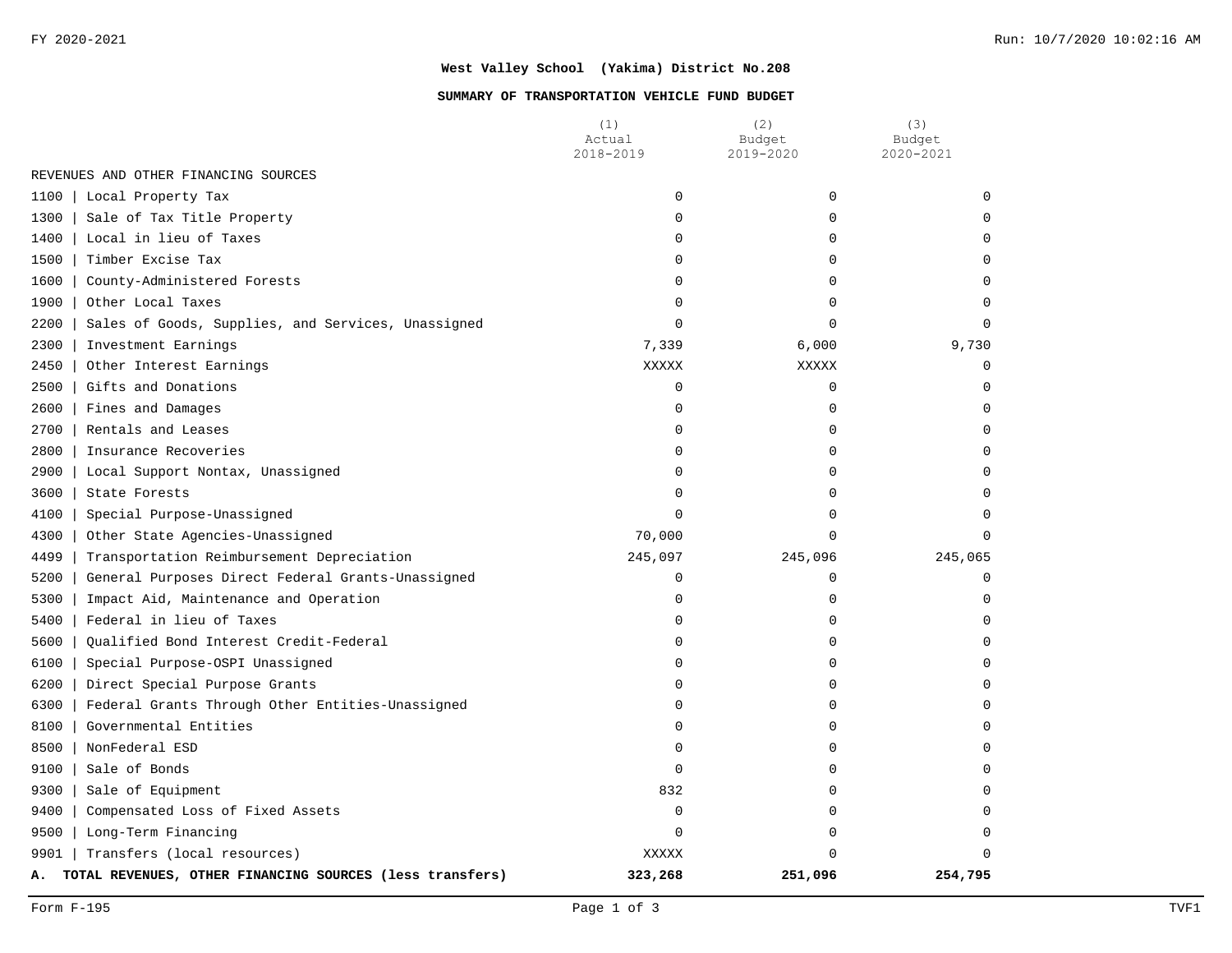#### **SUMMARY OF TRANSPORTATION VEHICLE FUND BUDGET**

|                                                                                                                          | (1)<br>Actual<br>2018-2019 | (2)<br>Budget            | (3)<br>Budget  |
|--------------------------------------------------------------------------------------------------------------------------|----------------------------|--------------------------|----------------|
| 9900 TRANSFERS IN (from the General Fund)                                                                                | 0                          | 2019-2020<br>$\mathbf 0$ | 2020-2021<br>n |
| в.<br>TOTAL REVENUES AND OTHER FINANCING SOURCES<br>c.                                                                   | 323,268                    | 251,096                  | 254,795        |
| <b>EXPENDITURES</b>                                                                                                      |                            |                          |                |
| 33 Transportation Equipment Purchases - formerly Act 57 Cash                                                             | 275,586                    | 580,000                  | 325,000        |
| Purchases/Rebuilding of Transportation Equipment                                                                         |                            |                          |                |
| 34 Transportation Equimpment Major Repair - formerly Act 58<br>Contract Purchases/Rebuilding of Transportation Equipment | $\mathbf 0$                | 15,000                   | $\mathbf 0$    |
| 61 Bond/Levy Issuance and/or Election                                                                                    | $\Omega$                   | $\Omega$                 | $\Omega$       |
| 91 Principal - formerly Act 84                                                                                           | $\Omega$                   | $\Omega$                 | $\Omega$       |
| 92 Interest 1/ - formerly Act. 83                                                                                        | $\Omega$                   | $\Omega$                 | $\Omega$       |
| 93 Arbitrage Rebate                                                                                                      | $\Omega$                   | $\Omega$                 | $\cap$         |
| TOTAL EXPENDITURES<br>D.                                                                                                 | 275,586                    | 595,000                  | 325,000        |
| OTHER FINANCING USES--TRANSFERS OUT (G.L.536) 2/<br>Е.                                                                   | 0                          | 0                        | 0              |
| OTHER FINANCING USES (G.L.535) 3/<br>F.                                                                                  | 0                          | 0                        | 0              |
| EXCESS OF REVENUES/OTHER FINANCING SOURCES OVER (UNDER)<br>G.<br>EXPENDITURES AND OTHER FINANCING USES (C-D-E-F)         | 47,682                     | $-343,904$               | $-70,205$      |
| BEGINNING FUND BALANCE                                                                                                   |                            |                          |                |
| G.L.810 Restricted for Other Items                                                                                       | $\Omega$                   | $\Omega$                 | $\Omega$       |
| G.L.819<br>Restricted for Fund Purposes                                                                                  | 467,061                    | 513,451                  | 416,622        |
| Restricted for Debt Service<br>G.L.830                                                                                   | $\Omega$                   | $\Omega$                 | $\Omega$       |
| G.L.835<br>Restricted for Arbitrage Rebate                                                                               | $\Omega$                   | $\Omega$                 | $\Omega$       |
| Restricted for Uninsured Risks<br>G.L.850                                                                                | $\Omega$                   | $\Omega$                 | $\Omega$       |
| G.L.870<br>Committed to Other Purposes                                                                                   | 0                          | $\mathbf 0$              | $\Omega$       |
| G.L.889<br>Assigned to Fund Purposes                                                                                     | 0                          | $\Omega$                 | $\Omega$       |
| Unassigned Fund Balance<br>G.L.890                                                                                       |                            | $\Omega$                 | $\cap$         |
| TOTAL BEGINNING FUND BALANCE<br>н.                                                                                       | 467,061                    | 513,451                  | 416,622        |
| G.L.898 PRIOR YEAR CORRECTIONS OR RESTATEMENTS (+OR-)<br>Ι.                                                              |                            | <b>XXXXX</b>             | <b>XXXXX</b>   |
| ENDING FUND BALANCE                                                                                                      |                            |                          |                |
| G.L.810 Restricted for Other Items                                                                                       | $\Omega$                   | $\Omega$                 | $\Omega$       |
| G.L.819<br>Restricted for Fund Purposes                                                                                  | 514,743                    | 169,547                  | 346,417        |
| G.L.830<br>Restricted for Debt Service                                                                                   | $\mathbf 0$                | $\mathbf 0$              | $\mathbf 0$    |
| G.L.835 Restricted for Arbitrage Rebate                                                                                  | $\Omega$                   | $\mathbf 0$              | $\Omega$       |
| G.L.850<br>Restricted for Uninsured Risks                                                                                | 0                          | 0                        | $\Omega$       |
| G.L.870<br>Committed to Other Purposes                                                                                   | $\Omega$                   | 0                        | $\Omega$       |
| G.L.889<br>Assigned to Fund Purposes                                                                                     | $\Omega$                   | $\Omega$                 | $\Omega$       |